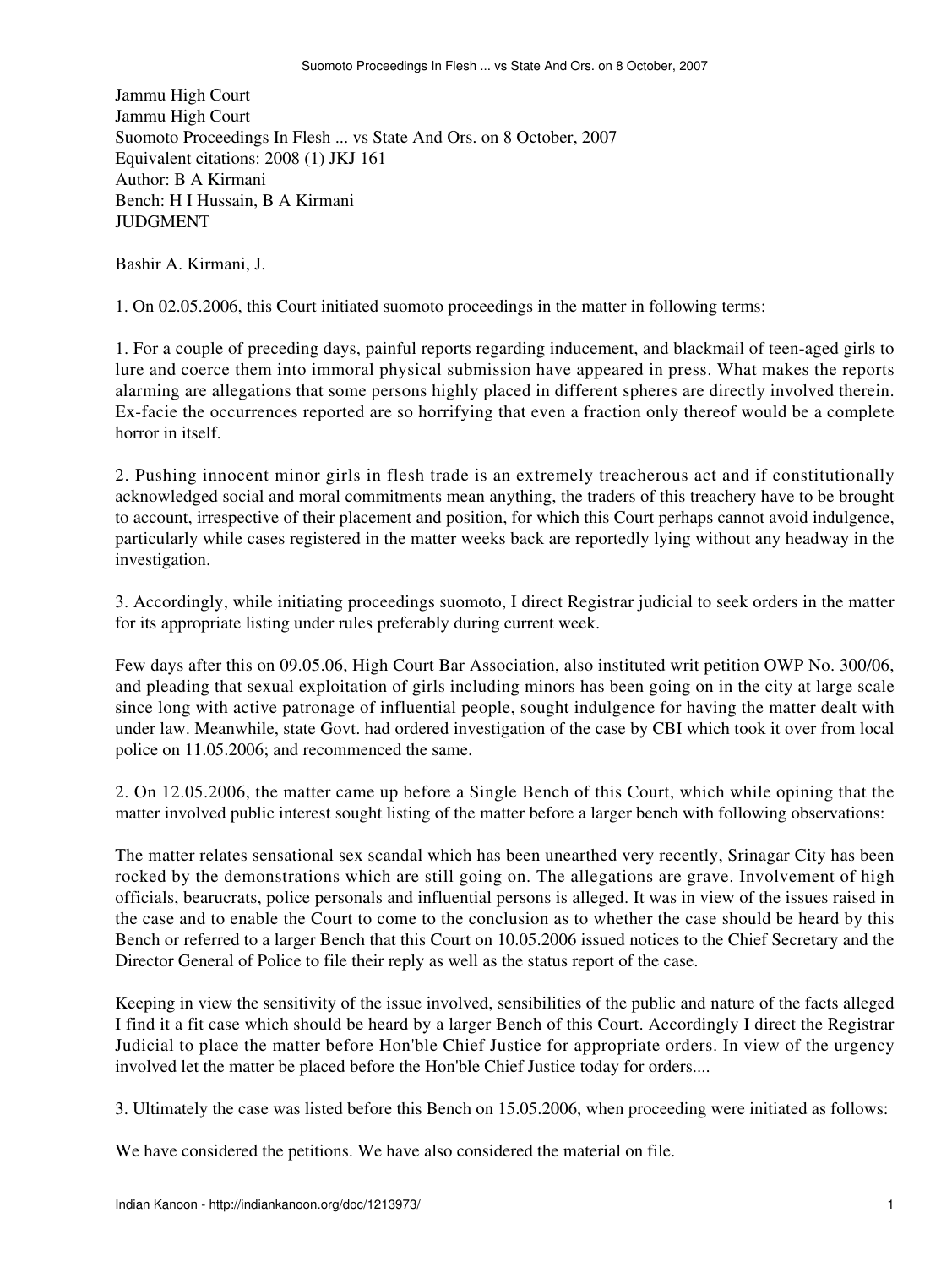Since the State Government has now assigned the investigation of the case to CBI, who have reportedly taken over the job, we feel CBI is a necessary party in the case. We therefore direct arraying CBI through its Director as Respondent No. 5 in the case. Registry to make necessary changes in the cause title.

In view of the issues raised in the petition and the submissions made the petitions are admitted to hearing.

...

Keeping in view the issues raised we direct as under:

a/. The investigation of the case as being conducted by the CBI shall henceforth be monitored by this Court.

b/. Report about the progress in the investigation shall be submitted by C.B.I. team conducting the investigation to this Court under a confidential cover, daily till further orders. To start with the status report of investigation conducted so far by C.B.I., shall be submitted by 12.30 P.M. tomorrow.

c/. The investigation team shall subject to other requirements of law record the statement of the two girls who are reportedly under interrogation with the CBI before a Magistrate under Section 164 Cr.P.C. The statements they tender be kept confidential and the girls giving such statement shall be given due protection.

d/. It is reported that the names of some of the girls are mischievously being circulated by un-known persons giving an impression that they are involved in the matter. Let Director General of Police report about the fact and take necessary steps in this behalf to stop it.

All Station House Officers (SHO) of the City Police Stations shall ensure that such acts are not repeated in their area for which they shall be personally responsible. Ladies whose names have thus been circulated are presumed to be innocent till guilt is proved against them. Hence no person, press and media shall take note of such lists. The police shall ensure the safety of such ladies and may provide necessary security to them if asked for.

It shall be made known to the general public that such lists are being mischievously circulated. Stern warning is given to those who are indulging in such activities. Any person found doing such act shall be prosecuted under law besides, the act would amount to contempt of the orders of this Court and shall be punishable accordingly.

The Court desires that the press/Media may exercise self restraint in this behalf. No hearsay or unconfirmed reports be published which are likely to hamper the investigation or cause undue harm/injury to any innocent person.

It is submitted by the Investigating officer of CBI, who is present in the Court that the case diaries maintained by the State Police are in Urdvi and needs to translated into English for which they have written to the I.G.P. Kashmir. Let IGP Kashmir look into this aspect and ensure that the unneedful done within two days. Mr. Koul I.O. who was earlier investigating the case, may, as requested by the CBI Investigating Officer, assist the CBI team in this behalf.

Since the matter is still under investigation and at a crucial stage, any bail application or application for release of any seized articles in the case if made shall not be disposed of by the any Court below unless the fact is brought to the notice of this Court....

On following date i.e 16.05.2006, further instructions were issued as under.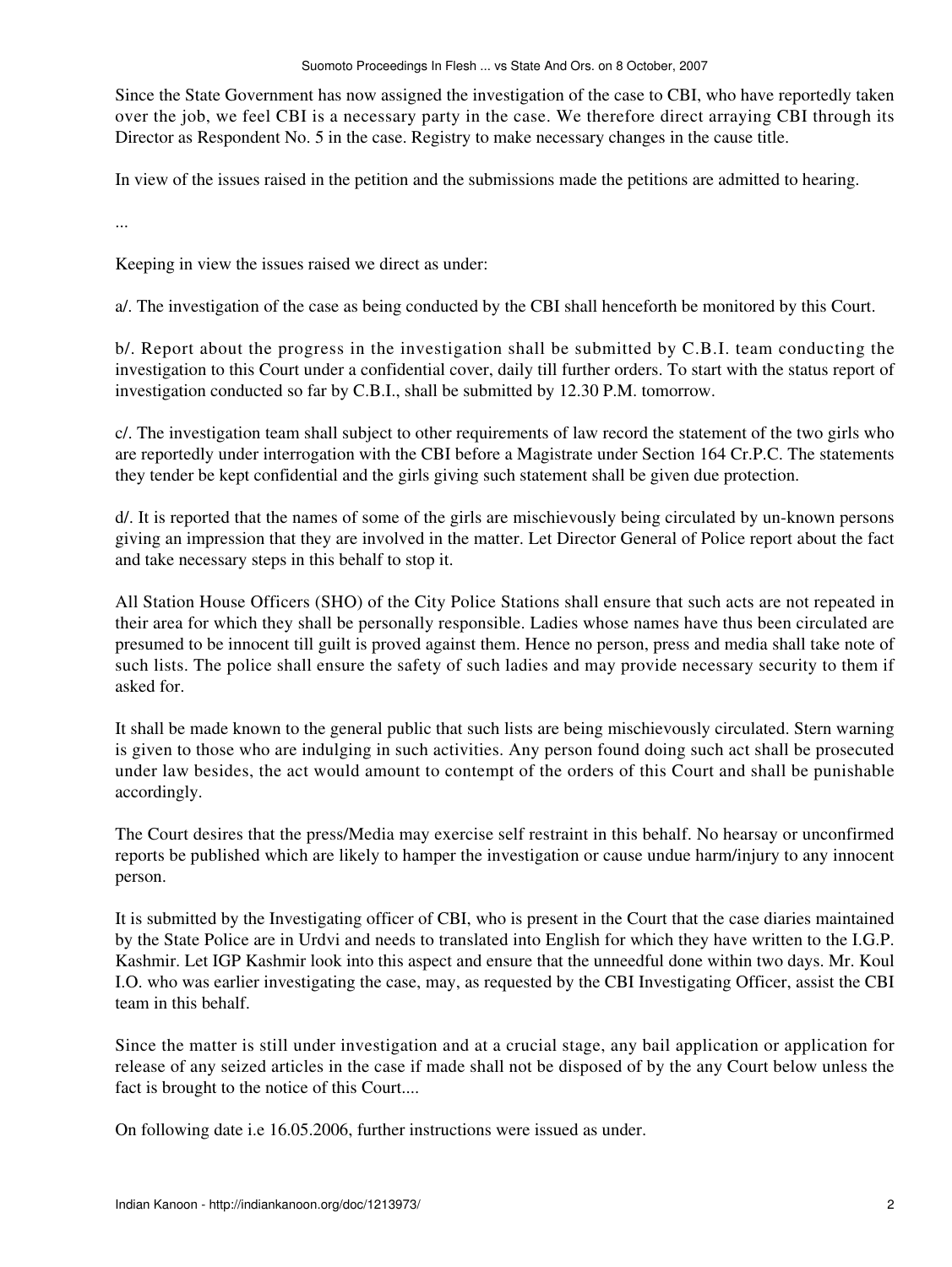On perusal of the report as well as the case diaries we find that the statement of Yasmeena has been recorded in part on 14.5.2006. Why it was left half way and why the statement of such an important witness has not been concluded in the same sitting is not clear from the case diaries. Investigating Officer states that the investigating team is on it and the statement will be completed very soon.

From the case diaries we further find that Sabeena was interrogated on 12.5.2006. Investigating Officer CBI states that they wanted to record her statement but they could not do so as the police remand of Sabeena expired and she was sent to judicial custody by the concerned Magistrate on 13.5.2006. The Investigating Officer, however, could not give the reason as to why the statement was not recorded on 12th May itself when she was available with them.

Let the CBI proceed with case and complete the statement of Yasmeena now without any further delay.

Investigating Officer, CBI states that the statement of Sabeena is also required to be taken for which they will approach the Magistrate for necessary orders. Let the CBI proceed in the matter in accordance with law when approached in this behalf the Magistrate concerned shall, without any delay, issue necessary orders as required by law.

Petitioner Mr. Mian Abdul Qayoom, stated that the CBI was not conducting the investigation properly as the politicians and some high ranking Police Officers were involved in the affair. He referred to the reply submitted by the Director General of Police and pleaded that the persons who are named in the statement of Yasmeena should be got arrested as they are influencing the investigation and that since they occupy high positions, petitioner cannot expect a fair investigation in the case.

Perusal of the case diaries reveals that as claimed by the Director General of Police the girls has named some persons allegedly involved at the same time since the CBI is recording the statement of the girls which is yet incomplete so this aspect of the matter would be considered on next hearing.

Keeping in view the submissions made, the nature of allegations and seriousness of the issue we direct that the remaining part of the statement of Yasmeena and the statement of Sabeena, as required by the Investigating Officer CBI, be completed within two days in presence of Mr. Molvi Javid Ahmad Principal District & Session Judge, Anantnag. Mr. Javid shall only remain present at the time and shall in no way participate in the process of investigation.

Chief Judicial Magistrate, Srinagar/Budgam are directed to submit records of all cases pending in the Courts of two Districts pertaining to the matter in question. Javid Koul SDPO, Shaheed Gunj, and I.Os of all other concerned cases to remain present in the Court. Advocate General to remain personally present to assist the Court.

List on 19.5.2006 at 10.30 A.M.

4. By 19th of May, CBI had recorded statement of Ah. Hamid in full with part statements of Sabeena and while perusing case diaries furnished for perusal by I.O. instructions were issued for speedy and focused investigation of the case. Developments following were reflected in the interim orders of 19.05.2006, 24.05.2006 and 29.5.2006 as under:

In the facts and circumstances we direct the CBI that the persons whose names have been mentioned by Yasmeena in her statement be got identified by Tuesday in presence of Judicial Magistrate. After identity of the person is confirmed, the Investigating Officer shall take steps in furtherance of the investigation. Director General of the State Police to give all assistance to the CBI in this behalf. Any person arrested by the CBI in-furtherance of the investigation shall not be bailed out, without permission of this Court....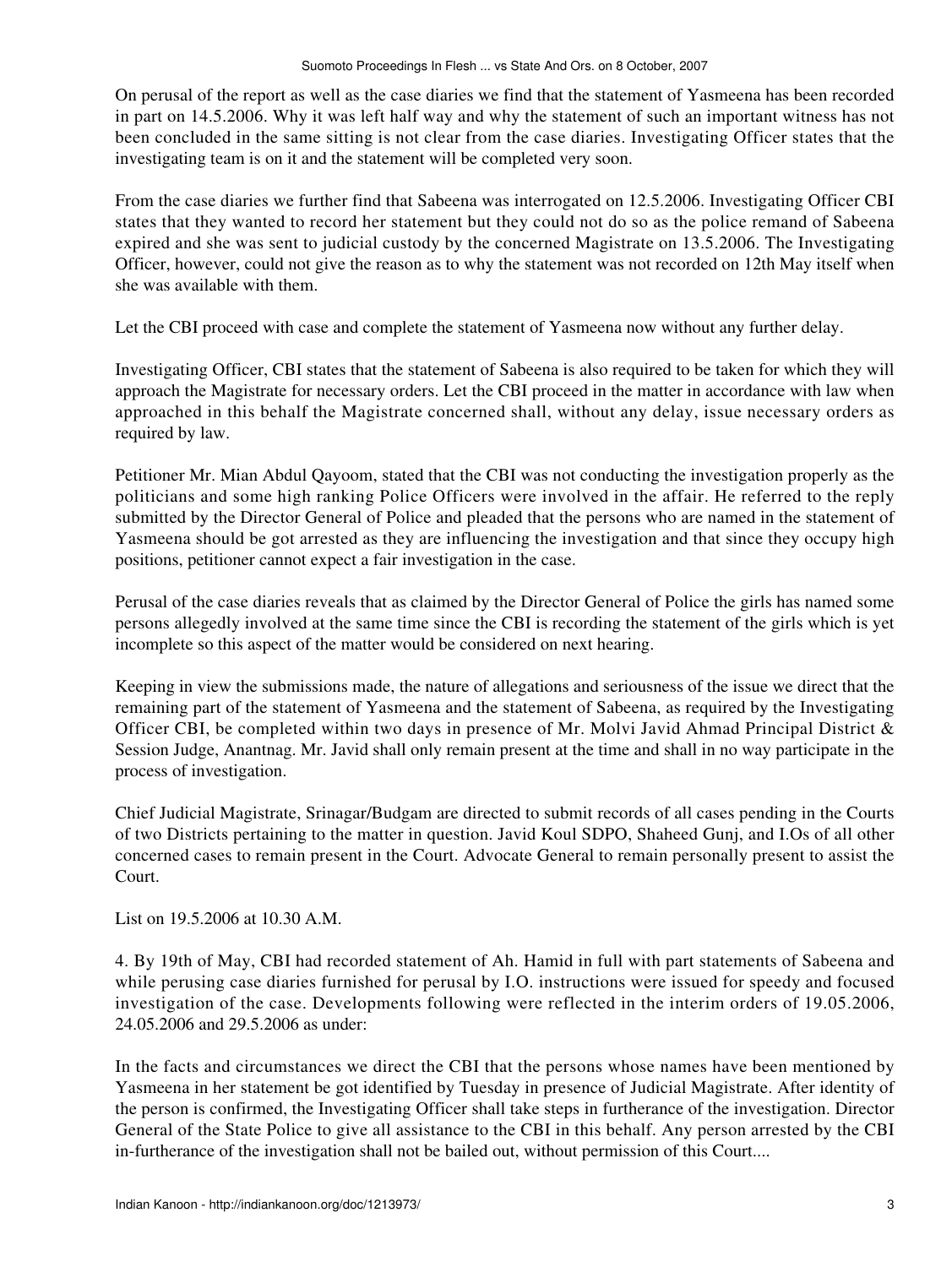...Investigating Officer CBI shall complete statement of Sabeena and shall take steps for recording the statements of other girls whose names have been given either by Sabeena or Yasmeena. Care should be taken in providing protection to such girls wherever required if necessary by lodging them in protective homes. CBI may come with a proposal in this behalf and the State Government in that case shall provide every assistance to the CBI and extend every protection to the said girls....

...The Investigating Officer CBI is directed to investigate the management personnel of Hotels/Guest Houses and other places the names of which have been mentioned by Sabeena and Yasmeena and shall take steps in this behalf under Immoral Traffic (Prevention) Act, 1956....

...CBI has prayed for further time to complete the process of identification. We extend the time till 29.5.2006. The identification be done as directed earlier in presence of a Judicial Magistrate to be nominated by the Chief Judicial Magistrate, Srinagar. As prayed by the Investigating Officer CBI Sr. Superintendent of Police, Srinagar is directed to keep four teams each comprising 3 to 4 Police Officers at the disposal of CBI to assist them in the process. Any Police Officer failing to provide requisite assistance to CBI would be viewed as willfully acting to shield the culprits. We reiterate that further requisite steps be taken regarding persons whose names have come in the statements of girls examined so far after their identity is confirmed....

...The complete statement of Sabeena be also produced before the Court on next date. Further investigation be done regarding Hotels/Guest House etc. in terms of previous order....

...Perusal of the case diaries maintained by the State Police and the statement of Yasmeena before the CBI shows that the girl has disclosed names of certain persons out of whom only a few have been interrogated so far. Rest of the persons have not been interrogated so far either by the Police or by the CBI even though sufficient time was available to the Investigating agency for the purpose. We may impress upon the agency that delay in the matter is likely to defeat the investigation....

...In such circumstances while extending the time for Identification of the persons till next date, we direct the CBI to complete the identification of all persons named by Yaseema before the next date. For smooth and effective investigation the CBI shall be at liberty to conduct custodial interrogation of any among them before or after the identification, statement of Sabeena also be completed by the next date of hearing. Besides the CBI is free to proceed against any person failing or refusing to report for Identification and interrogate them....

...It was brought to the notice of the court by the petitioners that names of some highly influential people have appeared in the press in connection with case, who allegedly are involved in the act and that a CD also is claimed to have been prepared in this behalf as reported in a section of the press. Since CBI is investigating the case, let it take note of these reports and proceed in the matter as required by law and the procedure....

...CBI shall also make enquires about hotels/Guest houses and recorded statement of other girls named by Yasmeena and Sabeena, as directed earlier. For this purpose the CBI may constitute themselves at least into four different teams so as to conduct the investigation effectively in all limbs of the case and complete expeditiously....

...From the circumstances appearing, we are also of the view that no person be allowed access to Yasmeena including her parents till the investigation is complete. We direct accordingly....

...CBI is further directed to complete the part of investigation regarding the BSF officer named by Yasmeena, against whom certain material facts are reported to have come on record and take further requisite steps for his effective interrogation....

5. Between 25.5.2006 and 6.6.2006, investigating agency recorded another eleven statements of one Jamsheed Khan, manger of Imperial Hotel, Naseer Zarger (charge sheeted) Mohd Yousuf Mir Dy.SP (charge sheeted),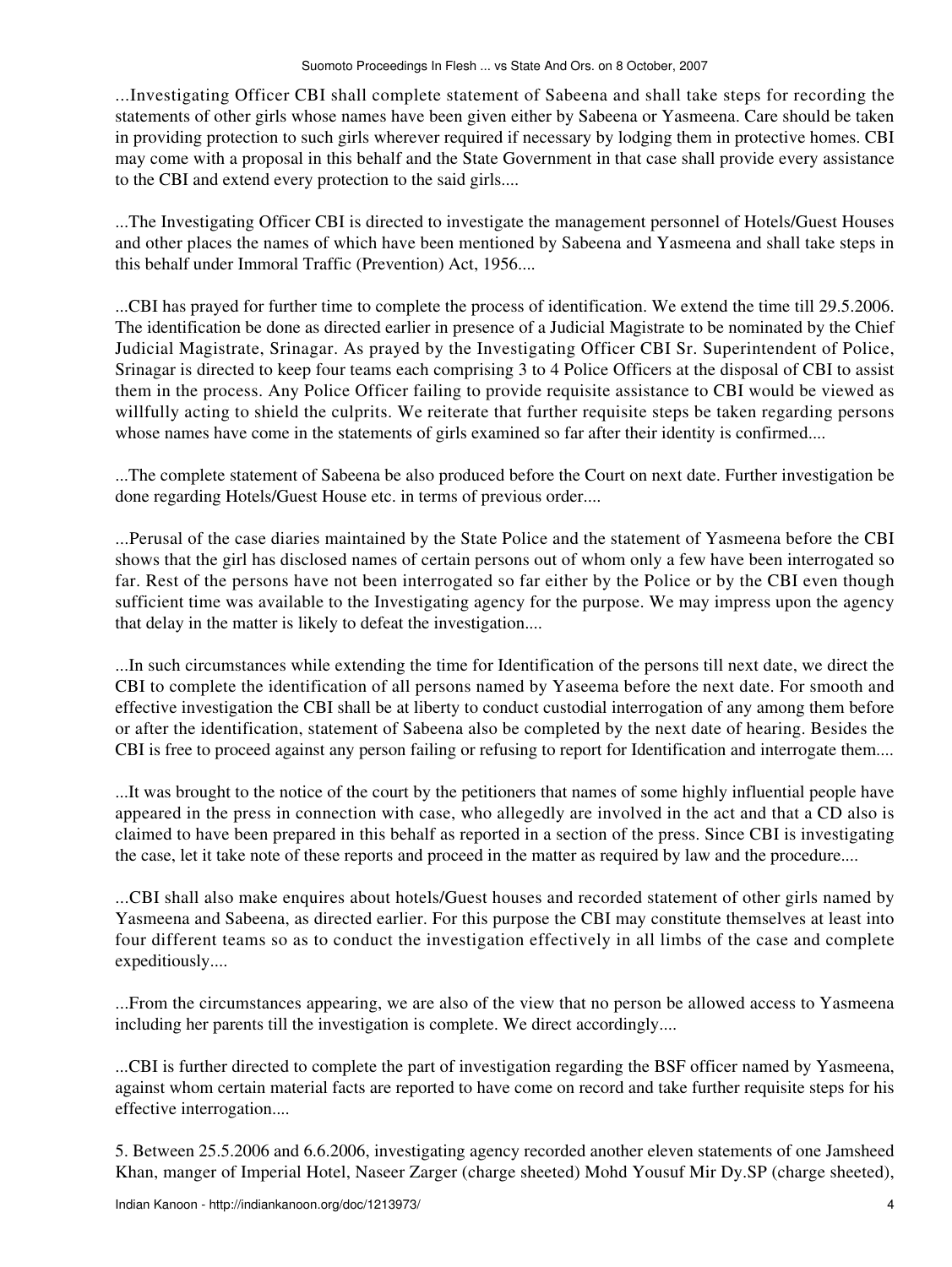Mohd Sultan Sheikh, manager of Hilltop Hotel Gulmarg, one Shamima, Dy SP Ab. Hamid Bhat, Masood Ahmed (Introgation report) Moniba @ Rahila, further statement of Sabeena in three sittings, Gulshan @ Pepsi, and one Naseer Ahmed.

6. On 06.06.2006, Director General of CBI appeared in the court on asking and assured fair investigation of the case, whereupon proceedings continued as follows:

Director General of CBI is present in person, who informed about the future course of action and assured fair, speedy and effective investigation.

On behalf of the Advocates team Mr. Syed Manzoor filed a report in the open Court. Copy of the report be given to Investigating Officer for his response.

We have perused the case diary according to which identification of Mohd. Ashraf Mir Dy. SP is complete and who has reportedly been arrested. Further statement of Sabeena has been recorded in part. Investigating Officer of CBI seeks further time to complete the statement. He may do so and complete the statement by next date of hearing.

The Investigating Officer shall also complete this vestigation regarding Hotels/Guest houses stated to have been used during course of occurrence which have been identified so far.

Investigating Officer is further directed to record statement of the witnesses/accused in presence of Mr. Molvi Javid (Principal District & Session Judge) Anantnag as already directed.

Investigation Officer shall also take further effective steps towards completion of investigation in respect of persons mentioned and corr roborated in various statements recorded so far....

...We find that though the Investigating Officer has taken certain substantial steps in furtherance of the investigation, they could not record the statement of two other girls as Ld. Principal District & Session Judge, Anantnag was not available due to illness. In addition to him we also nominate Principal District Judge, Pulwama Shri Abdul Wahid as the judicial officer in whose presence the statement of the girls be recorded. I.O. may contact any one among them. Investigating Officer informed about certain other important steps which the CBI is contemplating to take in the case. We direct that effective steps be taken in this behalf and report about the same be submitted. We also direct the CBI to complete their investigation/interrogation in respect of Hotels/Guest houses as directed earlier, by next date and submit its report alongwith steps taken towards compliance of directions issued in previous orders....

7. By 20.06.2006, CBI had recorded statements of another seven persons, besides disclosure and further statement of Gulshan @ Pepsi. They are Yasmeen/Nancy, lady constable Nelofar, Shafufta, Ayesha Salim of Park View Hotel, one Nissar Ahmed, and Mohd Yousuf Malik the receptionist of the Govt Circuit house, and since the area of investigation was apparently enlarged so to equip CBI with proper authority the following order was passed;

Perusal of case dairies would reveal that statements of some witnesses have been recorded and partial steps have been taken in furtherance of the investigation. Some arrests have also been made. The CF3I is directed to proceed with the investigation in light of the statements on record and complete the same expeditiously. They shall be at liberty to conduct the lawful custodial interrogation of any person, substantially accused by any victim of being involved in this occurrence, and report progress in this behalf by the next date of hearing.

While going through the files pertaining to FIR No. 5/2004, Police Station, Magam titled "State v. Syed Sajad" and FIR No. 80/2004, Police Station Maharaj Gunj Srinagar titled "State v. Jagbir Singh" we find that these cases need further investigation particularly in view of disclosures made by the girls in the present case,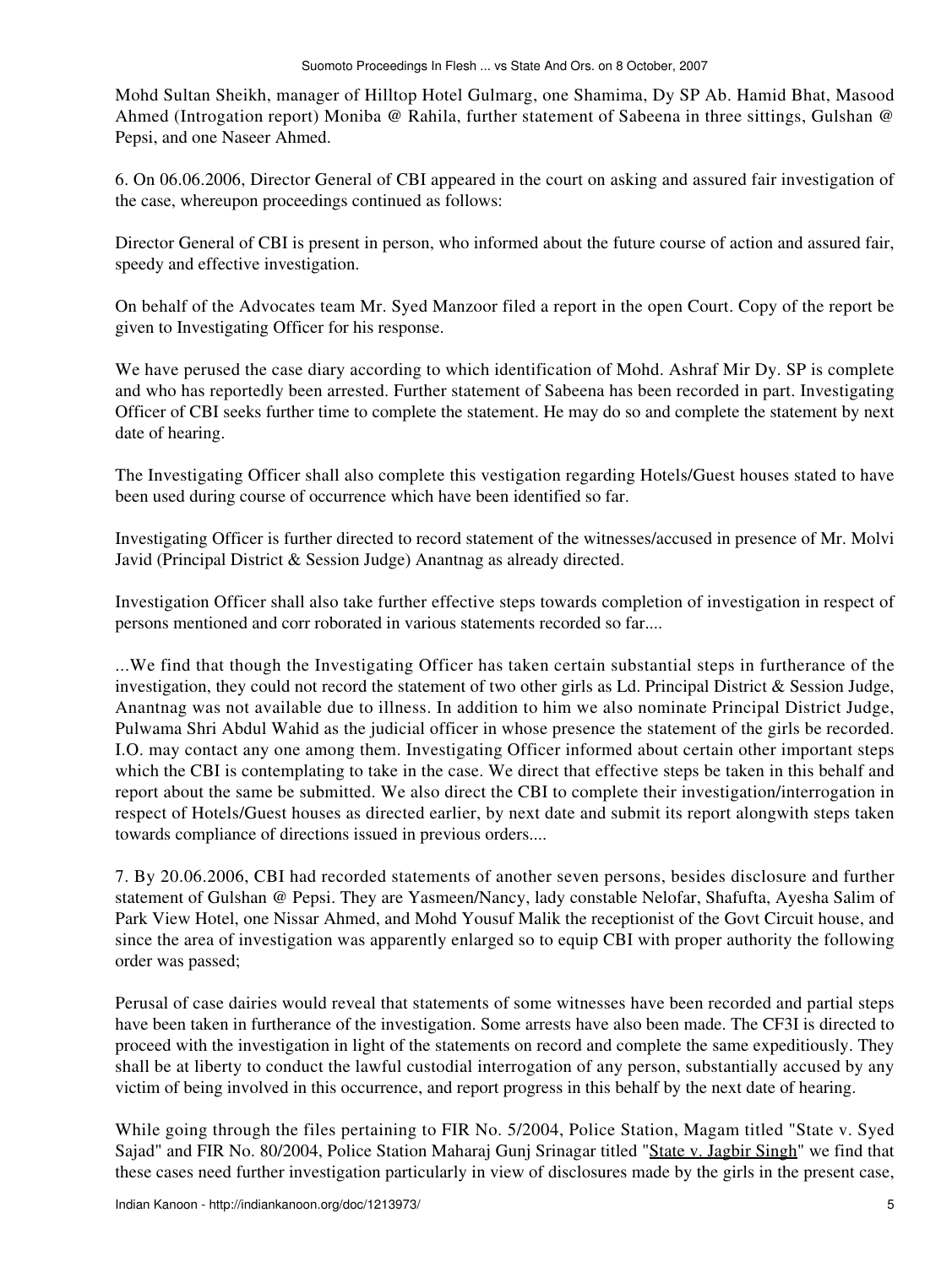and the apparent links between those and this case. We direct re-investigation of both these cases, and cancel the bail bonds of all accused therein. Since this case is already under investigation with the CBI, these two cases shall also stand assigned to them for further investigation. They shall be at liberty to arrest any of the accused for further custodial interrogation.

We reiterate that in case any petition for bail is filed before any subordinate court in this behalf in the present case or in the above two matters i.e, FIR No. 5/2004, Police Station, Magam and FIR No. 80/2004, Police Station Maharaj Gunj, Srinagar, this Court shall be kept informed about the same.

In view of the submissions made at the bar, we direct the State to provide sufficient protection/security to the victims, whose statements have been recorded/are likely to be recorded by the CBI.

We have also considered the issue relating to the rehabilitation of the victims involved in the present case. We feel that appropriate measures should be taken in this behalf. We therefore, direct the Director, Social Welfare Department Government of J & K, to remain personally present before this Court on the next date of hearing, so that the matter is properly addressed.

It was brought to our notice that some persons having information about the episode are willing to give information to the authorities. We direct that in case any person is desirous to disclose any information, which is likely to help the CBI in the process of investigation, he may contact the CBI for the purpose.

It is submitted by the Investigating Officer, CBI that the preliminary challan in respect of some of the accused persons is near completion and will be filed before the court of law shortly. In case the challan as such, is filed before the next date fixed in the matter, the CBI shall take all lawful steps to assure safety of witnesses and to prevent unverified allegations from being misused.

Mr. Rathore, counsel for the State, informed the court that keeping in view the nature of the case, safety of witnesses and the accused as well as the general convenience, it will be proper to create a temporary Special Court of Sessions for the trial of this case and other connected cases. He submits that the matter is under active consideration of the Government and the Government would come up with a proposal in this behalf very shortly. Mr. Rathore, may inform the court about the progress in this behalf by the next date of hearing.

8. By 23rd of June, 2006, the statements of another six persons namely; Mymoona, Shazia @ Dilli, Shazia @ Azrah, Shamima @ Sonia, Zamruda @ Iqra, and Afroza @ Affa @ Kaki had been recorded in view where of together with perusal of case diaries we found that despite a good amount of materials against certain people no action had been taken whereupon order of 23.06.2006, was passed as under.

1. On previous date after going through case diaries we had observed that the CBI would be at liberty to conduct lawful custodial interrogation of all persons substantially accused by any victims of being involved in the occurrence and had also asked them to take due care regarding safety of the victims/witnesses in case they happen to file preliminary challan in the case and also prevent the unverified allegations/information from being misused in any manner whatsoever.

2. Today while the mater came up, the CBI has produced the case diaries till date where from, it percolates, that some more partial statements have been recorded. Besides that the requisite follow up procedural action in case of arrested persons has been taken. After hearing both sides, and while reiterating the earlier directions passed in the matter, we further direct that the investigating agency shall continue the investigation more speedily and take affective steps in furtherance of investigation including lawful custodial interrogation of all persons substantially accused of being involved in the occurrence.

3. During submissions the petitioners have alleged that involvement of highly placed people from politics, administration and police is perhaps hindering the pace of investigation and reportedly some of them are using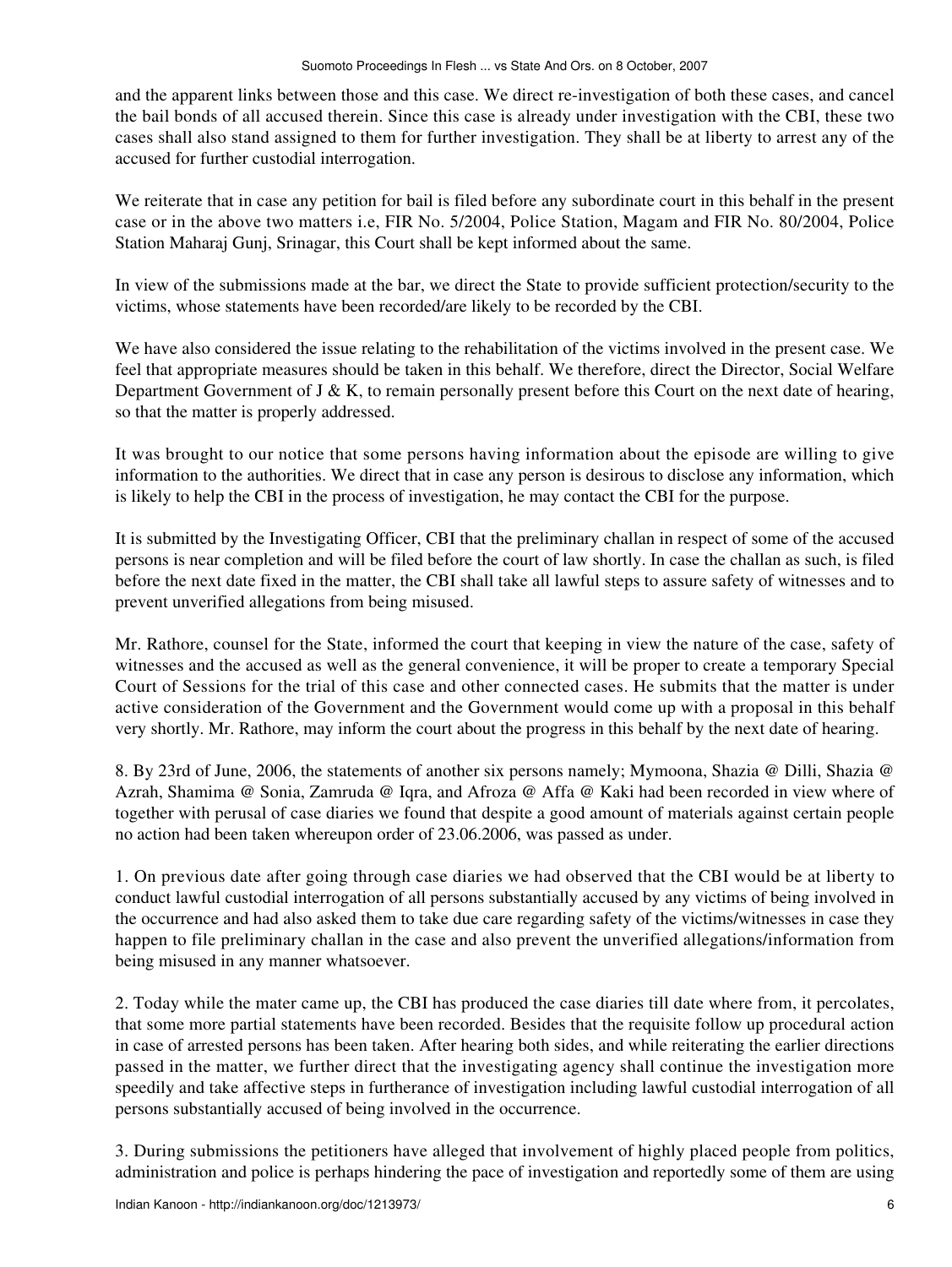their official position to threaten the witnesses/victims. The Investigating.agency requires to take note of that. In the interest of investigation they may also seek shifting of such persons by the competent authority so that they are not in positions to hamper the process of investigation or tamper with the evidence. If required the Court would also examine the advisability of assessing the level of accusations and requisite action in each case and pass appropriate orders.

4. We have also noticed that no action has been taken in cases of Hotels and Places stated to have been used for commission of the occurrence nor has any reason been furnished for that omission. The CBI may, therefore, take all necessary lawful steps in respect of these Hotels and Places and persons associated with them.

5. We are also informed that some of the accused persons arrested by CBI perhaps face difficulty in having the service of counsel for defending them. If that be so, such persons shall be at liberty to seek appropriate legal help, either from concerned court or if necessary from this Court.

6. Perusal of the case diaries also reveal that some of the arrested officers have been lodged in Central Jail, Srinagar. In view of the fact that other inmates of different hues are also lodged in the said Jail, all requisite precautions be taken for assuring safety of the accused persons/officers etc. arrested in connection with this case and lodged in Srinagar Central Jail. Requisite steps for their medi-care may also be taken wherever sought.

7. The Director of Social Welfare department who was summoned under the previous order has been asked to prepare a comprehensive rehabilitation programme for rehabilitation of the victims in the instant case who has undertaken top do the same and furnish the requisite report within one week from now.

8. In connection therewith, however, the Administrative Head of the Psychiatric Disease Hospital, Srinagar is also directed to be present in the court when the mater comes up next to supplement the aforesaid rehabilitation programme from his side.

9. During the period intervening between 23rd of June and 6th of July 2006, the statements of Nissar Bhat, (Driver of Ghulam Ahmed Mir MLA, former minister), Rasikh Mir, SHO, further statement of M.M.Y. Mir Dy. SP, statements of three ladies named Rukhsana, Naseer Ahmed, Nuzhat @ Nuzu, Sonia @ Faroka, and Ulfat @ Saimi were recorded. Accordingly the order of 6.7.2006, was passed as follows:

Learned Counsel for the CBI seeks more time for further investigation. In view of the submissions made we grant further one week to CBI with a direction to collect further evidence to concretize action against all persons accused of involvement in the case and complete the investigation, as far as practicable, by next date.

It was brought to our notice by learned Counsel that media is publishing unconfirmed report(s) which has resulted in undue harassment to concerned people. In this behalf press cutting of "Daily Tameeli Irshad" dated 4.7.2006 was produced, carrying a news item relating to the present case. DIG CBI present in the Court has denied having given any such statement to the press. Notice be issued to the editor and publisher of said daily for his appearance in the Court to furnish requisite clarification regarding said news item. We may reiterate our observation dated 15.5.2006 that the media should abstain from publishing unconfirmed and unverified reports regarding the case.

The Director Social Welfare and In-charge Psychiatry Hospital present in person. Learned Advocate General submitted at the bar that Government would consider the issue of rehabilitating victims, and in this behalf would constitute a high level Committee of experts to suggest short term and long term measures for the purpose. Advocate General may take steps in this behalf by next date of hearing and furnish a detailed report in the Court....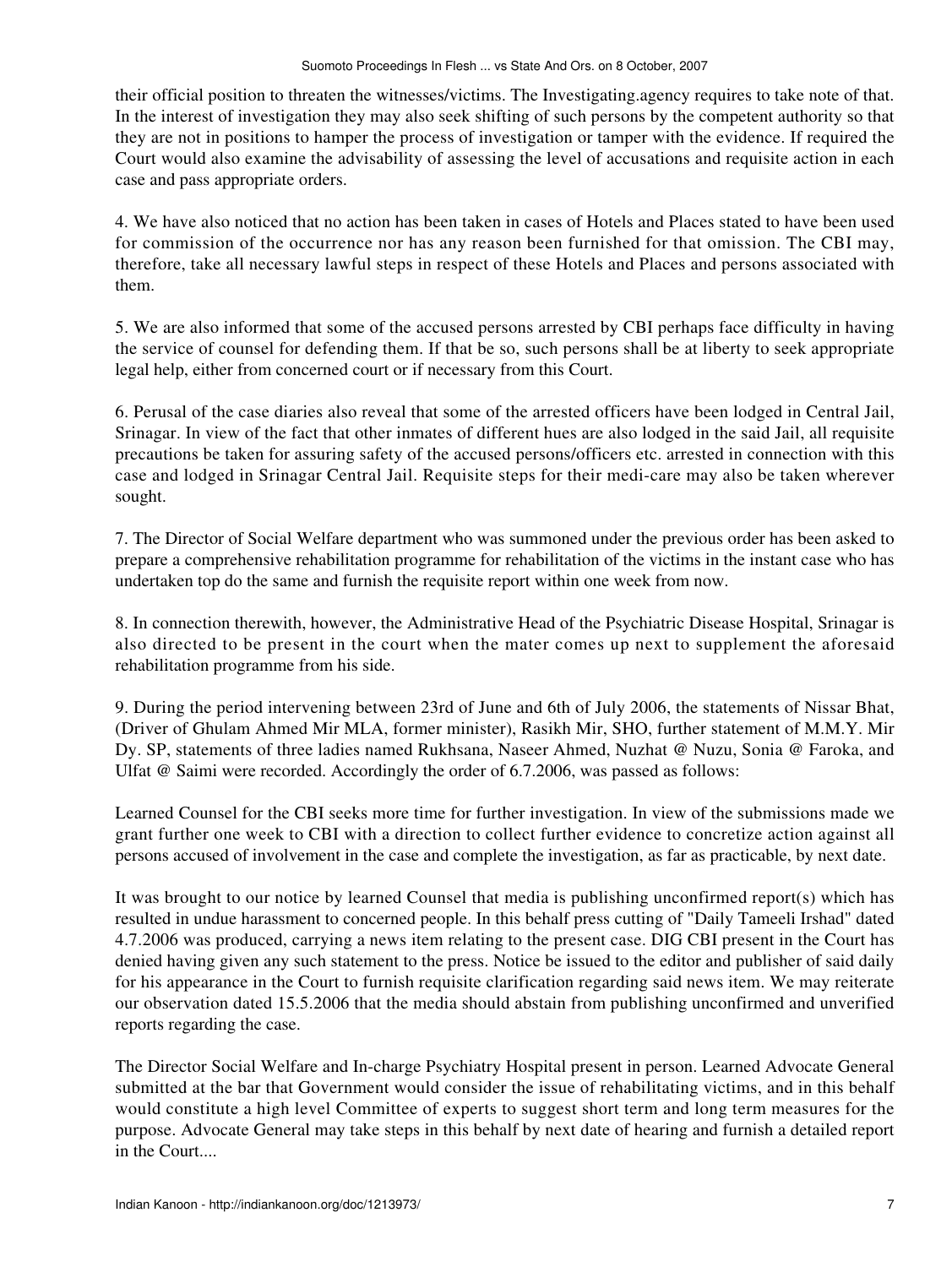10. By 17.07.2006, statements of only two more persons namely one Dr. Javed and Nissar Sheikh, came on record, and this Court noticed that the speed of investigation, which as precisely made known to the agency was of essence, had diminished, which necessitated the following order,

1. We have perused the latest case diaries produced by Investigating Officer of CBI in Chambers and retained the set of previous case diaries for further perusal alongwith statements purporting to have been recorded so far. The latest case diaries reveal that no substantial headway has been made in the investigation from where it stood on the previous date, even though scope appears to exist for the same in view of the materials on record. While expressing satisfaction on the quality of investigation conducted so far, we impress upon the investigating agency to notice the sensitivities involved in this case which constitutes a chain of occurrences and the social perspective attending it which becomes more pronounced in view of the involvement of people holding high positions in different spheres. Even presently lack of lawful action against some highly placed persons regarding whom materials exist in case diaries leaves much to be done in the interests of investigation itself. Accordingly while posting the matter for further proceedings, we pass the following directions:

i. The Investigating agency shall proceed ahead with investigation with enhanced speed and collect evidence regarding all aspects of the matter and in light thereof together with the materials existing on record take all lawful steps against all those found substantially involved. Regarding any of them evading participation in the investigation process, all lawful steps to compel his attendance before the Investigating Officer for lawful interrogation be taken without any further delay. The latest status report in the matter alongwith the case diary file be furnished when the matter comes up next. On that date the 1.0 shall among other things also indicate the proposed line of action for further investigation covering all aspects of the matter.

ii. The State shall arrange adequate and secure accommodation for Ms. Yasmeena, the alleged minor victim of the offence within a week from now and if required provide her with a PSO to assure her personal safety till further order.

iii. The Advocate General who had previously informed that the Government has constituted a High Level Committee for rehabilitation of the victims of occurrence in this case, shall on the next date furnish a status report regarding measures initiated by the said Committee.

iv. We are informed that one case in connection with the present matter has been committed to court of Sessions. We accordingly instruct that all lawful steps be taken to assure assistance of counsel to the accused persons, if necessary at state expense wherever required or requested for. At the same time all lawful measures be also taken to assure safety of the prosecution witnesses and the accused persons facing trial. For this, it shall be permissible for the trial court to choose the venue of trial for which the Government shall be bound to render all requisite assistance.

v. From current case diaries we have also noticed that requisite assistance has not been provided to CBI by local police due to which attendance of certain wanted persons could not be procured, for failure of concerned officers to provide the vehicle to the officer deputed for the job. We accordingly direct that whole Police Organization shall render all possible assistance to the CBI so that they conduct the investigation without any hindrance.

vi. We reiterate all earlier directions passed in the matter for speeding up the investigation and taking affective steps in furtherance thereof, including lawful custodial interrogation of all persons substantially involved in the occurrence. If in the interest of investigation it becomes necessary for the investigating agency to seek shifting of any such person from a place of authority who appears to hamper the smooth conduct of investigation, they shall be at liberty to approach the competent authority for the same. Requisite lawful action be also taken regarding Hotels and other places stated to have been used in commission of the offence,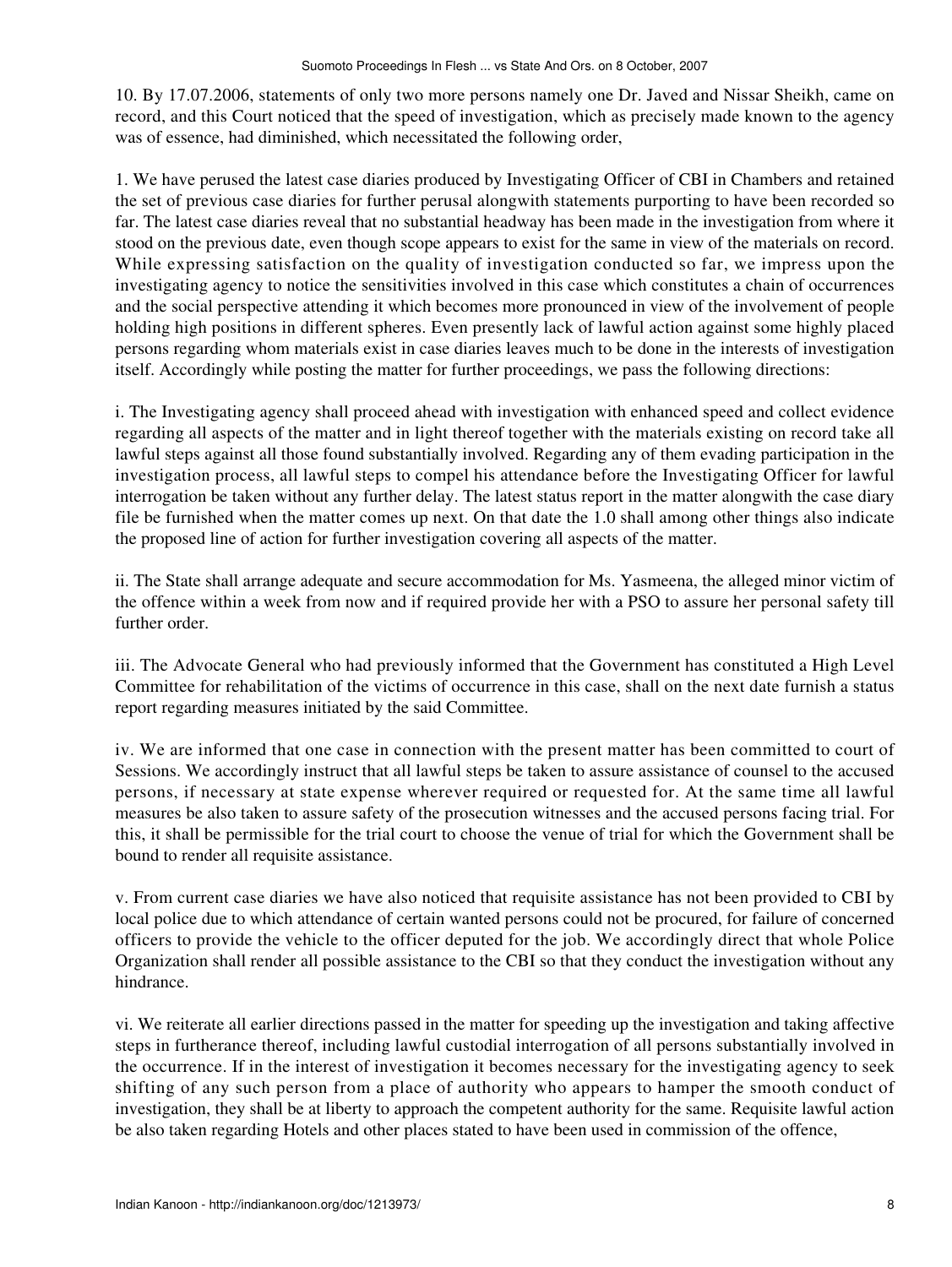vii. Mr. M.A. Rathore, AAG, appearing for Home Department shall assure the presence of all Investigating Officers who have investigated the cases, files whereof have been summoned and are presently a part of the record of this case on the date of next hearing for rendering necessary assistance regarding those cases and the persons involved therein,.

viii. The CBI shall inform on the next date about progress, if any, made in respect of the cases FIR No. 80 of 2004 of Police Station, M.R.Gunj and case FIR No. 5 of 2004 of Police Station Magam, which were entrusted to them for reinvestigation.

2. We have also perused the reply furnished by Editor, Printer and Publisher of daily Tameel-i-Irshad regarding publication of news item mentioned in the previous order. Orders regarding same would be passed when the matter comes up next....

11. By 25th July statements of one Shakila and Abida @ Gypsy @ Sahiba @ Saima had been added to the record which necessitated the following order on 25.07.2006;

1. We have perused the set of latest case diaries produced by CBI and heard learned Counsel appearing in the matter. Perusal of case diaries reveals that statements of some more witnesses have been recorded which as per contents are indicative of the involvement of few more persons in the occurrence. The investigating agency has also out lined a follow up plan in terms of materials on record regarding some of the individuals allegedly involved, for prompt follow up action in terms thereof. Accordingly in view of the case diaries and submissions made at bar while reiterating all the previous directions made from time to time, we further pass following directions-

i. The Investigating agency shall proceed ahead with the investigating in light of materials on record and intimate action among other things in accordance with the proposed action plan regarding those mentioned therein and others figuring in the statements so far recorded particularly in view of the satisfaction as recorded by the Investigating Officer in certain cases. Further all lawful action be taken in respect of all those found to be substantially involved in the matter.

ii. Regarding provision of adequate and secure accommodation for Yasmeena, the minor victim of alleged offence, the Advocate General informs that Government has allotted two rooms in a particular premises for her lodgment. The Investigating Officer concerned is directed to inspect the said premises in company of Registrar Judicial of this Court to assess its feasibility for her lodgment in view of the elements of security, investigation and trial involved in the matter and furnish report when the matter comes up next. In the meanwhile Advocate General may also explore the possibility of lodging her in a more suitable place sufficiently secured and adequate for the purpose in light of aforesaid aspects.

iii. The Advocate General has also informed that the High Level Committee constituted for rehabilitation of the victims of occurrence is working out an elaborate rehabilitation plan which includes imparting of sufficient vocational training to them besides financial and other assistance to earn their livelihood honorably. He is directed to furnish a detailed blue print of proposed rehabilitation plan in the Court by next date.

iv. ...

v. ...

vi. The CBI informs that they have registered cases in respect of FIR No. 80/2004 P/S M.R. Gunj and FIR No. 5/2004 of P/S Magam and are about to commence investigation thereof alongwith the investigation going on currently. They are directed to conclude the same with due promptitude. They shall also be at liberty to conduct custodial interrogation of any person found involved in these cases including those currently in custody in connection with other cases.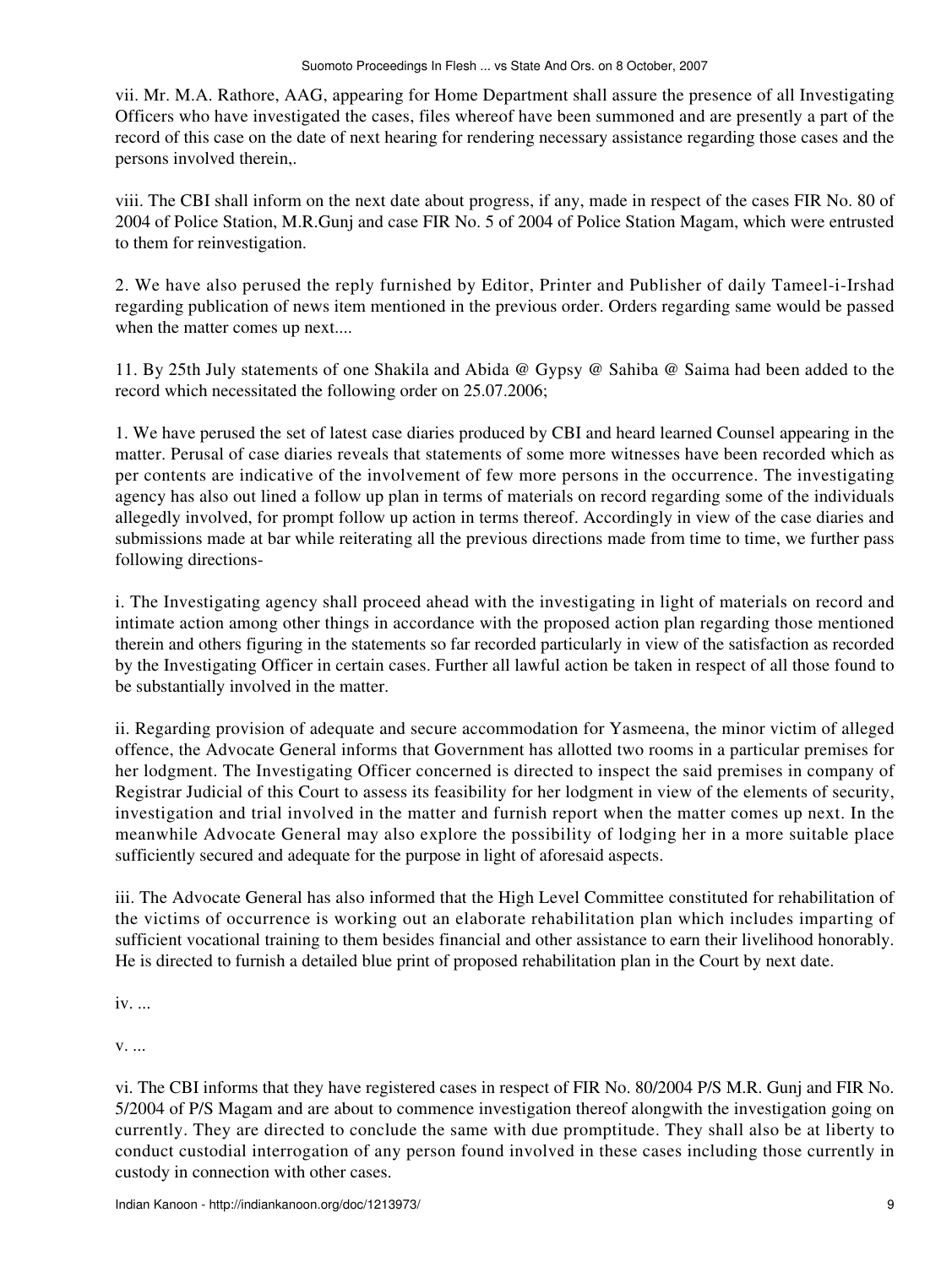2. The matter be listed before this Bench at 2.30 0 PM on 31st of July, 2006. On that date the latest diaries alongwith the status report be filed in the Court.

Before proceeding ahead it would be appropriate to mention that on 21.7.2006, the CBI formulated a "line of action" which if necessary may be quoted in due course and submitted copy thereof to court assuring that for effective investigation it intends to proceed ahead in accordance with that only. Till 11th of August 2006, however, statements, further statements and disclosures of few more persons namely Nelofar, Shazia @ Azrah, Aijaz, Dy. SP, Farooq Reshi and Abida @ Gypsy @ Saima @ Sahiba were recorded.

12. Despite formulation of action plan however no action concretized which persuaded this Court to pass the following order on 11.8.06;

1. We have perused the latest set of case diaries produced by Investigating Officers and heard learned Counsel. Before adverting to current case diaries, it would be appropriate to recapitulate that right from its registration with the CBI this case is being monitored by this Court for around three months now during which period CBI has arrested as many as 18 persons including two sitting Legislators who have been former Ministers, a DIG of BSF, an IAS officer, a former Additional Advocate General of the State and two Dy. SPs of the State Police, after having been found involved. The CBI has also instituted cases against 14 of them in competent courts of law and currently as revealed from the case diaries the investigation revolves round others about whom incriminating statements are reported have come on record including some persons highly positioned in different echelons of administration which fact requires a more speedy and focused attention by Investigating Agency to pin down the guilty. Conversely, however, during couple of preceding weeks the pace of lawful follow up action, on materials collected during course of investigation appears to have slowed down for which no plausible explanation has been forth coming from the investigating agency.

2. It requires to be understood that alleged involvement of highly placed people in this case recommends an effective and sustained action on basis of materials available on record so that there is no room for the possible misunderstanding that involvement of powerful people is in any manner impeding the course or cause of investigation, which is bound to adversely effect public faith in law enforcing institutions. If any component or functionary of the constitutional machinery acts in contravention of law/norms, he not only brings disgrace to the system but also impairs the credibility of systematic institutions/offices, which can only contribute to subversion of the system as lawfully established. Needless to say that loss of public faith in constitutional machinery and systematic institutions can only breed anarchy which is an antithesis of the rule of law and rule of law, that must prevail at all costs, if the State, the society and system has to survive hardly needs be stressed; thus an onerous responsibility that lies on the shoulders of CBI which is investigating this case, that involves delicate questions touching, the individual human dignity and protection maintenance of lawfully established system and moral fabric of society, efficacy and credibility of administrative institution, and prevention of crime perpetrated and patronized at high level.

3. We, therefore, genuinely expect that the investigating team of CBI would take all the right steps in right direction to conclude this case with reasonable speed and save the agency from being seen as suffering from self imposed inertia. With that, while reiterating all directions passed in the matter from time to time we make the following directions/observations:

(1). The CBI shall without any further loss of time concretizes action including custodial interrogation against all persons found involved in terms of materials on record regardless of their position and placement to take process of investigation to logical end and prevent the witnesses who have exposed themselves by giving reportedly incriminating statements against powerful culprits, from being harassed or subjected to unlawful pressures etc.

The Investigating officer of the case shall be at liberty to seek appropriate directions from this Court if required for effective and lawful investigation of the case as aforesaid, and shall not act on any incompetent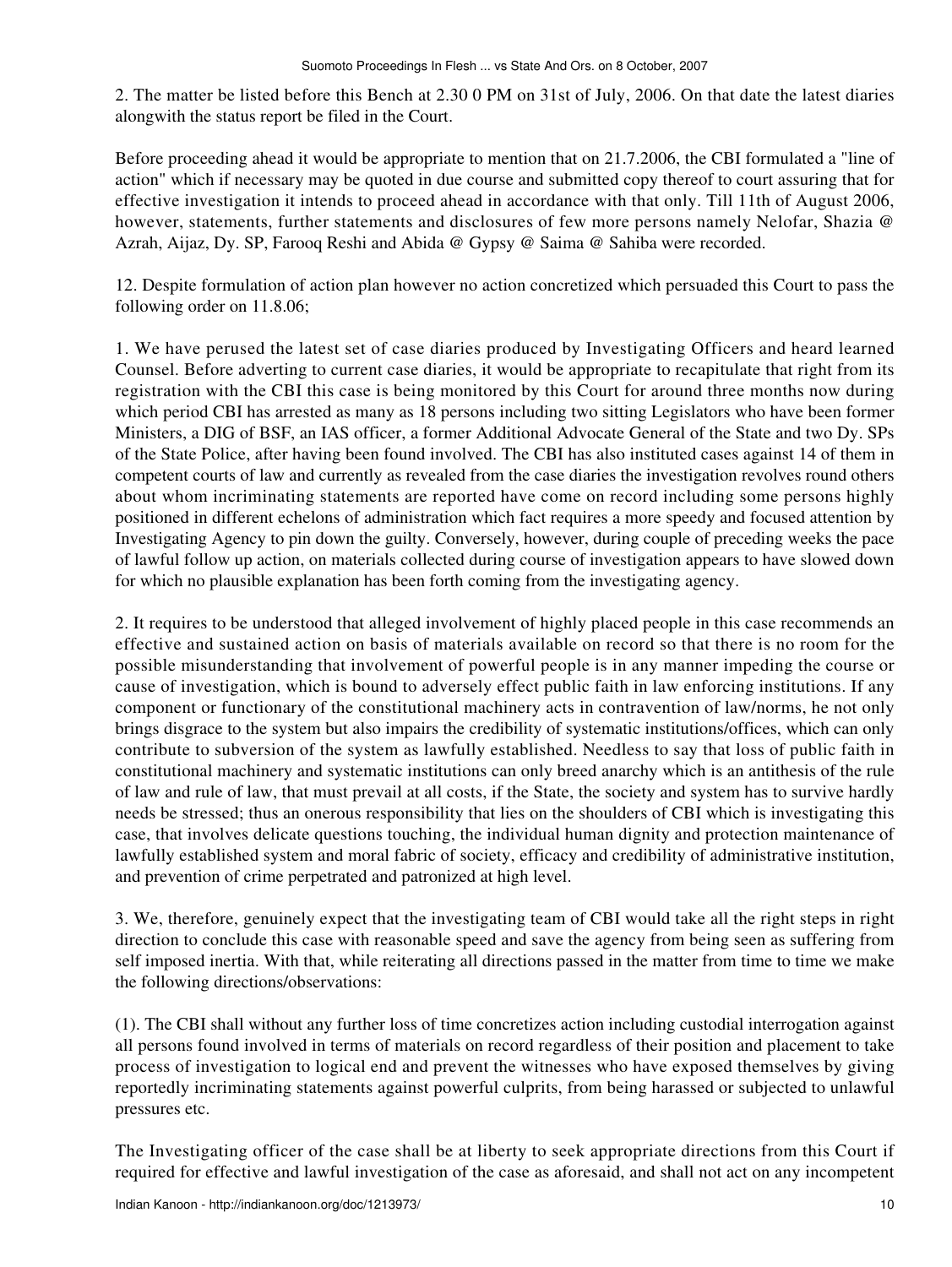instruction whatsoever; nor shall any authority issue any direction/instruction contrary to lawful requirements of the focused investigation and consequent action in the case as indicated above. Any direction if received by the Investigating Officer that is aimed at rendering the observations of this Court in-effective shall be brought to the notice of this Court for appropriate action.

(2). The I.O shall in the first instance concentrate on the accusation appearing against the public functionaries named in the case diaries and shall conclude the investigation and take appropriate steps in this behalf including custodial interrogation of the involved persons and report by next date.

(3). The I.0 shall also take appropriate action on the conclusions arrived at by him in this respect of other persons, as mentioned in the case diaries. Compliance report in this behalf be submitted by the next date.

This order reflected a broad repetition of earlier directions and was challenged by CBI before Hon'ble apex court through an SLP, which was disposed of inter-alia in following terms;

...It goes without saying that for enforcement of the rule of law every one, howsoever big or influential, is equal. In appropriate cases monitoring by a court may be necessary but, at the same time, for honest and independent investigation, it is also necessary to give a free hand to the expert investigators and the question of issuing any direction may be necessary only when it is found that the investigation being conducted is not honest and bonafide....

...when the High Court directs that the Investigating Officer shall not act on incompetent instruction, it only means instructions from those who are not competent in law to issue such instructions. It does not mean, as is apprehended by the C.B.I., that the instructions of the superior officers in accordance with law are also to be ignored. In sum and substance, the direction in Paragraph (3) read as a whole only means that honest and bonafide investigation should be conducted by all concerned in the investigating agency from the Investigating Officer up to the Director of the C.B.I or any other competent person....

...Regarding monitoring of the case by the High Court, per se, we find no illegality but how frequently the Investigating Officer should be directed to appear before the High Court so that it can effectively monitor to ensure that legal, proper and bonafide investigation is conducted, is a matter for the High Court to decide on the fact situation. Undoubtedly, while directing the appearance of the Investigating Officer before it, the High Court would take into consideration the reasonableness of the gap period.

Meanwhile, by 7th of Sept. 2006, statements/further statements of Shagufta, Gulshan, Gulshan @ Pepsi one Murvat Mir, Hakeem Mohd Yasin, Niyaz Mehmood DIG police, Sheikh Mehmood SP, Ashkoor ward SSP, one Amit Amla and Dr. Pri tipal Singh Goga had been recorded in view whereof while quoting from Hon'ble Apex Court order, the proceeding under order of 7.9.206, continued as follows:

In view of the orders of this Court passed from time to time read with above quoted observations of Hon'ble Apex Court, the CBI is duty bound to conduct the investigation honestly and bonafide and any element contrary to these requisites would automatically necessitated issuance of appropriate directions. It hardly needs to be said that the element of honesty and bonafide investigation would have to be gathered from the actions and approach of CBI for fulfillment of requirement of law and focused investigation to bring the real culprits to book.

On perusal of case diaries we find that the CBI has extended the area of investigation to certain highly placed persons/officers against whom allegations exist on record. We, however, feel that some more steps are required to be taken in compliance of the directions of this Court dated 11.8.2006 as subject to Apex Court observations.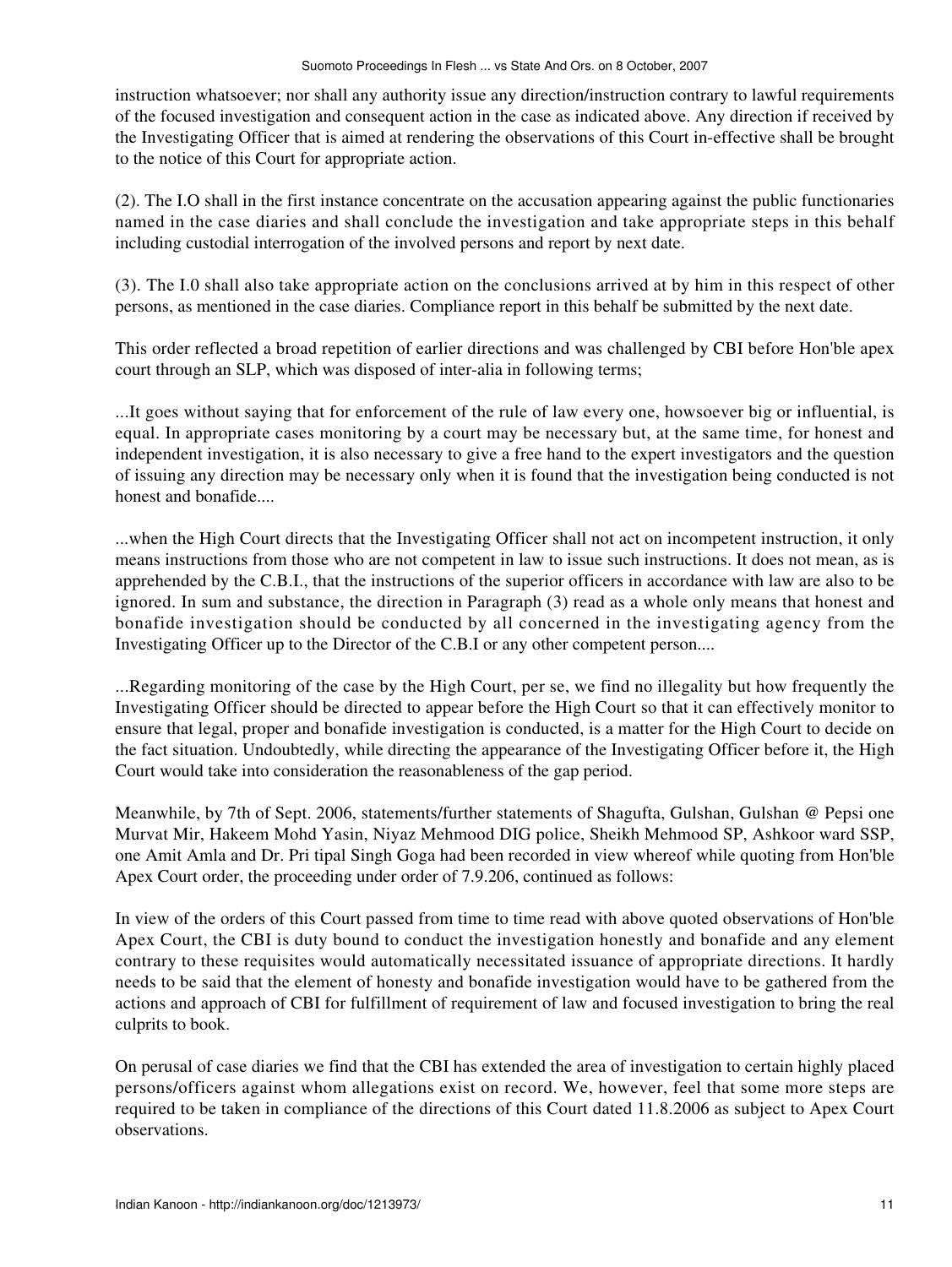Dy. Inspector General of CBI who is present in the Court has agreed to prepare action plan and proceed with the investigation of the case on that basis in a systematic way so that the investigation is taken to its logical conclusion expeditiously.

Investigating Officer is further directed to take steps to ensure that none of the witnesses whose statements have been recorded so far are subjected to threat or inducement from any quarter whatsoever.

13. After this, with many sessions in between on 21.09.2006, the I.O presented two lists comprising of those mentioned by Sabeena and concerned girls, indicating action taken in each case which may be quoted in due course. By that date however few more statements of Dr. Goga, Kesar, Rafiq Khan and one Mushtaq Ahmed Wani had come on record and accordingly the following order was recorded;

I.O. present in person.

Investigating Officer produced case diaries which were perused.

He has also submitted two lists relating to the status of the investigation in respect of various accused persons. He seeks further time to produce a third list. He may do so on the next date of hearing.

The third list however never came and on 3.10.2006 by which date the statements of certain persons from Delhi namely M/s Narayan Ragopalan, Vidya Dalmia, Manog Verma, Arjun Amla, Hena Handa, Prochi Bhasim, Sunil Tandon and Archana Gujral had been recorded along with two locals namely Mohd Yousuf Wani and Zahoor Ahmed Malik, the CBI furnished its final status report.

14. Before proceeding ahead, it may be noticed that throughout around five month long monitoring, through proceedings reflected in the interim orders quoted hereinabove, this Court kept on impressing upon the investigating agency; first, that speed was of essence in the matter because in view of the sensitivities and the possible adverse impact of delay, the investigation and consequential action could not brooke any delay, particularly in view of the frailty of concerned girls coming for ward against all possible odds to depose before CBI and the might of those whom they were implicating the political functionaries and officers of police/civil administration who could try to turn tables on the CBI, which as would be seen later appeared to have partially happened in certain cases; and secondly that all out follow up action in light of incriminating statements which were coming on record be precipitated if necessary by arrest and custodial interrogation of the culprits who if left at large would in all probability try to influence or even coerce the witness girls, who may also get discouraged due to delay in action which did not find any effective response. Both, without casting any aspersion on or attributing anything negative to the agency, we believe that CBI conducted investigations as they perhaps would in a scam involving financial swindling or administrative/white collar crimes, where once the relevant records/materials are seized, all evidence stands preserved. But that was not the position in this case which solely rested on oral evidence of the weakest of people who could easily be tipped, tossed or troubled, even tortured into silence. It was the proverbial fight between the tremering candle flame and the torrential storm.

15. However on 3.10.2006, the S.P of CBI furnished the "final status report" contents whereof may if necessary be noticed later, with concluding portion running as under:

8. In short, based on the evidence collected, 17 persons who sexually exploited the victim girls have already been Charge sheeted and a final report under Section 173 Cr.P.C. requesting further for the discharge of 03 persons has also been filed in the competent court on 29.09.06.

9. That it is respectfully submitted that the Hon'ble Supreme Court in Nandan Jha v. Dinesh Mathur , has held that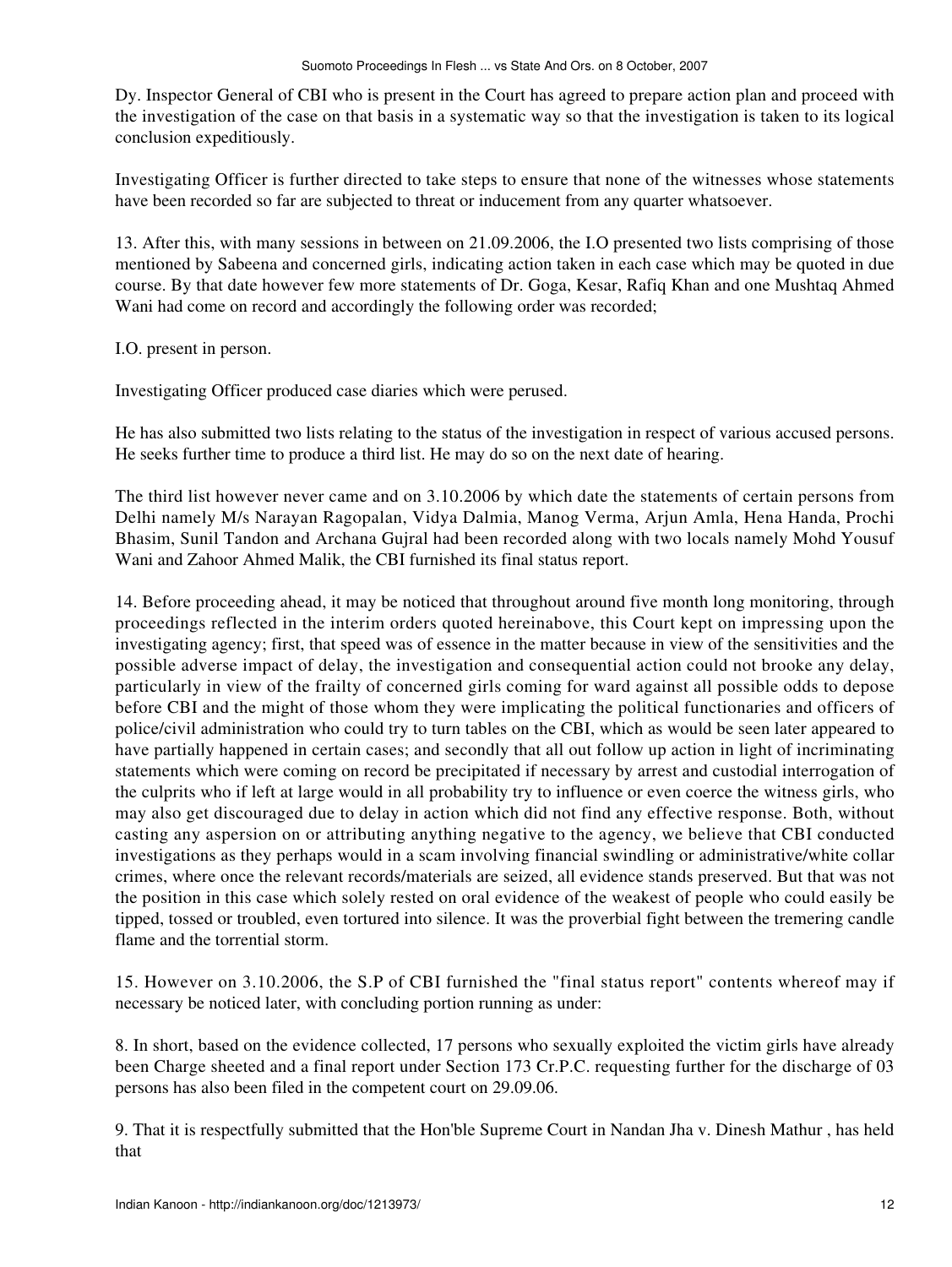"according to the Code of Criminal Procedure, the formation of the opinion as to whether or not there is a case to place the accused for trial is that of the police officer making the investigation and the final step in the investigation is to be taken only by the police and by no other authority.

Further, the Hon'ble Supreme Court of India has also held in Vineet Narain and Ors. v. Union of India and Anr. JT 1996 that the task of monitoring by a Court would end the moment the Charge sheet was filed in respect of a particular investigation and that the ordinary process of law would then take over.

Thus in the final analysis CBI informed the court "with utmost respect" that investigation in the matter having concluded it should wind of the proceedings because whatever the conclusions arrived at by I.O., had to be the last word, and in support quoted two judgments of Hon'ble apex court also. Accordingly, before proceeding ahead it would be apt to look for whatever guidance is available from the quoted judgments and while doing so, the final submissions of appearing counsel may also be briefly noticed. The CBI counsel while quoting from aforementioned judgments contended that with completion of investigation the matter comes to an end rendering any further orders/directions by the court un-necessary, in reply whereto the counsel representing Bar Association have submitted that CBI has only conducted a half baked investigation resulting in exoneration of most of the bigwigs involved in the case, and that they had been loudly apprehending it, never duly registered by the agency which necessitated intervention by court.

16. We have heard learned Counsel and gone through around four thousand pages of materials including 18 volumes of case diaries, and considered the matter. Before anything else we may mention that pronouncement of this order in these proceedings got considerably delayed because of the pendency of bail matter in Srinagar and the case against eighteen accused persons in trial court at Chandigarh where it was transferred by Hon'ble Apex Court which were being debated for framing of charge and grant of bail to accused persons. Feeling that our observations and impression as contained in this order might be used to influence the out come of proceedings before the Courts below, we thought it proper to wait till charge stage in the case and proceeding on bail matters is over, which stands done by now. In addition, we expected that after closing investigation the CBI would file report regarding released among surfaced persons before the CJM, Srinagar where they had instituted the case against some of the persons involved; but till date nothing has been reported or brought on record to suggest that the report has been filed. The question that now falls for determination is what next? CBI, has concluded its investigations resulting in institution of cases against eighteen persons currently facing the trial; and abstained from taking any action against others who surfaced during investigation, on the ground that in opinion of the investigation officer as approved by his controlling officers sufficient incriminating materials did not exist against them. Obviously at this stage two possibilities exist. Either we agree with conclusions arrived upon by CBI or do not. If we do then the whole matter comes to a logical end with what stands already done by the CBI. If we do not, then again two ways open up. Either the court concedes that I.O's conclusions legally seal the matter and declaring itself incapable of further action sits calm despite a disagreement to wind up the proceedings, or passes such further orders/directions as appear to be proper, which would naturally involve an appreciation of materials on record. But that exercise can only be undertaken if even after conclusion of investigation the way it stands done, some scope for further examination of the matter is available; and for that in the first place it would be proper to seek guidance from law declared by Hon'ble apex court. To start with the judgments quoted by CBI may be considered first.

17. In "Abhinandan Jha and Ors. v. Dinesh Mishra" and "Roopchand lal and Ors. v. State of Bihar", reported as ; the common question of law formulated by the Court for its consideration was whether a magistrate could direct the police to submit a charge sheet where after investigation into a cognizable offence it has submitted a final report opining that alleged offences were not made out in view of evidence collected during investigation. The question arose because of a cleavage of opinion expressed by different High Courts, some opining in negative and others in affirmative. For denying existence of such power with magistrate the crux of argument was that it would amount to acknowledge magistrate's power of compelling the investigating agency to form a particular opinion in the matter, while such opinion was required to be formed by I.O., independently and was his sole right; while affirmative opinion rested on the reason that denying the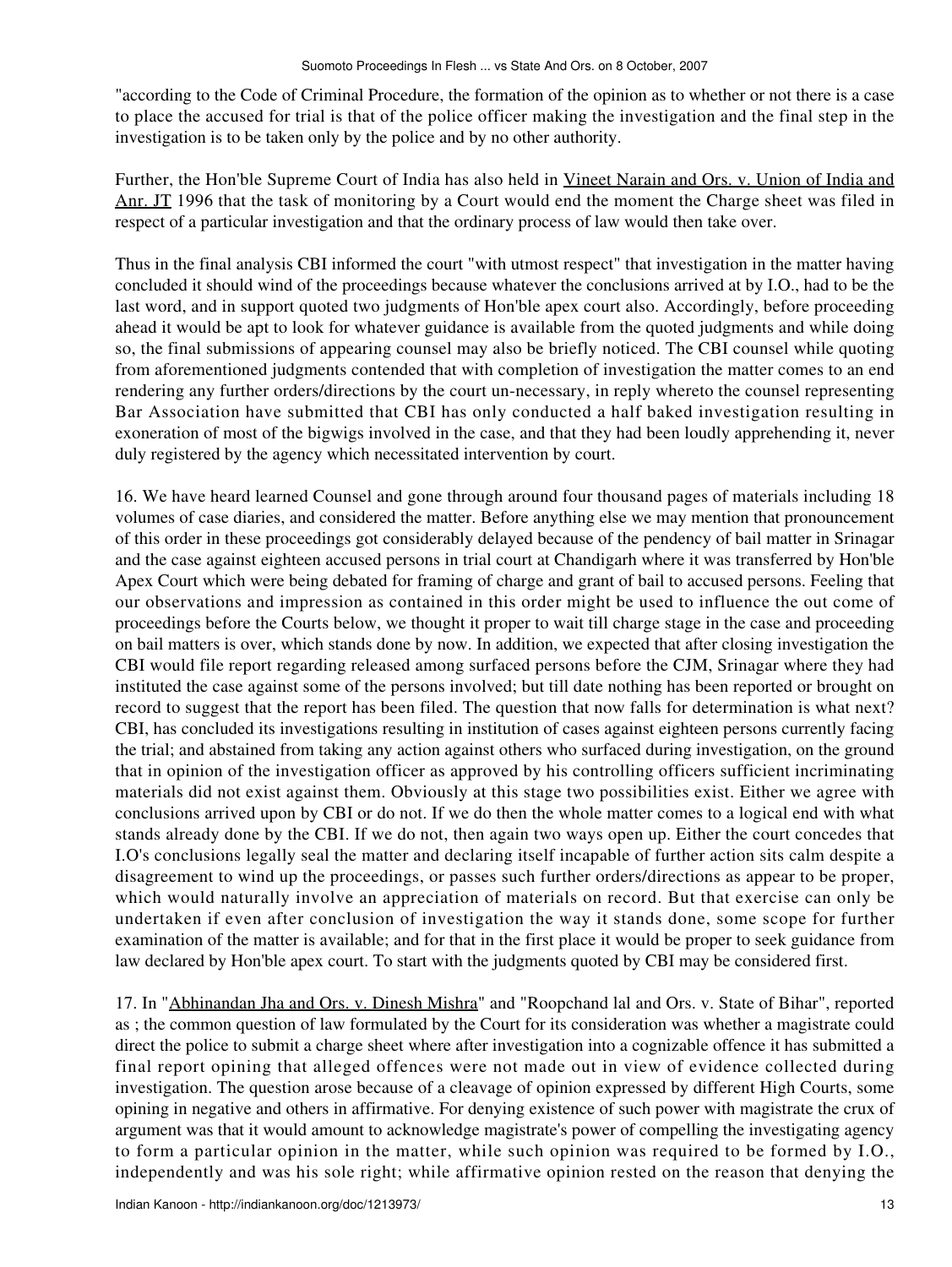magistrate the power to ask police to file a charge when he contrary to the opinion of 1.0 finds commission of an offence apparent, would directly result in leaving the discretion to institute criminal charge sheets entirely with police rendering the courts powerless even while suspecting commission of offence on perusal of final police report submitted to them. In these circumstances the apex court while discussing different contours of the matter, was pleased to refer to certain observations from a Privy council case (AIR 1945 PC 18) as under:

Just as it is essential that every one accused of a crime should have free access to a court of justice so that he may be duly acquitted if found not guilty of the offence with which he is charged, so it is of the utmost importance that the judiciary should not interfere with the police in matters which are within their province and into which the law imposes on them the duty of inquiry. In India as he has been shown, there is a statutory right on the part of the police to investigate the circumstances of an alleged cognizable crime without requiring any authority from the judicial authorities, and it would, as their Lordship think, be an unfortunate result if it should be held possible to interfere with those statutory rights by an exercise of the inherent jurisdiction of the Court. The functions of the judiciary and the police are complementary, not overlapping and the combination of individual liberty with a due observance of law and order is only to be obtained by leaving each to exercise its own function.

18. From another privy council case (AIR 1955 SC196) the court quoted the following observation;

Investigation usually starts on information relating to the commission of an offence given to an officer in-charge of a police station and recorded under Section 154 of the Code. If from information so received or otherwise, the officer in-charge of the police station has reasons to suspect the commission of an offence, he or some other subordinate officer deputed by him, has to proceed to the spot to investigate the facts and circumstances of the case and if necessary to take measures for the discovery and arrest of the offender. Thus investigation primarily consists in the ascertainment of the facts and includes all the proceedings under the Code for the collection of evidence conducted by a police officer.

The cumulative import of these observations appears to be that investigation which means all proceedings conducted by a police officer under Cr.P.C while investigating a case those are aimed at collection of evidence belong to his province in which the magistrates should not interfere because that may result in over lapping of police and magisterial function which should only compliment each other for effective functioning of the criminal justice system. The observations are salutary and binding meant to be observed by magistrates by exercising restraint in interfering with the investigation of a particular case by police. However, proceeding further Hon'ble Supreme Court, observed that;

11...The High Courts, which have held that the Magistrate has no jurisdiction to call upon the police to file a charge-sheet, under such circumstances, have rested their decision on two principles viz., (a) that there is no express provision in the Code empowering a Magistrate to pass such an order; and (b) such a power, in view of the scheme of Chapter XIV, cannot be inferred. On the other hand, the High Courts which have recognized such a power, rest their decision again on two grounds viz., (a) when a report is submitted by the police, after investigation, the Magistrate has to deal with it judicially, which will mean that when the report is not accepted, the Magistrate can give suitable directions to the police; and (b) the Magistrate is given supervision over the conduct of investigation by the police, and therefore, such a power can be recognized in the Magistrate.

12...Though it may be that a report submitted by the police may have to be dealt with judicially, by a Magistrate, and although the Magistrate may have certain supervisory powers, nevertheless, we are not inclined to agree with the further view that from these considerations alone it can be said that when the police submit a report that no case has been made out for sending up an accused for trial, it is open to the Magistrate to direct the police to file a charge-sheet. But, we may make it clear, that this is not to say that the Magistrate is absolutely powerless, because, as will be indicated later, it is open to him to take cognizance of an offence and proceed, according to law....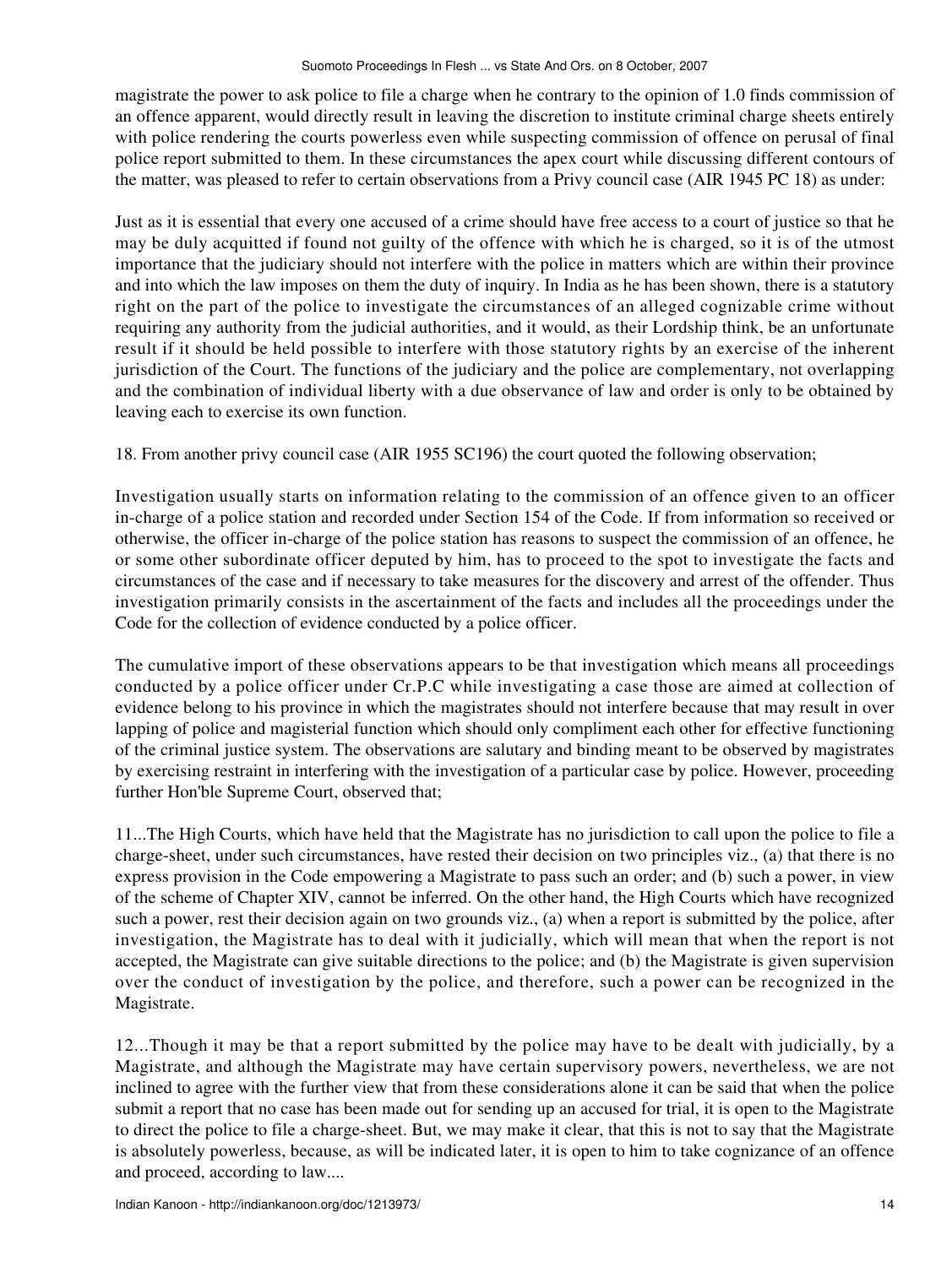Under these observations Hon'ble apex court while negating the opinion that magistrates could ask the police even against their final opinion to bring a charge sheet against the accused, opined that nonetheless they could take cognizance of the offence they felt was committed in view of the contents of police report which did not in I.O's opinion incriminate the accused. Thus the important element of these observations appears to be that under inherent power of magistrates to take cognizance of offences, which the Code of Criminal Procedure expressly vests in him to assure that none committing a crime goes un pushed, is saved even in cases where a magistrate can't order production of a charge sheet against the opinion of I.O. By implication saving this power to the magistrate renders non-institution of charge sheet redundant, because in any case the objective of assuring that all offenders are brought to book is somehow achieved. However, taking the discussion ahead the court further opined as under:

...Then the question is the position, when the Magistrate is dealing with a report submitted by the police, under Section 173, that no case is made our for sending up an accused for trial, which report, as we have already indicated, is called, in the area in question, as a 'final report.' Even in those cases, if the Magistrate agrees with the said report, he may instances when the Magistrate may take the view, on a consideration of the final report, that the opinion formed by the police is not based on a full and complete investigation, in which case, in our opinion, the Magistrate will have ample jurisdiction to given directions to the police, under Section 156(3) to make a further investigation. That is, if the Magistrate feels, after considering the final report, that the investigation is unsatisfactory, or incomplete, or that there is scope for further investigation, it will be open to the Magistrate to decline to accept the final report and direct the police to make further investigation, under Section 156(3)....

...17. There is no express power, so far as we can see, which gives jurisdiction to pass an order of the nature under attack nor can any such powers be implied. There is certainly no obligation, on the Magistrate, to accept the report, if he does not agree with the opinion formed by the police. Under those circumstances, if he still suspects that an offence has been committed, he is entitled, notwithstanding the opinion of the police, to take cognizance, under Section  $190(1)(c)$  of the Code. That provision in our opinion, is obviously intended to secure that offences may not go unpunished and justice may be invoked even where persons individually aggrieved are unwilling or unable to prosecute, or the police, either wantonly or through bona fide error, fail to submit a report, setting out the facts constitution the offence. Therefore, a very wide power is conferred on the Magistrate to take cognizance of an offence, not only when he receives information about the commission of an offence form the third person, but also where he has knowledge or even suspicion that the offence has been committed. It is open to the Magistrate to take cognizance of the offence, under Section 190(1)(c) on the ground that, after having due regard to the final report and the police records place before him, he has reason to suspect that an offence has been committed.

The import of this para as clearly expressed is that in case of his disagreement with the final opinion of police the magistrate may either take cognizance of offence which he prima-facie feels was committed or direct a reinvestigation in the matter to find out the whole truth and implicate the culprits for being brought to book. In other words the position certainly is not that where police opines against presenting a formal charge sheet in a case, the magistrate would feel compelled to swallow the police version calmly and preside over the matter with tied hands. On the contrary he would vigilantly assess the materials produced before him and take a view to act in a mode accepted by law as aforesaid. This view was further reiterated in "H.S. Bains v. State "Reported as ,

with the only addition that mention of Section  $190(1)(c)$  in para 17, of above quoted judgment was incorrect, as it should be Section  $190(1)(c)$ . This is what the Hon'ble apex court said,

...On receiving the police report the Magistrate may take cognizance of the offence under Section 190(1)(c) and straightway issue process. This he may do irrespective of the view expressed by the police in their report whether an offence has been made out or not. The police report under Section 173 will contain the facts discovered or unearthed by the police and the conclusions drawn by the police there from. The Magistrate is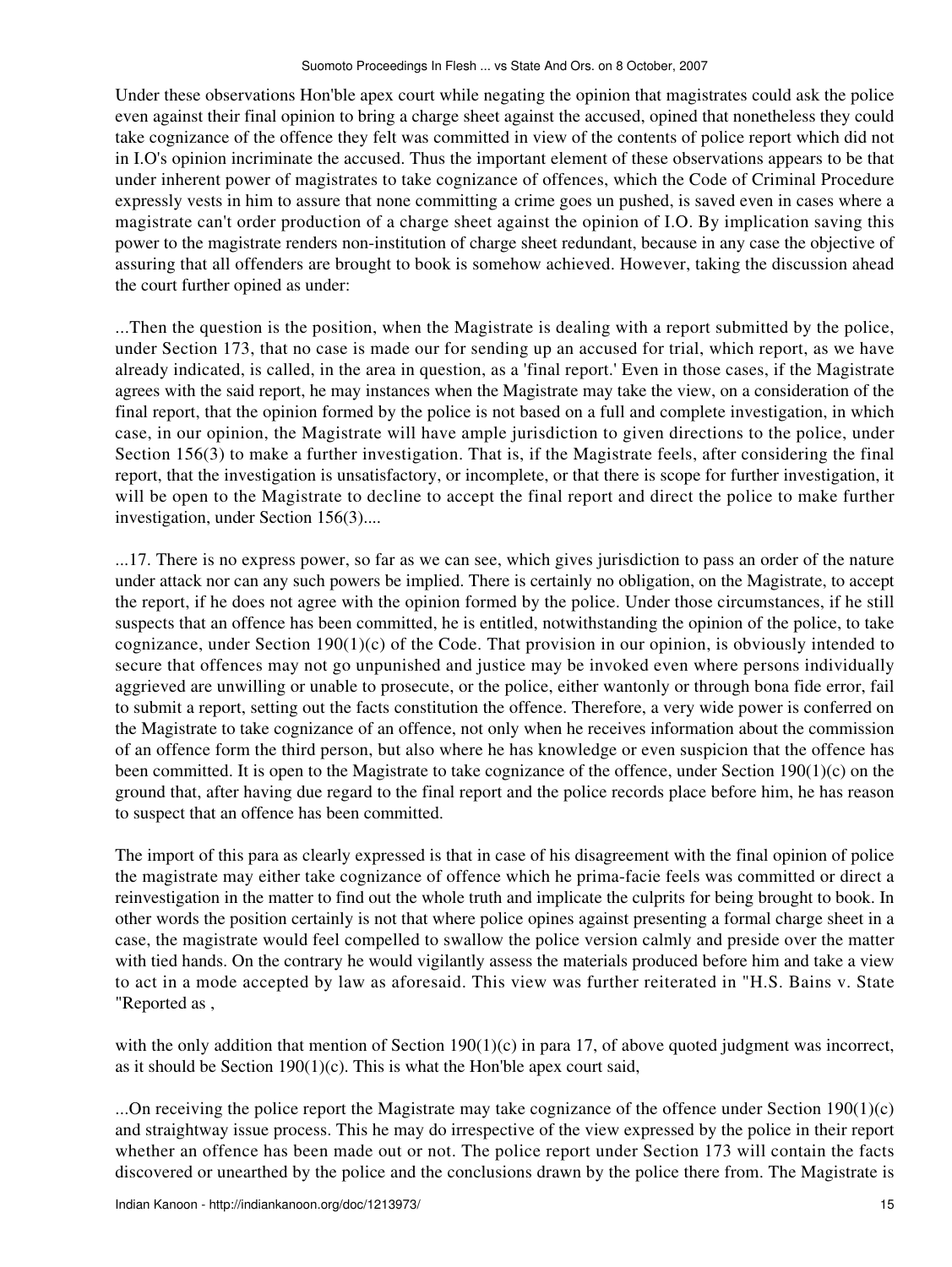not bound by the conclusion drawn by the police and he may decide to issue process even if the police recommend that there is no sufficient ground for proceeding further. The Magistrate after receiving the police report, may, without issuing process or dropping the proceeding decide to take cognizance of the offence on the basis of the complaint originally submitted to him and proceed to record the statements upon oath of the complainant and the witnesses present under Section 200 Criminal Procedure Code and thereafter decide whether to dismiss the complaint or issue process. The mere fact that he had earlier ordered an investigation under Section 156(3) and received a report under Section 173 will not have the effect of total effacement of the complaint and therefore the Magistrate will not be barred from proceeding under Sees. 200,203 and 204. Thus, a Magistrate who on receipt of a complaint, orders an investigation under Section 156(3) and receives a police report under Section 173(1), may, thereafter, do one of three thing; (1) he may decide that there is no sufficient ground for proceeding further and drop action; (2) he may take cognizance of the offence under Section 190(1)(b) on the basis of the police report and issue process: this he may do without being bound in any manner by the conclusion arrived at by the police in their report: (3) he may take cognizance of the offence under Section 190(1)(a) on the basis of the original complaint and proceed to examine upon oath the complainant and his witnesses under Section

200. If he adopts the third alternative, he may hold or direct an inquiry under Section 202 if he thinks fit. Thereafter he may dismiss the complaint or issue process, as the case may be.

19. Coming to the second case quoted and relied upon by CBI counsel, for canvassing that with conclusions of the I.O., the court should shut the door on investigation, captioned as Vineet Narayan v. U.O.I and Anr. reported as ; relating to unaccounted inflow of hawala money in Crores to top politicians of the country within and out of Govt, which on b ecoming known raised serious questions touching policy, governance and above all national security persuading Hon'ble apex court to show indulgence in public interest, whereupon it ordered and monitored the investigations purely in discharge of its constitutional functions/powers. This was the perspective as spelled by Hon'ble court.

3. The facts and circumstances of the present case do indicate that it is of utmost public importance that this matter is examined thoroughly by this Court to ensure that all government agencies, entrusted with the duty to discharge their functions and obligations in accordance with law, do so, bearing in mind constantly the concept of equality enshrined in the Constitution and the basis tenet of rule of law: "Be you ever so high, the law is above you." Investigation into every accusation made against each and every person on a reasonable basis, irrespective of the position and status of that person must be conducted and completed expeditiously. This is imperative to retain public confidence in the impartial working of the government agencies.

The Hon'ble Court then cut out the following role for itself.

4. In this proceeding we are not concerned with the merits of the accusations or the individuals alleged to be involved, but only with the performance of the legal duty by the government agencies to fairly, properly and fully investigate into every such accusation against every person, and to take the logical final action in accordance with law.

Determining the contours of its indulgence Hon'ble court observed that,

5. In case of persons against whom a prima facie case is made out and a charge-sheet is filed in the competent court, it is that court which will then deal with that case on merits, in accordance with law.

6. However, if in respect of any such person the final report after full investigations is that no prima facie case is made out to proceed further, so that the case must be closed against him, that report must be promptly submitted to this Court for its satisfaction that the authorities concerned have not failed to perform their legal obligations and have reasonably come to such conclusion. No such report having been submitted by the CBI or any other agency till now in This Court, action on such a report by this Court would be considered, if and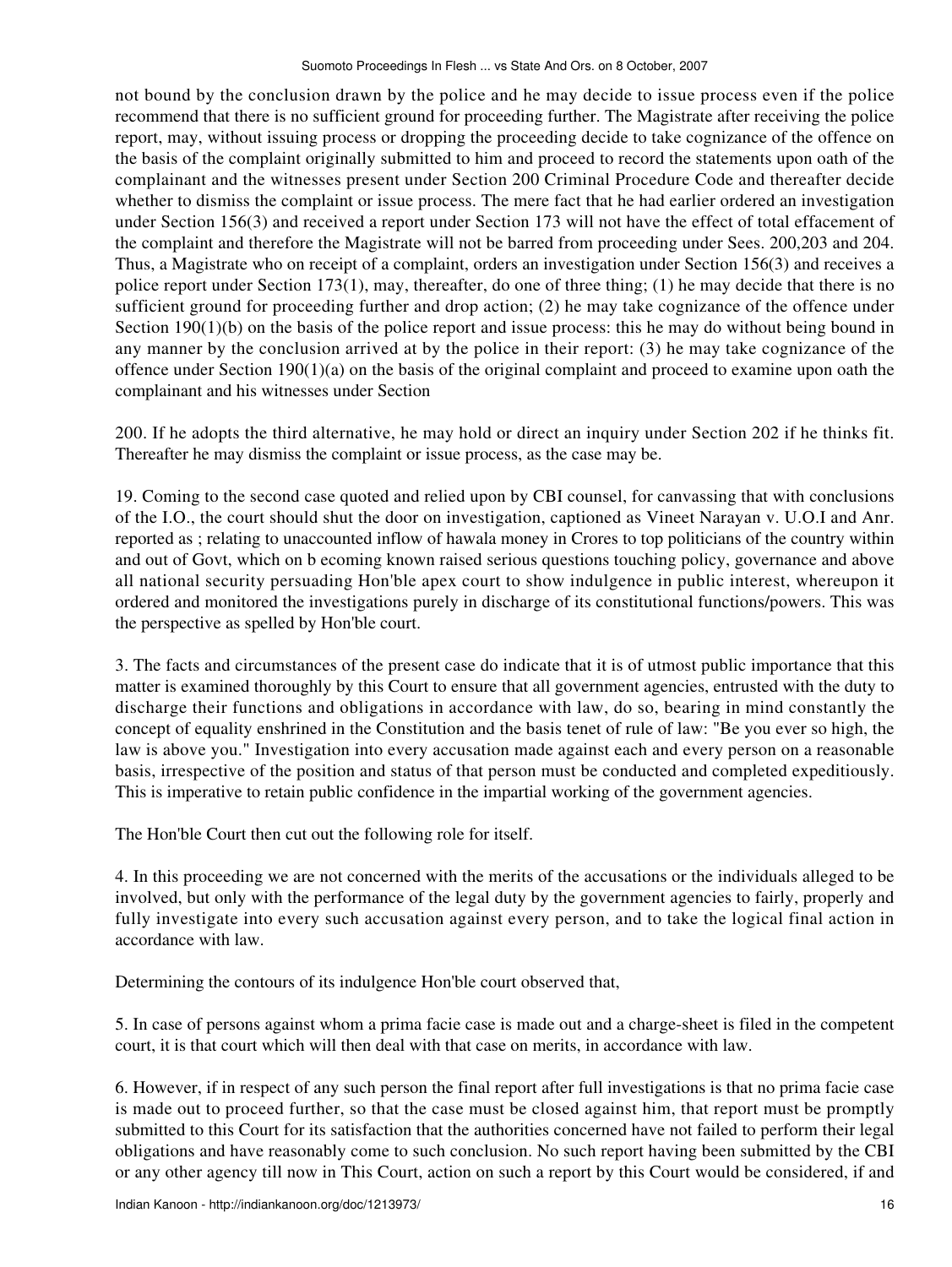when that occasion arises. We also direct that no settlement should be arrived at nor any offence compounded by any authority without prior leave of this Court....

and then proceeded ahead to pass further requisite directions. In terms of the judgment therefore, the sole purpose of monitoring has to be the assurance of an effective, impartial and honest investigation by concerned agency in discharge of its legal obligations irrespective of the placement or position of victims or culprits; during which requisite directions can be issued for that purpose. At the close however, while the cases of those incriminated by police are to left to face process of law before the trial court, regarding other who might have been left out the courts can take a view and pass appropriate orders in given circumstances of the matter. Reading this judgment together with the earlier judgments quoted, the conclusion appears to be that in monitoring proceedings, this Court, if not satisfied by the performance of statutory duty by CBI in bringing to account those who in view of materials available could not have been left out, can take a view and pass appropriate orders, to have such materials assessed at competent magisterial level for lawfull action.

20. With that the stage appears to be ripe for considering the conclusions arrived at by I.O in cases of persons left out with a view to assess whether or not it does amount to discharge of his lawful duties and to decide upon the requisite course of action. But before that it would be apt to notice the prescribed contours of an I.O's functioning exercise of power and discharge of duties in terms of the relevant provisions of the Code of Criminal Procedure. The whole gamut of an I.O's activity as is well known is confined to investigations into allegations of commission of an offence and committal of accused persons before a competent Criminal Court to face the trial, or filing of a final repot under Section 173 Cr.P.C. After receipt of a report regarding commission of an offence the I.O in non-cognizable cases with permission of the magistrate, and in cognizable cases without such permissions has to undertake and commence investigation which means collection of evidence during which he is authorized to require attendance of witnesses and after examination record their statements without however pressing for their signature thereupon or offering them any inducement and after conclusion either release the accused if evidence against him is found to be deficient or institute a case against him before the competent magistrate if the evidence so collected is sufficient. Both these situations are covered by Sections 169 and 170 of the Code, as follows:

Section 169 Release of accused when evidence deficient If, upon an investigation under this Chapter, it appears to the officer-in-charge of the police station or to the police officer making the investigation that there is not sufficient evidence or reasonable ground of suspicious to justify the forwarding of the accused to a Magistrate, such officer shall, if such person is in custody, release him on his executing a bound, with or without sureties, as such officer may direct to appear, if and when so required, before a Magistrate empowered to take cognizance of the offence on a police report and to try the accused or commit him for trial.

Section 170 Case to be sent to Magistrate when evidence is sufficient (1) If, upon an investigation under this Chapter it appears to the reasonable ground as aforesaid, such officer shall forward the accused under custody to a Magistrate empowered to take cognizance of the offence upon a police report and to try the accused or commit him for trial or, if the offence is bailable and the accused is able to give security, shall take security from him for his appearance from day to day before such Magistra te on a day fixed and for his attendance from day to day before such Magistrate until otherwise directed.

## $(2)-(5)...$

In case of releasing the accused for want of sufficient evidence the I.O is required to file a final report after conclusion of investigation before the magistrate under Section 173 of the Code, which runs as under:

Section 173 Report of police officer on competition of investigation (1) Every investigation under this Chapter shall be completed without unnecessary delay:

Provided that....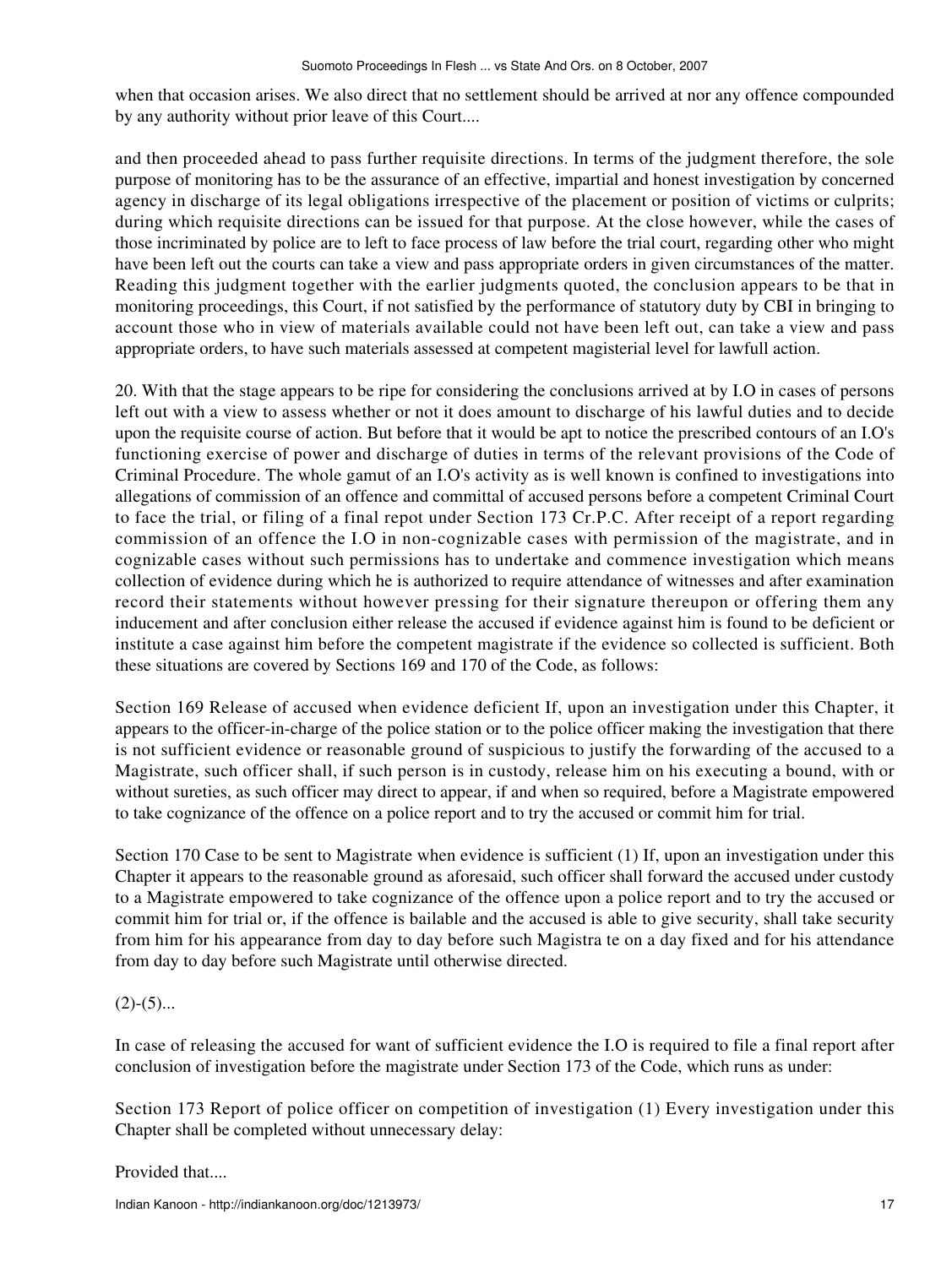$(2)-(7)...$ 

(8) Nothing in this section shall be deemed to preclude further investigation in respect of an offence after a report under Sub-section (2) has been forwarded to the Magistrate and, where upon such investigation, the officer-in-charge of the police station obtains further evidence, oral or documentary, he shall forward to the Magistrate a further report or reports regarding such evidence in the form prescribed; and the provisions of Sub-section (2) to (6) shall as far as may be, apply in relation to such report or reports as they apply in relation to a report forwarded under Sub-section (2).

Thus in the final analysis according to above quoted provisions the sufficiency/deficiency of evidence or availability/non-availability of reasonable ground(s) of suspicion determine the fate of case with reference to a particular accused as also his involvement. In case of sufficiency of evidence/availability of reasonable grounds of suspicion he/she is to be committed to competent magistrate for trial, and otherwise released. The key expressions being "sufficiency/deficiency of evidence" and "reasonable grounds to suspect", the I.0 is only required to satisfy himself whether or not the evidence on record is sufficient to bring the accused before competent court. Clearly therefore, the sufficiency of evidence at this stage will have to be assessed with a view as to whether the evidence on record is sufficient enough to reasonably send a person accused of commission of the offence alleged against him to the court, which in other words would mean whether the materials on record do point the finger of accusation towards the accused person by containing such allegations as in given circumstances of the case may incriminate him. It would be apt to notice that the satisfaction of I.O., for the purpose of laying a formal accusation against a person alleged of having committed an offence by institution of a case shall have to be uniform and in conformity with settled legal principles and not only guided by the personal opinion or subjective perception of the I.0; because if that be so, that will certainly lead to multiplicity of standards bound to dilute efficacy and accuracy of police power by subjecting its exercise to individual assessments. As a matter of fact the expressions "sufficiency of evidence/availability of reasonable grounds" for taking requisite procedural action is relevant at almost all stages of a criminal proceeding/investigation/enquiry or trial, right from registration of a case to committing the accused for trial, taking cognizance, framing charge and the final verdict and for all stages the standard of the sufficiency or deficiency of evidence is well set even while the level of scrutiny varies with the varying requirement of each stage. So in any case the concerned I.O., can't take an insolated view independent of settled principles to commit the accused for trial or release them, much less set a different standard for him by speculating about the out come of trial on materials collected by him and assess their sufficiency accordingly.

21. In addition, during the process of satisfying himself about sufficiency of incriminating materials available on record against an accused person that would render him liable to be committed to a Criminal Court for facing proceedings the I.O would naturally look for corroborative materials if the direct evidence does not appear to him to be sufficient to commit the accused. It may be in place to observe that material or evidence corroborative of a fact would be that which by itself does not directly or independently prove the fact, but suggests existence of some other fact or circumstance which supports existence of the fact indicated by other part of evidence directly, or strengthen the belief of its existence. It would therefore appear to be safe to assume that level of corroboration too at this stage has only to be of the level of sufficiency of materials. Moreover the corroborative nature of a material has got to be assessed in backdrop of the general texture of a case and not in isolation. Thus where a piece of evidence indicates something directly, looking for corroboration, particularly at the stage of investigation may be an unnecessary stretch, more so, in cases pertaining to offences against women, their chastity, modesty or decency. Hon'ble apex Court has more than once been pleased to stress that even at the level of trial when sole statement of a victim implicates the accused and circumstances of the case render it believable, no corroboration would be required to hold the accused person guilty. If that can be the case at trial level, it has to be so, with greater force at the concluding stage of investigation, when concerned I.O has only to formulate an opinion whether or not to commit the accused to a Court/magistrate for facing the proceedings. The conclusion, therefore, is that in cases pertaining to offences against women, if the victims statement in over all circumstances of the case appears to reflect a reasonable presumption or suspicion of the commission of offence by the alleged accused, no corroboration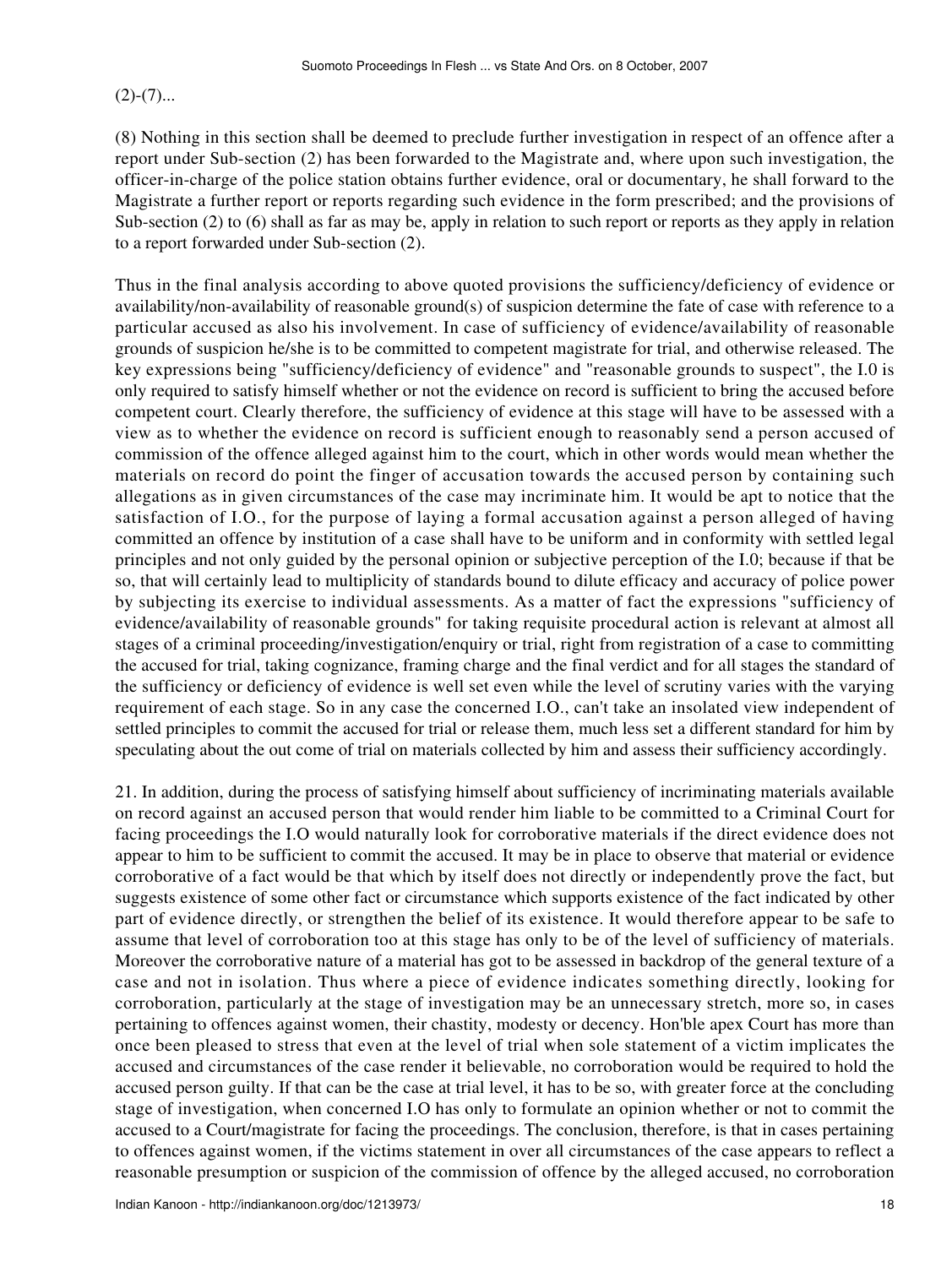needs be looked for by the I.O for committing him to the Court; and if any appears to be required the same needs not support the victims statement directly but would be enough if it indicates, shows or suggests existence of any other fact or circumstances to support the individual statement of the victim in which case it would be enough for the purpose of committing the accused to the court of law. This part of the discussion, I may record, has been necessitated because during course of monitoring I felt that instead of satisfying itself regarding sufficiency of materials and corroboration at the requisite level, the CBI has been trying to raise it to the level of conviction stage according to its own understanding or perceptions of the possible outcome of trial, which perhaps resulted in some sort of a self imposed passivity in bringing all involved to the book. This type of forecast about conclusion of the trial by investigating agency is neither required nor desirable because besides being beyond their province, in essence it is only limited to an assessment of the matter only on statements of witnesses as available with them, while according to well settled principles there is nothing to forbid the trial Court from recording statements of those also who were never examined during investigation. Reference in this behalf, if at all required may be made to following reported cases. In "Jhagru Tewari v. State of West Bangal" reported as AIR 1959 Cat. 177; it was said,

Para 8...While the law no doubt requires that the report of the police officer submitted under Section 173 should include the names of the persons who are acquainted with the circumstances of the case and also requires that the statements recorded under Sub-section 3 of Section 161 of all the persons whom the prosecution proposes to examine as its witnesses should be furnished to the accused, I can find nothing in the law that prevents the prosecution from producing or the court from examining, as a witnesses in the case, a person whose name has not been included in the report made or whose statement has not been furnished. This view appears to have been taken in a decision of this Court in Criminal Revn. No. 640 of 1956 to which I was a party.

In another judgment "State v. Jagadish Pandey" reported as AIR 1958 Cat. 31; the view taken was as under:

(3) Section 173(4) of the Code of Criminal Procedure provides that the officer-in-charge of the police station shall, before the commencement of the inquiry of trial, furnished or cause to be furnished to the accused, free of cost, a copy of the report forwarded under Sub-section (1), of the first information report recorded under Section 154 and of all other documents or relevant extracts thereof, on which the prosecution proposes to rely, including the statements and confessions, if any, recorded under Section 164, and the statements recorded under Sub-section (3) of Section 161 of all persons whom the prosecution proposes to examine as its witnesses. The learned Magistrate seems to think that this is a provision designed to benefit the accused person by giving him an advance copy of the statements which the witnesses have made against him during investigation. Obviously copies of all police papers, including the first information report and confessions and statements of witnesses examined by the police during investigation are intended to be given to the accused for his benefit. The question arises whether this provision of the law implies that the prosecution is prevented from calling any witnesses at the trial who has not been examined by the police or whose statement has not been recorded by them under Section 161 of the Code. In my view, it was not the invention of the legislature to shut out relevant evidence by enacting Sub-section (4) of Section 173 of the Code. The purpose might have been to benefit the accused by giving him in advance, copies of the documents and statements referred to in the Sub-section; but that could not possibly have the effect of preventing the prosecution from calling other competent evidence at the trial.

(4)...The question arises whether in view of Sub-section (7) of Section 251-A, the prosecution is to be limited to examining only such persons as have already been examined by the police and whose statements have been recorded in accordance with the provisions of Section 161(3) of the Code. The learned Magistrate's view seems to be that if examination was permitted of persons at the trial whose statements have not been recorded by the police, that would take the accused person by surprise and prejudice the defence. A trial in order to be fair, has to be so both to the prosecutor and to the accused. If the prosecution is to be restricted to examining only those persons whose statements have been recorded by the police, that might very much affect proof of the charge brought against the accused. The real purpose of Section 161(3) taken along with Section 173(4) of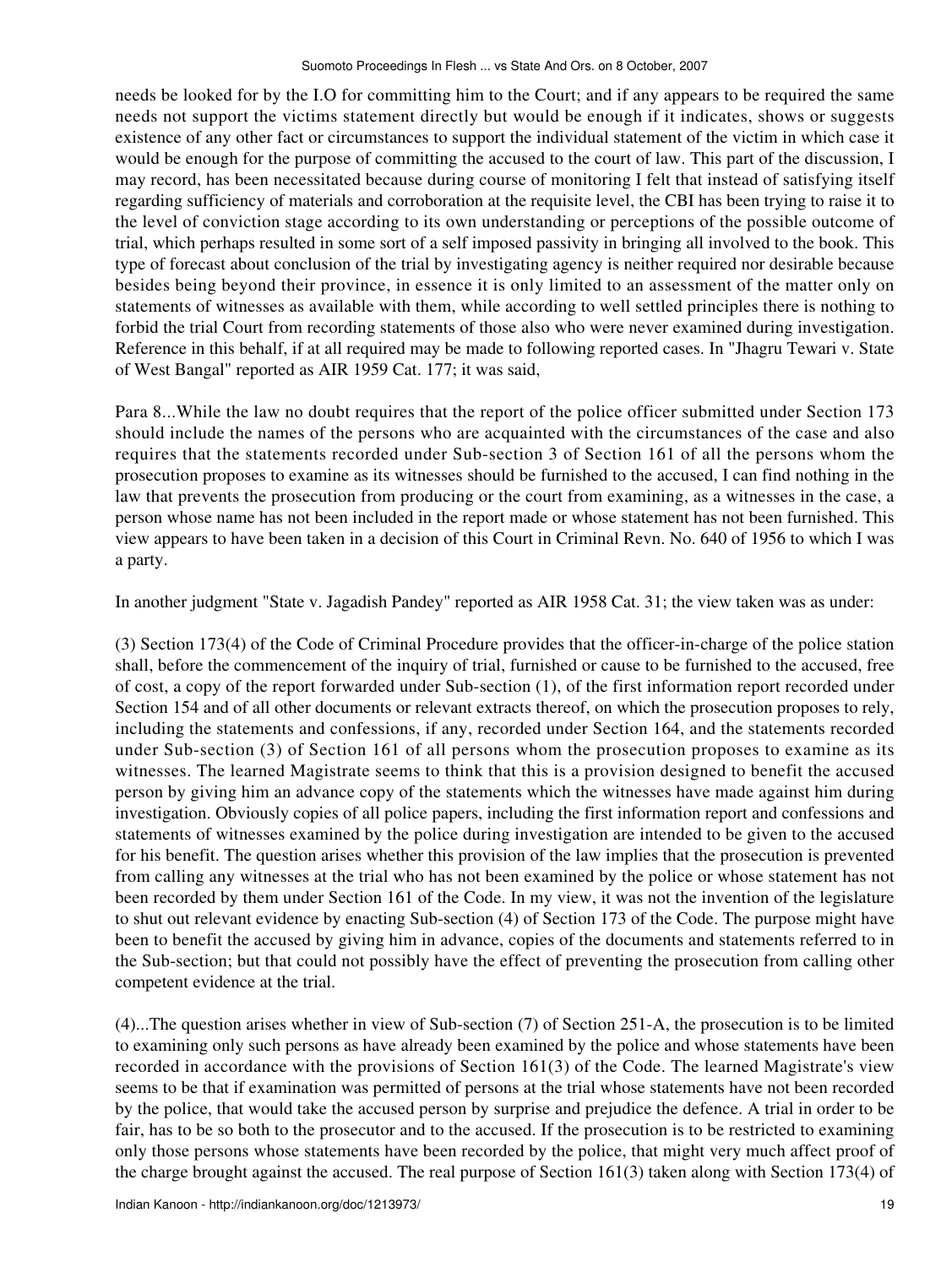the Code seems to be that the accused should be given a fair treatment by being told what the case against him is and by apprising him of the fact that certain persons have furnished to the police materials for his prosecution. It is, of course, true that when those previous statements are proved according to law, they may affect the value of the evidence in court. But the mere fact that the police did not consider witness material during investigation or collection of evidence, will not, in my view, preclude the prosecutor from asking for or the Magistrate from calling such witness at the trial. The language of Sub-section (7) of Section 251-A seems to me to be purposely wide so as to enable the prosecutor to produce all such evidence as may be produced in support of the prosecution. If we are to read "all such evidence" in the sub-section as meaning only such evidence as relates the police, it will be reading into the Sub-section something which is not there. I do not think Sub-section (4) of Section 173 controls Sub-section (7) of Section 251-A of the Code. Moreover, a magistrate in the discharge of his judicial functions must always be left free to exercise his discretion in the mater of allowing parties to produce evidence. The exercise of that discretion is controlled and regulated by various factor s, one of them being the factor of admissibility of evidence. But if in the interests of justice, the Magistrate feels that the prosecutor should be allowed to examine a witness whose statement has not been recorded by the police during investigation, I do not thing it would be right to limit the prosecution to producing evidence of only such persons as have been examined by the police during investigation. Further it seems clear that the proviso attached to Sub-section (7) of Section 251-A gives; the Magistrate power to defer the cross-examination of a witness until a future date. That obviously prevents the accused from being taken by surprise so that he can if so permitted cross-examine the new witness on a later date upon his examination-in-chief. In may view, it could not have been the intention of the Legislature to limit the operation of Sub-sction (7) of Section 251-A by compelling the prosecution to confine itself to the evidence of only those persons whose statements hag been recorded by the police.

(5) There is yet another aspect of the matter. If the rule of Section 173(4) of the Code is to be considered irrelaxable, then Section 540 would become otiose. That section provides that any Court may, at any stage of any inquiry, trial or other proceeding under the Code summon any person as a witness or examine any person in attendance, though not summoned as witness, or recall or re-examine any person already examined, provided that the Court is satisfied that the evidence of such witness is essential to a just decision of the case. The magistrate's view of Sub-section (4) of Section 173 taken along with Sub-section (3) of Section 251-A would perhaps affect even Section 540. I cannot persuade myself that this was ever the intention of the Legislature to rob the prosecutor of the means of providing his case by calling relevant and useful evidence or to rob the court of its power of doing compete justice between party and party by limiting the citation of evidence in the manner suggested by the Magistrate in the order in question. I think despite Sub-section (4) of Section 173 of the Code of Criminal Procedure a prosecutor has the right to examine a witness whose statement has not been recorded by the police under Section 161(3) of the Code, and certainly the Court has power under Section 540 to examine or recall or re-examine any person whose evidence appears to the court to be essential to a just decision of the case. The structure of evidence in Court cannot always be a mere replica of statements during investigation.

22. That said, now let me advert to the records of the case to assess whether or not the investigating agency has acted aptly in the matter by letting of some incriminated persons. The question, therefore, would be whether or not the records reveal discharge of their statutory duty by CBI in effectively investigating the case in hand which doubtless involves important and sensitive questions touching the social/moral fabric and reputation of administrative and other institutions. It may be recalled that the whole story started with publication of such stuff in local/national press as suggested exploitation of hapless young girls at the hand of influential people at the helm in different spheres of society which was taken cognizance of by this Court as already said, followed by the Bar Association through their writ petition whereafter this Court decided to monitor the investigation and passed speaking directions from time to time to CBI to whom the case was handed over; who filed their ultimate report in the court on 03.10.2006 giving the final status of the case, according to which out of all persons surfacing during course of interrogation eighteen were arrested, while regarding others the I.O concluded that some among them could not be identified by concerned girls during Test Identification Parades, and against others sufficient materials in his opinion did not exist to warrant their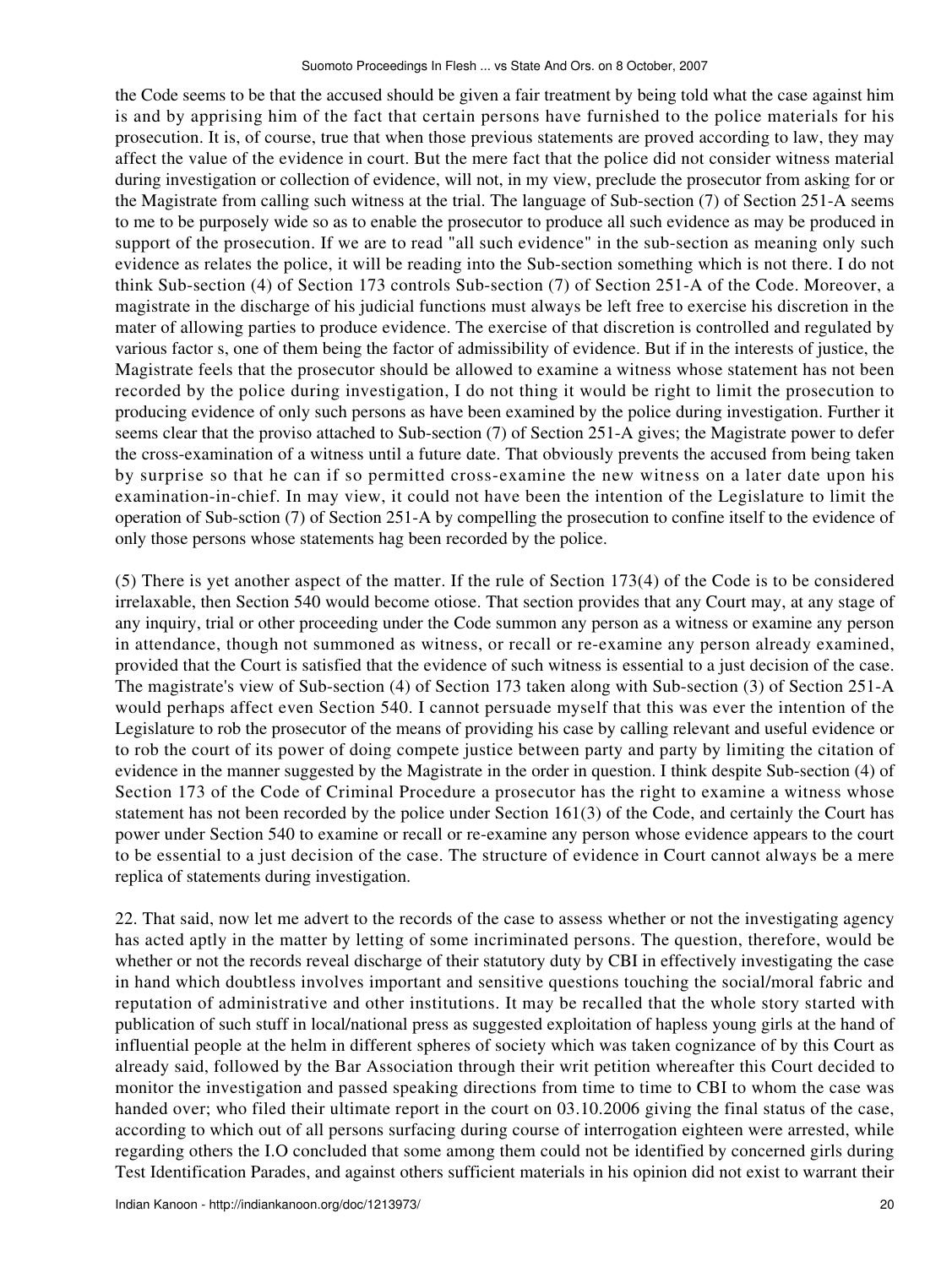arrest or institution of cases against them. Those against whom cases have been instituted need not be discussed any further because the trial Court is all competent to deal with them. The area of reference therefore, gets restricted to those only against whom no action has been taken. These include seven persons who have been subjected to identification parade but not identified by concerned girls, who as such need not be mentioned. Others nominated by victim girls, who's identity was not in dispute but regarding whom despite availability of materials no action has been taken for mentioned reasons are; Sh. Ashkoor Wani SSP, nominated by two girls and the main accused Sabina who has been let off because of certain reported contradictions and later withdrawal of statement by concerned girl. One Javed Shah a deceased MLC who has died prior to commencement of investigation. Sh. Niaz Mehmood DIG, and Sheikh Mehmood SP left out because of reported contradictions in statement of concerned girl(s) and other discrepancies. Dr. Pritpal Singh Goga released because of reported withdrawal of statement by the girl & Amit Amla not roped in reportedly because the concerned girl failed to point out the house of his friend where he was alleged to have had sex with her. Another set of persons against whom no action has been taken comprises of those who have been nominated by the main accused Sabeena of having sex with the girls who were sought by or sent to them against whom no action has been taken despite apparently available materials include Sh. Raj Tickoo, Vigilance Commissioner at the relevant time, Sh. Mansoor Ahmed SP, Sh. Mohd Yousuf Khan, Ex-Chairman J & K Bank, Raja Mohiud din Journalist, Sh. Gh. Hassan Khan, MLA, Sh. Hakim Mohd Yasen, a Cabinet minister, Sh. Yogesh Saini MLA, an unknown commissioner of the Govt, described by the victim girl as "Gora Chitta Commissioner" who had sex with her in an official hut at Chashme Shahi, Srinagar. It is regarding these persons only, that the I.O's opinion regarding deficiency of evidence for letting thern off has to be securitized. In addition, are the persons who allegedly arranged girls for some of them who would be discussed later, alongwith others though initially proceeded against but let off later. They are Sh. Zahoor Ahmed Malik, Sh. Nissar Ahmed Sheikh, Sh. Manzoor Naik a Retd. S.P Jitender Misri, and one Vijay Kumar who would be dealt with separately. Broadly speaking in all these case the I.O's opinion regarding deficiency of evidence to implicate them is attributable to three main reasons. First, non availability of the victim girls, secondly, lack of corroborative materials, and thirdly, second thoughts of victim girls whereunder they charged their earlier statements. Regarding first and second categories I feel that non availability of victim girls would perhaps ipsofacto not undo the otherwise implicating materials, and corroboration where the principal material was clear and cogent would only be an additional material, lack whereof could not dilute the content of main statement. Regarding third relating to charge of statements by some of victim girls in some cases much after their earlier statements should have been viewed with circumspection and not given over riding effect against the first statements recorded before high ranking judicial officers. In any case, perhaps nobody, including the I.O., could safely predict/assume as to which of the statements the girls would own in their testimonies before trial court.

23. That takes me to the records perused which as already said comprised of case diaries, status reports, and other materials furnished by CBI during proceedings for an assessment as to whether or not the investigation came to right conclusions on available materials in discharge of their statutory duties. As the outset I may record that I am not making use of the CD files or statements recorded by CBI for implicating the persons mentioned or washing off of their involvement but only to assess the admissibility of conclusions resulting in releasing them from liability, because for coming to these conclusions the I.O has relied upon them only. Otherwise also, statements recorded by police and produced before a court do no more remain their exclusive property, but can be made use of to confirm or contradict opinions expressed on their strength. For further understanding and clarification of the scope of using these materials support may be derived from reported cases, wherein use of case diaries in circumstances identical with instant case has been held to be permissible. In "A.K. Roy v. State" reported as , the court while considering the question observed that,

 $(109)...$ 

(iii) For the purpose of deciding whether cognizance of an offence should be taken, the Magistrate can look into the materials contained in the c case diary and obtained during investigation, including statement recorded under Section 161 Cr.P.C., but he cannot take cognizance and issue process against the accused on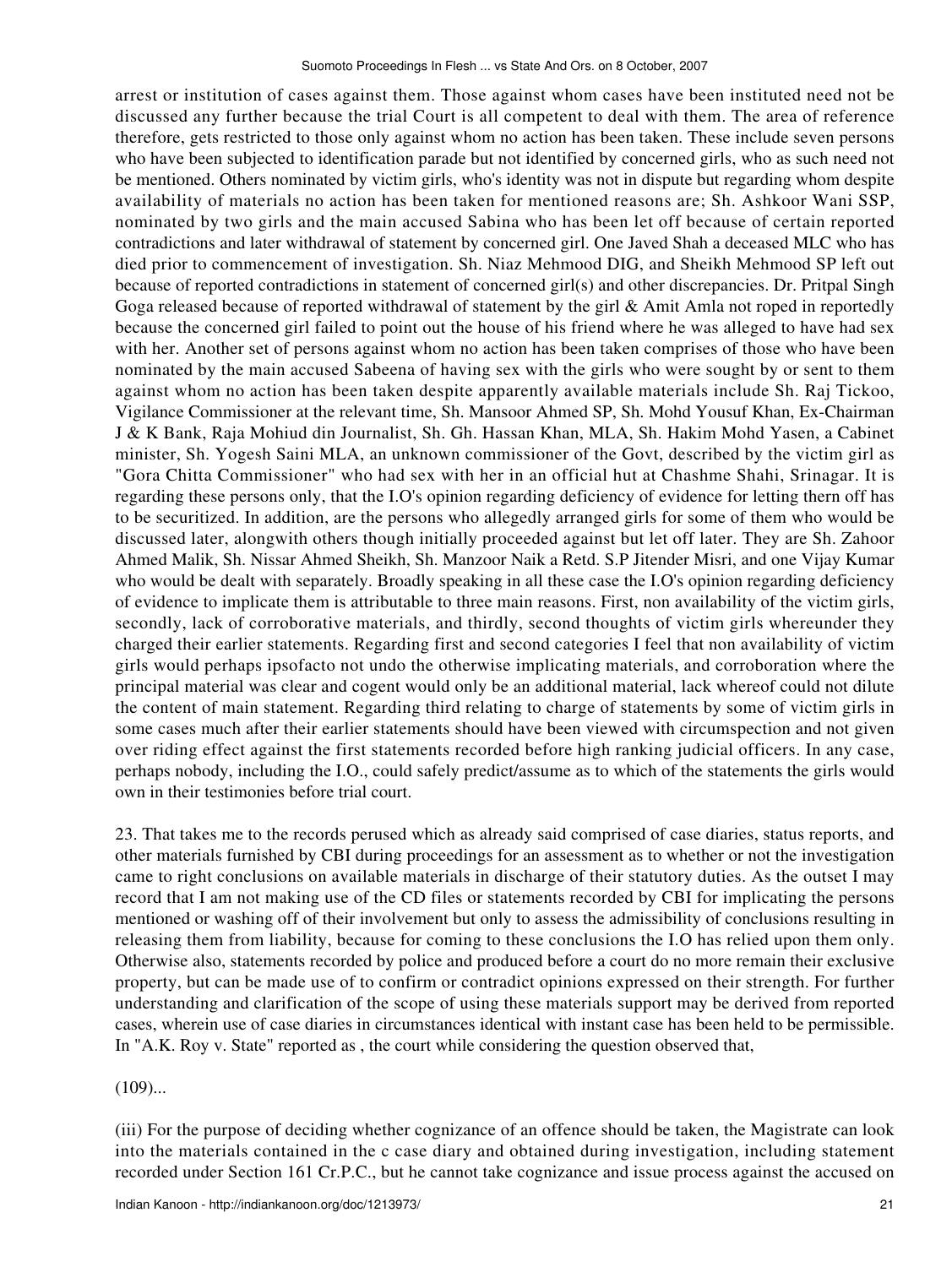the materials contained in the case diary alone, unless facts contained in the report under Section 173 constitute an offence.

In so far as the use of case diaries in writ proceedings is concerned the judgment of Hon'ble apex court in "Khatri v. State of Bihar" reported as , covers the matter directly. Here is what was laid down.

3. Before we refer to the provisions of Section 162 and 172 of the Criminal Procedure Code, it would be convenient to set out briefly a few relevant provisions of that Code. Section 2 is the definition section and Clause (g) of that section defines "Inquiry" to mean "every inquiry. Other than a trial conducted under this Code by a Magistrate or Court". Clause (h) of Section 2 gives the definition of 'investigation' and it says that investigation includes "all the proceedings under this Code for the collection of evidence conducted by a police officer or by any person (other than a Magistrate) who is authorized by a Magistrate in this behalf.

Section 4 provides:

4. (1) All offences under the Indian Penal Code shall be investigated, inquired into, tried, and otherwise dealt with according to the provisions hereinafter contained.

(2) All offences under any law shall be investigated, inquired into, tried, and otherwise dealt with according to the same provisions, but subject to any enactment for the time being in force regulating the manner of place of investigating, inquiring into, trying or otherwise dealing with such offences.

It is apparent from this section that the provisions of the Criminal Procedure Code are applicable where an offence under the Indian Penal Code of under any other law is being investigated. Inquired into, tried or otherwise dealt with. Then we come straight to Section 162 which occurs in Chap. XII dealing with the powers of the Police to investigate into offences. That section, so far as material, reads as under:

162. (1) No statement made by any person to a police officer in the course of an investigation under this chapter, shall, if reduced to writing, be signed by the person making it; nor shall any such statement or any record thereof, whether in a police diary or other side, or any part of such statement or record be used for any purpose, save as hereinafter provided, at any inquiry or trial in respect of any offence under investigation at the time when such statement was made:

Provided that when any witness is called for the prosecution in such inquiry or trial whose statement has been reduced into writing as aforesaid, any part of his statement, if duly proved, may be used by the accused, and with the permission of the Court, by the prosecution, to contradict such witness in the manner provided by Section 145 of the Indian Evidence Act, 1872; and when any part of such statement is so used, any part thereof may also be used in the re-examination of such witness, but for the purpose only of explaining any matter referred to in his cross-examination.

(2) Nothing in this section shall be deemed to apply to any statement falling within the provisions of Clause (1) of Section 32 of the Indian Evidence Act, 1872 or to affect the provisions of Section 27 of that Act.

It bars the use of any statement made before a police officer in the course of an investigation under Chap. XII, whether recorded in a police diary or otherwise, but by the express terms of the section, this bar is applicable only where such statement is sought to be used 'at any inquiry or trial in respect of any offence under investigation at the time when such statement was made'. If the statement made before a police officer in the course of an investigation under Chap. XII is sought to be used in any proceeding other than an inquiry or trial or even at an inquiry or trial but in respect of an offence other than that which was under investigation at the time when such statement was made, the bar of Section 162 would not be attracted. This section has been enacted for the benefit of the accused, as pointed out by this Court in Tehsildar Singh v. State of U.P. . it is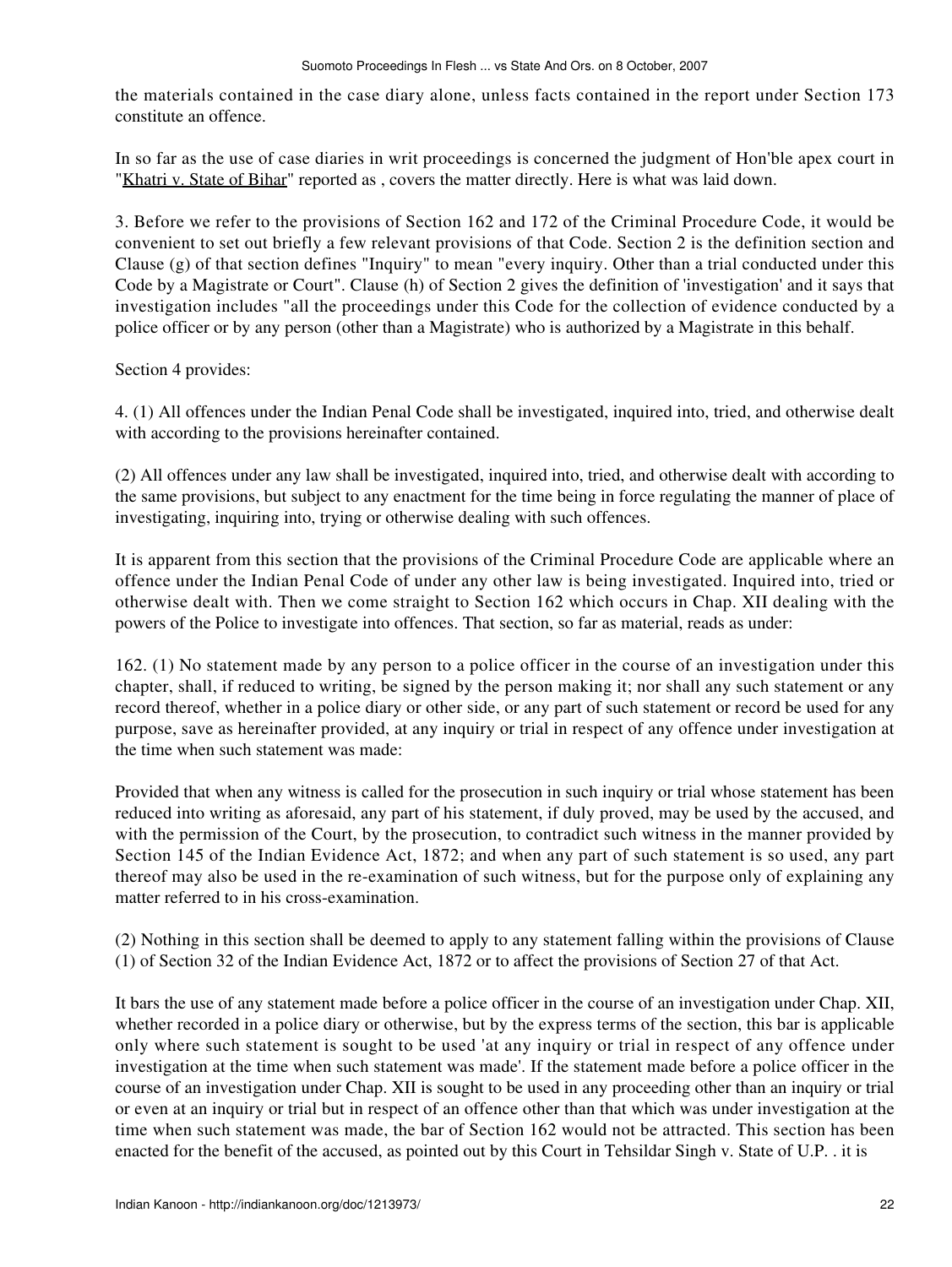intended "to protect the accused against the user of statements of witnesses made before the police during investigation, at the trial presumably on the assumption that the said statements were not made under circumstances inspiring confidence". This Court, in Tahsildar Singh's case approved the following observations of Braund, J. in Emperor v. Aftab Mohd Khan :

As it seems to us it is to protect accused persons from being prejudice by statements made to police officers who by reason of the fact that an investigation is known to be on foot at the time the statement is made, may be in a position to influence the maker of it, and, on the other hand, to protect accused persons from the prejudice at the hands of persons who in the knowledge that an investigation has already started, are prepared to tell untruths.

and expressed its agreement with the view taken by the Division Bench of the Nagpur High Court in Baliram Tikaram Marathe v. Emperor AIR 1945 Nag 1 that "the object of the section is to protect the accused both against overzealous police officers and untruthful witnesses". Protection against the use of statement made before the police during investigation is, therefore, granted to the accused by providing that such statement shall not be allowed to be used except for the limited purpose set out in the proviso to the section, at any inquiry or trial in respect of the offence which was under investigation at the time when such statement was made. But, this protection is unnecessary in any proceeding other than an inquiry or trial in respect of the offence under investigation and hence the bar created by the section is a limited bar. It has no application, for example in a civil proceeding or in a proceeding under Article 32 or 226 of the Constitution, and a statement made before a police officer in the course of investigation can be used as evidence in such proceeding, provided it is otherwise relevant under the Indian Evidence Act. There are a number of decisions of various High courts which have taken this view and amongst them may be mentioned the decision of Jaganmohan Reddy, J. in Malakalaya Surya Rao v. Janakamma . The present proceeding before us is a

writ petition under Article 32 of the Constitution filed by the petitioners for enforcing their fundamental rights under Article 21 and it is neither an "inquiry" nor a "trial" in respect of any offence and hence it is difficult to see how Section 162 can be in worked by the State in the present case. The procedure to be followed in a writ petition under Article 32 of the Constitution is prescribed in Order XXXV of the Supreme Court Rules, 1966, and Sub rule (9) of Rule 10 lays down that at the hearing of the rule nisi, if the court is of the opinion that an opportunity be given to the parties to establish their respective cases by leading further evidence, the court may take such evidence or cause such evidence to be taken in such manner as it may deem fit and proper and obviously the reception of such evidence will be governed by the provisions of the Indian Evidence Act. It is obvious, therefore, that even a statement made before a police officer during investigation can be produced and used in evidence in a writ petition under Article 32 provided it is relevant under the Indian Evidence Act and Section 162 cannot be urged as a bar against its production or use...."

5. The object of Section 172 in providing for maintenance of a diary of his proceedings by the police officer making an investigation under Chap XII has been admirably stated by Edge, C.J in Queen-Empress v. Mannu (1897) ILR 19 All 390 in the following words.

The early stages of the investigation which follows on the commission of a crime must necessarily in the vast majority of cases be left to the police, and until the honesty, the capacity, the discretion and the judgment of the police can be thoroughly trusted, it is necessary, for the protection of the public against criminals, for the vindication of the law and for the protection of those who are charged with having committed a criminal offence that the Magistrate or Judge before whom the case is for investigation or for trial should have the means of ascertaining what was the information, true, false, or misleading which was obtained from day to day by the police officer who was investigating the case and what were the lines of investigation upon which such police officer acted.

The Criminal Court holding an inquiry of trial of a case is therefore empowered by Sub-section (2) of Section 172 to send for the police diary of the case and the Criminal Court can use such diary, not as evidence in the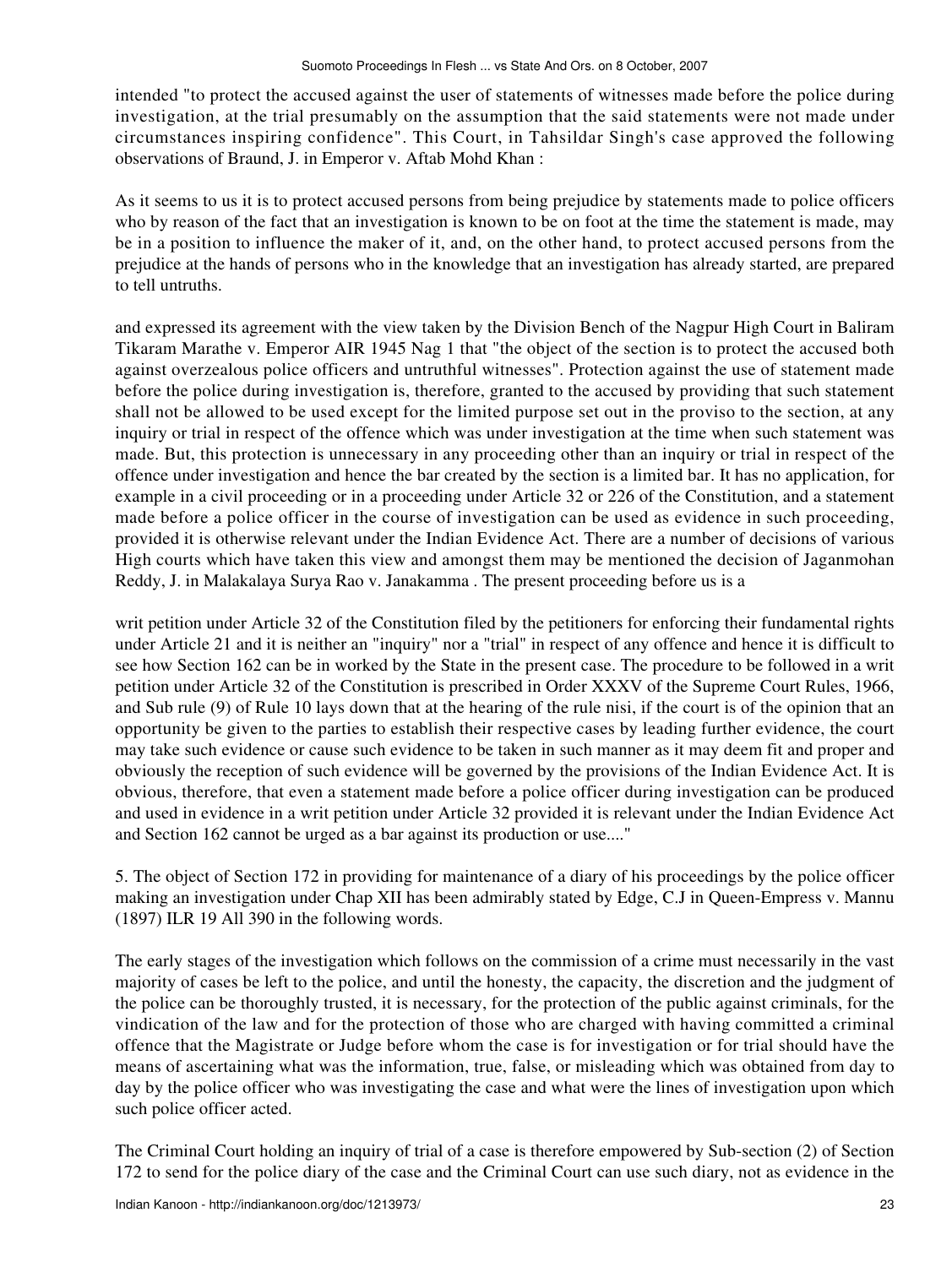case, but to aid it in such inquiry or trial. But, by reason of Sub-section (3) of Section 172, merely because the case diary is referred to by the Criminal Court, neither the accused nor his agents are entitled to call for such diary nor are they entitled to see it. If however the case diary is used by the police officer who has made it to refresh his memory or if the Criminal Court uses it for the purpose of contradicting such police officer in the inquiry or trial, the provisions of Section 161 or Section 145, as the case may be, of the Indian Evidence Act would apply; and the accused would be entitled to see the particular entry in the case diary which has been referred to for either of these purposes and so much of the diary as in the opinion of the Court is necessary to a full understanding of the particular entry so used. It will thus be seen that the bar against production and use of case diary enacted in Section 172 is intended to operate only in an inquiry or trial for an offence and even this bar is a limited bar, because in an inquiry or trial, the bar does not operate if the case diary is used by the police officer for refreshing his memory or the Criminal Court uses it for the purpose of contradicting such police officer. This bar can obviously have no application where a case diary is sought to be produced and used in evidence in a civil proceeding or in a proceeding under Article 32 or 226 of the Constitution and particularly when the party calling for the case diary is neither an accused no his agent in respect of the offence to which the case diary relates. Now plainly and unquestionably the present writ petition which ahs been field under Article 32 of the Constitution to enforce the fundamental right guaranteed under Article 21 is neither an 'inquiry nor a 'trial' for an offence nor is this Court hearing the writ petition a Criminal Court nor are the petitioners, accused or their agents so far as the offences arising out of their blinding are concerned. Therefore, even if the report submitted by Shri L.V. Singh as a result of his investigation could be said to form part of 'case diary', it is difficult to see how their production and use in the present writ petition under Article 32 of the Constitution could be said to be barred under Section 172.

24. Similar is the case with use of statements recorded by police during investigation. In that behalf a few reported cases may be noticed. In "Rahunandan v. State" reported as the Hon'ble court observed,

We are inclined to accept the argument of the appellant that the language of Section 162 Criminal Procedure Code, though wide, is not explicit or specific enough to extend the prohibition to the use of the wide and special powers of the Court to question a witness, expressly and explicitly given by Section 165 of the Indian Evidence Act in order to secure the ends of justice. We think that a narrow and restrictive construction put upon the prohibition in Section 162 Criminal Procedure Code, so as to confine the ambit of it to the use of statements by witnesses by parties only to a proceeding before the Court, would reconcile or harmonize the two provisions considered by us and also serve the ends of justice. Therefore, we hold that Section 162, Criminal Procedure Code does not impair the special powers of the Court under Section 165, Indian Evidence Act. Consequently, we think that the Trial Court could and should have itself made use of the statement made by Jailal during the course of the investigation. If that had been done, it is possible that it may have affected appraisal of evidence of other prosecution witnesses.

Connotation of the view taken thus appears to be that use of statements made before police in a proceeding of this type is not barred. Accordingly, we may proceed to assess each of the cases in view of materials available as aforesaid.

I. Sh. Ashkoor Wani SSP: The first statement implicating him is that of 'Gulshan' @ Pepsi, recorded on 3.6.2006, and repeated on 10.06.2006, during her further statement in presence of Sh. Ab. Wahid, District & Sessions Judge as follows:

After 10-15 days, when I did not hear anything about release of my husband, I contacted Sabina and asked about release of my husband from the jail. She told me that there is one SSP who can help in this matter. She took me to Police Control Room, Batmaloo. I was, thereafter taken to the room of Sh. Ashkoor Wani, SSP, on the first floor. Sabeena talked to him in my presence about the release of my husband and Ashkoor Wani assured that he will help my husband in getting him released. Sabeena told me that I should please/satisfy Ashkoor if I want to get my husband released. Ashkoor also told me the same thing. Under the enforced circumstances I agreed for the same. Thereafter, Ashkoor Wani took Sabeena outside and talked something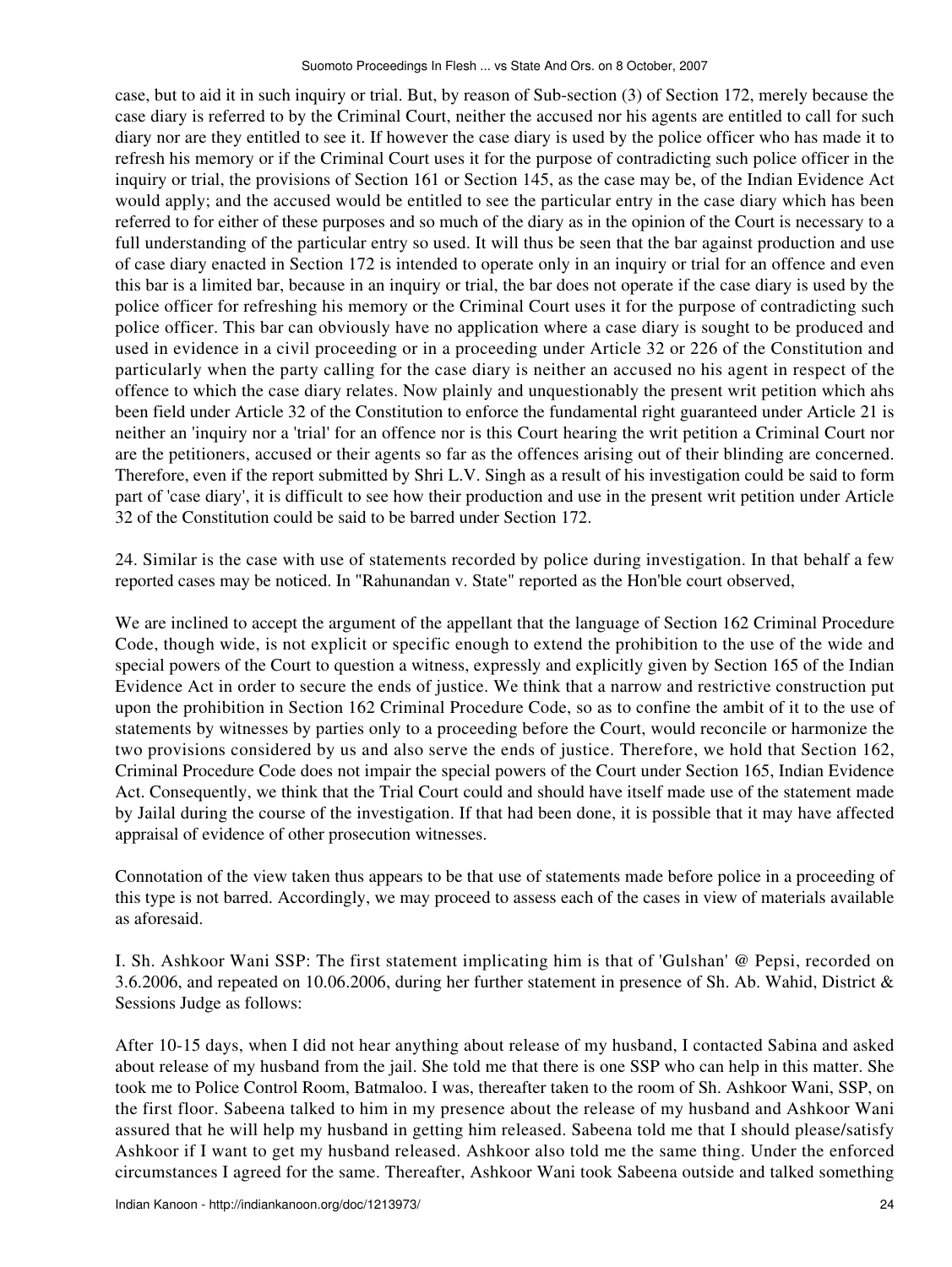with her. Thereafter, he asked his staff who was in civil dress, not to allow any person to enter to his room. He, then bolted the room from the inside and had sexual intercourse with me on the sofa of his office room. Thereafter, Sabeena spoke to him over telephone. From the talks, I could judge that Sabeena was asking him to pay some money to me, but Ashkoor Wani, was telling her that he has already given Rs. 7,000/- to her (Sabeena) and that he was not having more money. He asked Sabeena to come to PCR and took me back. Thereafter, Ashkoor Wani asked me to go out. I can identify the room where Ashkoor Wani had sexually exploited me. That was the first and the last day, I had visited Police Control Room. 1 can also identify Ashkoor Wani, though I had seen Ashkoor Wani for the first time, on that day.

This statement is followed by the statement of 'Shagufta' recorded on the same day i.e 10.06.2006, in presence of District Judge Sh. Ab. Wahid, who in her statement page 2, stated,-

One day, Sabeena took me to the house of one SSP named Ashkoor Wani at Police Housing Colony, Bemina, Srinagar. Sabeena left me there in his house and told me to satisfy/please him. It was day time around 4 p.m. Ashkoor was alone in the house and he had intercourse with me. He did not pay anything to me and told that I shall be getting money from Sabeena. Later Sabeena paid me Rs. 1000/- only. I do not know whether Askhoor Wani had paid any money to Sabeena for this or not. I had met Ashkoor first and the last time on that day. Earlier I had seen him once at some Minister's house but did not know his name at that time. I was taken to Minster's house by Sabeena but I do not know the name of the Minister. Since I was not liked by the Minister, I was brought back by Sabeena. I can identify Ashkoor Wani as well as the flat where he had intercourse with me.

Both these statements read together do clearly mention the officer besides corroborating each other. Further corroboration, if any, could be had from 'Sabeena' which was not done at all. Any how with this being the position on 10.06.06, it would be appropriate to recall that under interim order of 20.06.2006, as quoted above, we had very clearly directed CBI to proceed ahead with investigation in light of the statement on record and complete the same expeditiously with liberty to conduct lawful custodial interrogation of any person substantially accused by any victim of being involved in this occurrence, and a further direction to report progress by next date of hearing. We don't know how CBI understood the direction, but with aforesaid statement regarding the officer under reference, and similar ones regarding others which would follow in due course, we only meant action in terms of the evidence on record, which even according to the perception of concerned I.O was not such as could be ignored. As per "further line of action" submitted by him to his higher ups on 21.07.06, he observed that the places where this officer had sex with Gulshan @ Pepsi and Shagufta was to be identified, and the call data of his mobile verified, where after in case of corroboration the officer would be subjected to identification parade preferably after arrest. In response his authorities asked him to get his mobile details from BSNL to ascertain whether he was in touch with Sabeena or Gulshan @ Pepsi during that period and to ascertain the places where he had sex with Gulshan @ Pepsi and Shagufta and confirm from authorities whether the officer was in possession of these places at that time. Even though coming a month after the order of 20.06.06, what could be the relevance of these instructions in face of the clear statements of the girls as aforesaid has nowhere been stated, so we are not in a position to opine upon the same, but the question of their relevance still remains. However, no further concrete action appears to have been taken except recording the statement of concerned officer on 02.09.06, wherein after preliminaries he stated at pages 1 and 2 of his statement as under.

On being asked I further state that my official mobile number is 94190-03248.1 am using this mobile for the last about 2-3 years. Regarding mobile number 00065306551 state that this mobile number is registered in the name of Mohd. Shafiq Sheikh who is a sweeper. In fact this number was taken especially for CIK work and within the knowledge of senior officers. I state that I visited Srinagar in the first week of July 2006 and stayed in the Army mess with General B.K Singh who is now posted at Ambala. I do not know personally any lady named Sabeena of Srinagar but I have come across her name through media as kingpin of Srinagar Sex scandal. Regarding allegations of sexual exploitation of the girls provided by Sabeena, I state that I never asked for any girl from Sabeena. I do not know any gril named Shaugufta or Gulshan Pepsi of Srinagar. As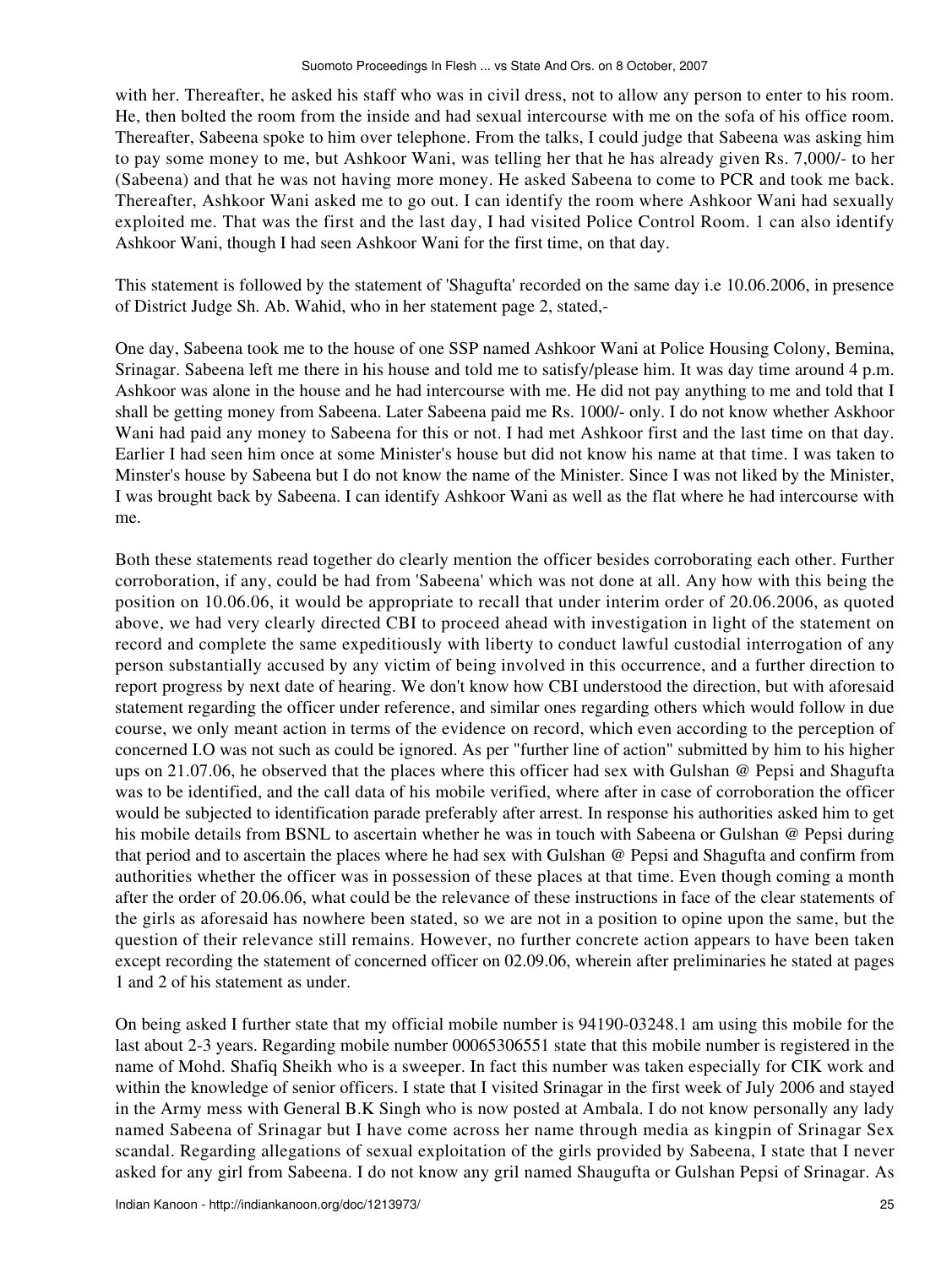stated earlier I did not know Sabeena prior to this case and Sabeena had never brought any girl including any Shaufufta or Gulshan @ Pepsi to me. I have never spoken to any girl named Gulshan @ Pepsi over her mobile phone number. I know her mobile phone number. On being asked about the three calls which have been made from mobile No. 9906530655 to mobile No. 9906868224 in July 2006, I am to state that I have not made any call to said Gulshan @ Pepsi. However, I add that this mobile No. 9906530655 is also at times used by others. Since I have worked actively against militants, due to that I might have annoyed various persons who have links with militants. Such persons might be trying to defame me. I have received gallantry award and various medals for outstanding performance especially in the field of curbing militancy in the Kashmir Valley.I do not know any person named Gulzar Ahmad who is stated to be the husband of Gulshan @ Pepsi. I do not recollect whether any such person was detained under PSA in the year 2004. I further state that I have never detained any person unauthorizedly either at Hari Niwas or at any other place. Regarding lady constable Kaisar, I state that she was a constable in J & K Police and initially I liked her and as a result we got married as per Muslim law. After around 6 months I came to know about her character and hence I divorced her. Thereafter I have no contact with her. On being asked about sexual exploitation of any girl during my posting at Srinagar, I state that I never indulged in any such activity. All such allegation are part of efforts to malign my character with intention of vengeance and nothing more

with reference to the part of statement pertaining to claim of having married lady constable Kaiser, the relevant part of said lady's statement recorded on 11.09.2006, may also be quoted.

I know Shri Ashkoor Ward, SSP as he was there in the recruitment board when I was selected as constable. 1 have never married him. I have never indulged in any sexual activity. I am a simple homely lady.

At the same time, the statement of Sh. Farooq Reshi Dy. SP, then allottee of the flat in Bemina police housing colony, where Shaguf ta was allegedly used by the officer, recorded on 9.8.06, may be reproduced which runs as under:

On being asked, I state that Qr. No Z-5 was allotted to me at Bemina Police housing Colony, Srinagar when I was posted as Dy. SP (Operation) at Srinagar in 2001. Though I took possession of this flat but I never stayed there. In 2002, IG (Kashmir) issued a vacation order for my flat against which I obtained stay order from the Court. Thereafter, IG (Kashmir) verbally instructed me in January, 2003 to hand over the key of the said flat to Sh. Askhoor Wani, the then SSP Kupwara who came on transfer as SSP, CKR, Srinagar. On instructions from IG (Kashmir), I handed over the keys of the said flat to Sh. Ashokoor Wani in January, 2003. The said flat was remained in unauthorized possession with Sh. Ashkoor Wani for the next about 2 years. During his stay in this house, he got installed a landline BSNL telephone number in the said flat. Thereafter, the said flat was allotted to Sh. Sandeep Mehta, Dy. SP (Operation), Srinagar. Sh. Askhoor Wani had not paid anything to me against this favour. On being asked I state that I also received various complaints of my neighbours at Bemina Police housing Colony against Sh. Ashkoor Wani's activities which caused inconvenience to them. I came to know that one lady constable Kaiser used to visit Qt. No. Z-5 to meet Sh. Ashkoor Wani. It was also learnt that Sh. Ashkoor Wani had provided a house to her at Dal Gate. Constable Kaiser has since been discharged from the services. It was learnt that she was caught with certain boys at Gulmarg following which case was possibly registered against them at Gulmarg Police Station.

To conclude, the line of statements in this behalf, the one given by Sh. Naseer Ahmed of "Zee" news Srinagar on 04.07.06, who had managed an interview of Shazia @ Azra, who's statement would follow in due course, and who while talking about the "Sex racket" had mentioned Sh. Ashkoor Wani also alongwith another police officer Sh. Mansoor, who's case would be discussed later, as being involved therein. Here is what she is reported to have told the above said Sh. Naseer Ahmed after telecast of the interview, as per his statement;

In the afternoon of May 4, 2006, Ms. Shazia came to my office and handed over Rs. 50,000/- and a Pashmina Shawl to me and told me that this was being gifted by Mr. Ashkoor Wani, SSP and Mr. Mansoor, SSP so that the interview would not be telecast and that their names should not be telecast as it would result in irreparable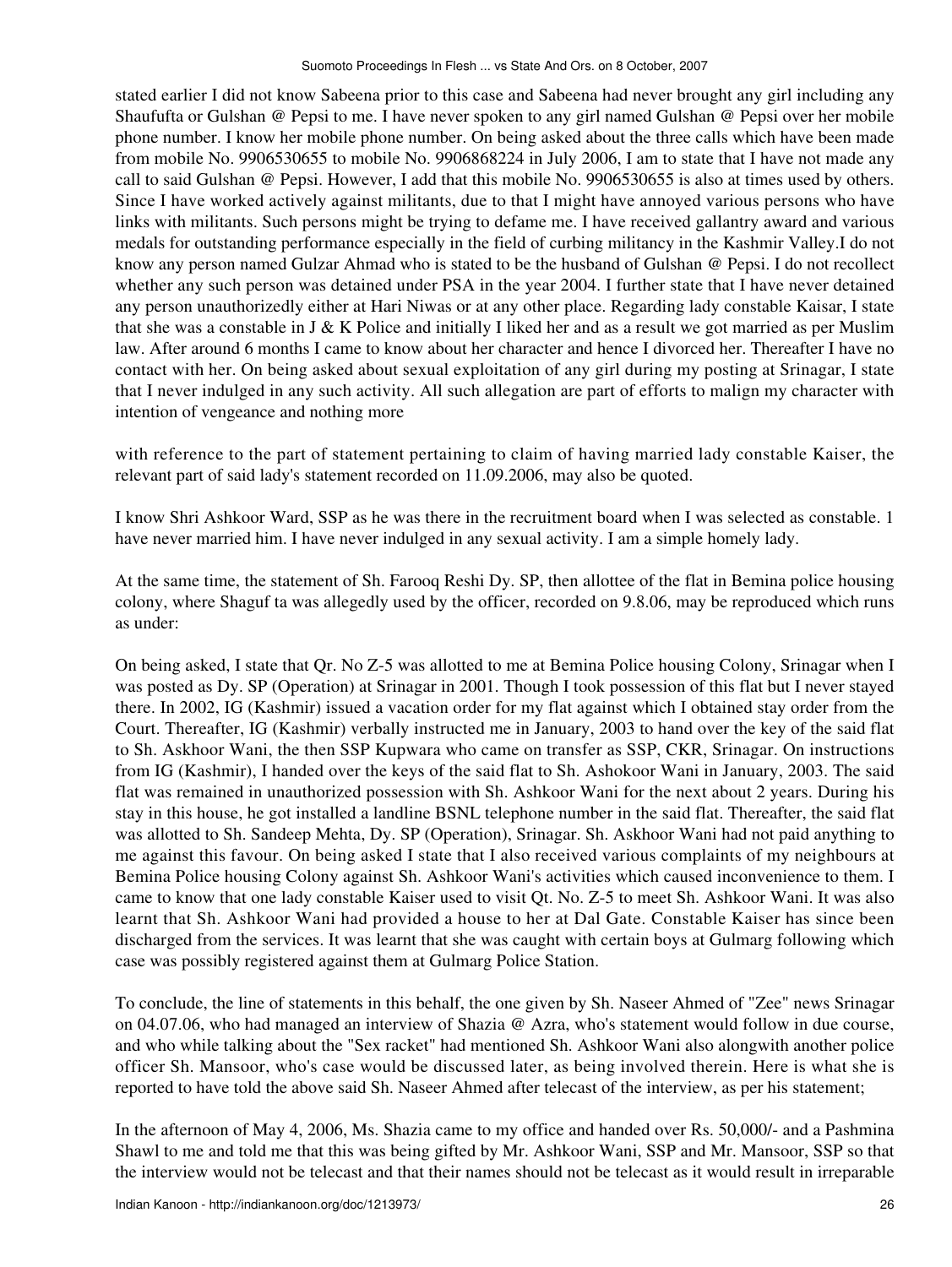damage to their reputation. Nevertheless, I spurned this offer, reported this to my office and recommended that we should go ahead with the story. This same interview was telecast by our News Channel Zee News on May 4, 2006 in a Special News Programme. Thereafter, I went to Mr. Gulam Hasan Bhatt, SSP (Vigilance), Jahangir Chowk, Srinagar and handed over the said money and the Paschmina shawl given by Ms. Shazia reportedly on behalf of Mr. Askhoor Wani and Mr. Mansoor a aforesaid, and insisted on him taking action in this respect, but he declined. Thereafter, SP (Vigilance), signed the first and last of the currency notes, prepared a note in this regard and then returned the money along with the said Shawl to me, which was video-graphed.

It would however be appropriate to add that in a later statement the said Shazia is reported to have attributed the money and shawl to Dy. SP Mohd Yousuf Mir, who she has stated persuaded her to mention Sh. Wani and Mansoor. However, nothing has been said or stated in the final status report furnished by CBI regarding import and relevance of these statements, but with all these materials in their final report the investigating agency informed that no action had been taken in the matter for reasons already mentioned.

II. Sh. Niyaz Mehmood DIG and Sheikh Mehmood SP: These two officers have been left out by I.O., for the reported reason that in statement of the girl namely Nelofar whom they are alleged to have used sexually contradictions were found, and after check of documents they were absolved. So, in the first place it would be proper to notice the statement of the girl recorded on 12.06.2006, in presence of the District and Sessions Judge Molvi Javid Ahmed. The girl has been a lady police constable and after preliminaries this is what she stated about the DIG;

About six years back, SSP Niyaz Mahmood, the posted as SSP Security at Srinagar, promised me a job (on daily wages) insecurity for my brother...when I approached him for the same. He asked for an application. Accordingly, I went to his office along with an application of my brother near Sher-e-kashmir Park, Srinagar. He then persuaded me for having sexual intercourse with him also assured that if do so he will give me an appointment letter. Under the enforced circumstances, I had to compromise and then he had sexual intercourse with me. 15 days after, he gave me the appointment order for 90 days for my brother who availed of the same. Another occasion, I had with him at his Chhanni residence at Jammu when I was at Jammu alongwith Darbar Move. In fact, I was introduced with Niaz Mahmood, SSP by one lady namely Atika.... Now, she has constructed a house at Janipur, Jammu. She used to go to him, as told by her to me. She had told me to approach Niaz Mehmood, SSP for job for my brother. Presnetly Niaz Mehmood is DIG at Jammu.

About the other officer Sh. Sheikh Mehmood, her statement runs thus,

I also happened to see Sheikh Mohammed, SP, SOG, Srinagar for settlement of dispute with my husband, Abdul Qayoom, who was an ASI at that time working in SOG. He directed me to come to his residence at Shivpora, Srinagar. I went to Shivpora to his residence. It was summer time six years ago. He offered me tea etc. and thereafter did sexual intercourse with me to which I submitted. He later on, created more problems in between my husband and me. I had to visit him twice again to Shivpora when he had again sexual intercourse with me. Then I stopped going there.

This lady has also alleged sexual intercourse with her by Sh. Raman Matto who is already facing trial at Chandigarh, and her allegation must be a part of the case against him : On basis of the statement, the I.O., vide his "further line of action" on 21.07.2006 proposed verification/identification of the places where these two officers had sexual intercourse with the lady and whether in view of her statement any offence was made out against them : Thereafter he proposed to subject them to arrest and interrogation. About the DIG he however found that he had provided a 89 days job to the brother of lady, who was recruited on regular basis thereafter. On his proposal, the 1.0 reportedly received instructions for ascertaining veracity of the lady's statement, and to identify the places where these officers had sex with the lady, and look into the connection of these places with the officers. This appears to have been followed by further statement of above mentioned Neelofar recorded in presence of one Manzoor Ahmed Bhat, driver Statement Bank of India on 2.8.2006, wherein she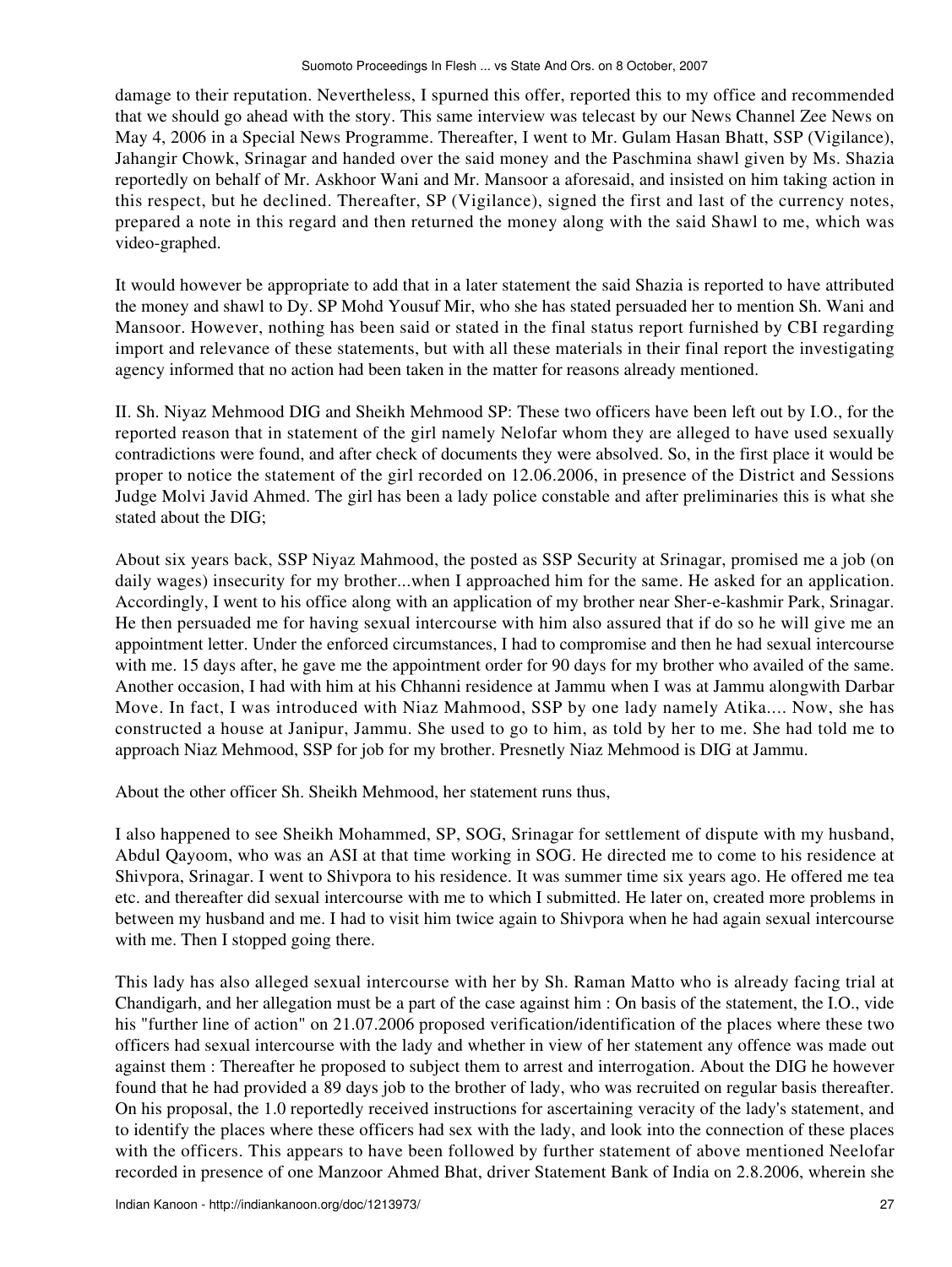stated that the Sh. Niaz Mehmood, had sexual intercourse with her in his office (SSP Security) located near SK Park Srinagar. The office building had since been dismantled, but she could point out the place where the building used to exist. She also offered to point out the Shivpora house where Sh. Mehmood had sex with her, if she was taken to Shivpora. Again at this stage it may be noticed that under interim order of 25.06.2006, as already quoted hereinbefore the investigation agency was under express orders to take effective steps in view of statements on record against all persons involved, but nothing happened. However, the 1.0 recorded statements of these officers, as reflected therein, under Section 161 Cr.P.C. on 1.9.2006. Before going ahead, the provisions of Section 161, Cr.P.C., may be briefly noticed.

161. Examination of witnesses by police.

(1) Any police officer making an investigation under this Chapter or any police officer not below such rank [the Government] may by general or special order, prescribe in this behalf, acting on the requisition of such officer may examine orally any person supposed to be acquainted with the facts and circumstances of the case.

(2) Sub person shall be bound to answer all questions relating to such case put to him by such officer, other than questions the answers to which would have a tendency to expose him to a criminal charge or to a penalty or forfeiture.

(3) The police officer may reduce into writing any statement made to him in the course of an examination under this section, and if he does so, he shall make a separate record of the statement, or each such person whose statement he records.

In terms of the section itself thus, a person alleged of involvement in alleged acts under examination is not bound to answer the questions, answers to which could expose him to a Criminal charge. However, assuming that there was some logic in recording the statements, let us notice what the officers have stated. Sh. Niaz while referring to Neeloufer states that,

Regarding lady named Neeloufer, I have to state that, when I was SSP, PCR, Srinagar, a lady whom I called Mauji-Mauji (mother), whose name and address I don't know, came to me alongwith two ladies. One of them had an affair with some militant. That militant later turned to some other girl. Therefore she wanted to teach him a lesson and hence they had come to me to give some information about that militant. Of these ladies two one was named Neeloufer but do not know the same of the other lady. I don't remember whether Neeloufer had the affair with the said militant or the other lady accompanying her was having the affair with him. I passed on this information relating to the Militant to the then DGP, J & K for necessary action. Again second time Neeloufer had come to my house in Jammu, with two unknown ladies. At that time painting work was going on at my house. Neeloufer told me that her husband was in police and now he had left her. She wanted to join Police force. I gave her a recommendation letter addressed to the then SSP, Mr. Raza Ejaj, Srinagar. When I joined as SSP Srinagar in May 1999, 3-4- ladies came to my house to congratulate me and offered sweets. One of those women was the same Neeloufer mentioned above. Thereafter I neither heard of her nor had seen or met her. I further state that I do not have any house at Channi area of Jammu. Regarding sexual exploitation of any girl or woman including Neeloufer, I state that, I never indulged in such type of activity. I am a god fearing person, I have worked against militancy continuously and had been involved in many anti-militancy operations. There are various people who are against me because of this. Such false allegations are made against me to spoil my image/malign my character, and put me in trouble.

And this is what Sh. Sheikh Mehmood has stated in the matter,-

I further state that during my posting in Srinagar as SP operations from December 2001 to January 20031 was residing in Shivpora, Sova niwas. This was the official building and permanent residence of SP Operations in Srinagar.Regarding Shri Javed Ahmad, MLC, I am to state that when I was Dy. SP in Jammu I was due for promotion. It was subsequently cleared by the DPC but was kept in sealed cover. Due to my excellent record,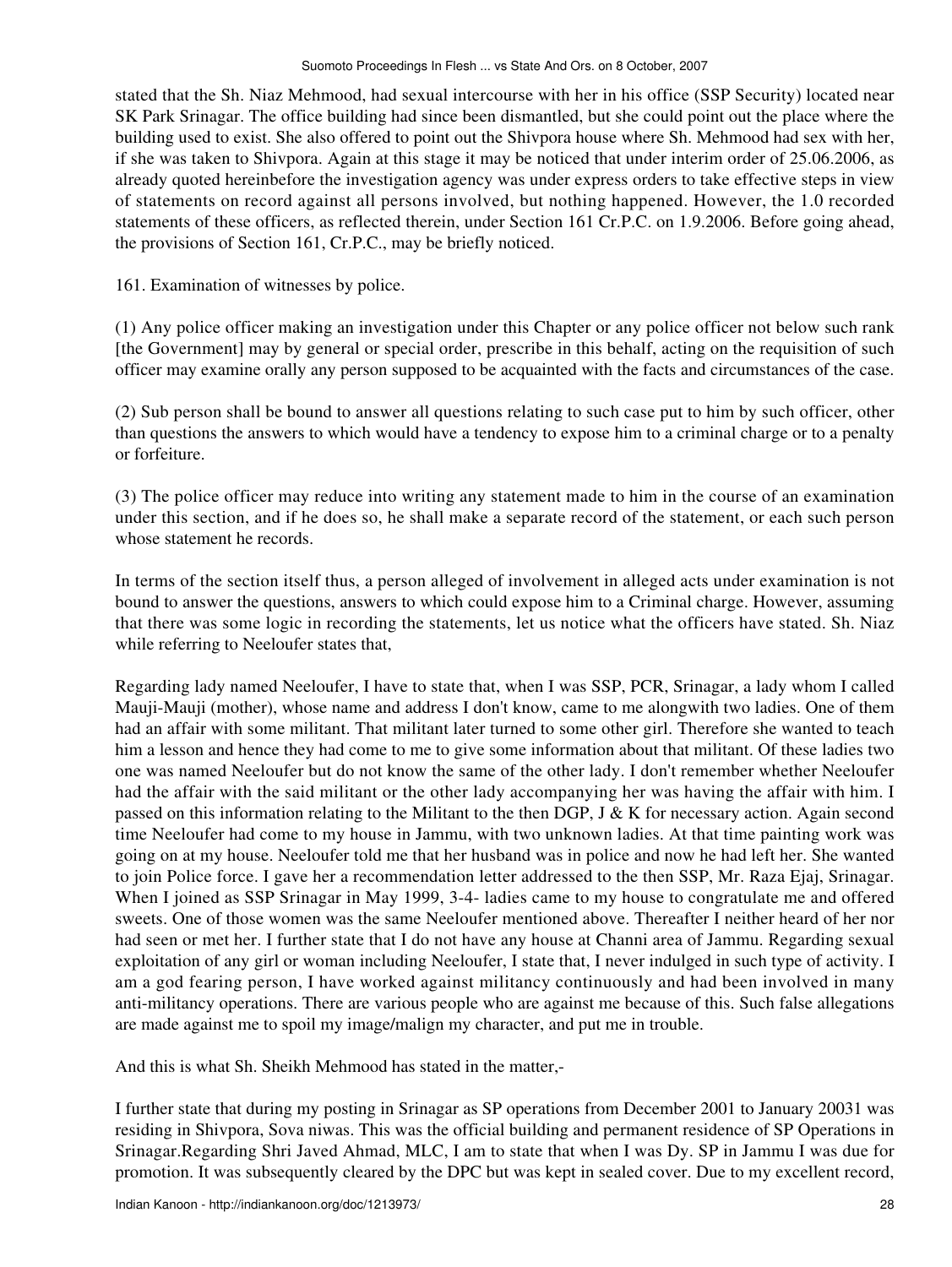Mr. Javed Ahmad who was then sitting MLC, raised questions in the assembly and helped me in the matter. In fact his house was also very near to my official residence, around 1/2 kilometer distance. In due course we developed close acquaintance and he helped me a lot in providing sources and a lost of relevant information which he had access to on account of his good in-depth relations. I have never called Neeloufer to the residence of Shri Javed Ahmad, MLC in Shivpora, nor did I ever take her to that residence. The allegation of sexually exploiting her by me is totally false. I state that I know Neeloufer as the wife of ne my staff members Shri Abdul Qayoom Mirza, ASI in SOG. I remember that around February 2002, Abdul Qayoom Mirza had come to my office with his wife Neeloufer. At that time Neeloufer complained to me against her husband and requested me to make him understand not to crate problems and to live peacefully. Accordingly, I advised both of them to live in harmony and peacefully. At that time Mr. Billoria, Inspector and Mr. Gupta, Inspector (who is now in Governor's security) were also present along with some more persons whose names I don't remember. In fact I never called Neeloufer to my residence regarding any matter. About 6 years back I was posted at Jammu as SP operations with dual charge of SP Headquarter, Jammu and during that period I was living in Jammu. Regarding sexual exploitation of any girl or woman including Neeloufer, I state that I never indulged in any such immoral activity. I have worked a lot against militancy and was given the charge of SOG (Special Operations Group) 3 times. Moreover I am a ranker and have become an SP from the rank of Sub-Inspector. I have received several medals and awards and also out of turn promotions twice as mentioned earlier. Because of these reasons there might be some people who want to see me in trouble. Therefore, such false allegations are being made against me.

There is nothing on record however to suggest whether or not the I.O did find any corroborative value in concerned lady's knowledge of the residences of these officers, her meetings with them, and the circumstances like employment of her brother by Sh. Niaz and her reliance on Sh. Mehmood for resolving her matrimonial dispute nor is there anything to indicate, why, if the above quoted lady constable could be believed in her allegations against Sh. Raman Matto, could the part of her statement pertaining to aforesaid officers not be given credence, particularly in absence of anything expressly to the contrary.

III. Dr. Prit pal Singh Goga : This person was accused by one Shagufta of having sex with her, but has been let of on the reported ground that the girl later resiled from her statement, and the later version was corroborated by documents. Accordingly, it would be apt to notice the relevant part of the statement of concerned girl, recorded on 10.06.2006, in presence of Sh. Abdul Wahid District & Sessions Judge;

After having intercourse with Bashir, I as well as Sabeena was sitting in the room of Bashir when one person came there and Bashir introduced him with me as Dr. Prit Pal Singh Goga. Dr. Goga told me that he was running a clinic in the Hotel Peak View and invited me to visit his clinic for treatment etc. I had some weakness and therefore, after some days I went to the clinic of Dr. Prit pal Singh in Hotel Peak View. Dr. Goga took me inside the small room of his clinic where he had intercourse with me. He gave me Rs. 400/- and some medicines. I can identify the room of the clinic as well as Dr. Prit Pal Singh Goga. Dr. Goga gave his address and telephone number of his house at Indira Nagar and asked me to come there. After some days, I visited the residence of Dr. Goga at Indira Nagar. He introduced me with one person disclosing his name as K.C Padhi, DIG, BSF, Srinagar, working at Pantha Chowk. Mr. Padhi took my residential phone number and thereafter, he started talking with me over phone. One day he invited me to Pantha Chowk to visit his house. I hired an auto and went to Pantha Chowk where one white gypsy sent by the DIG was waiting for me outside the main gate

Sh. Padhi, mentioned in the statement stands already charge sheeted. This was followed by her further statement dated 19.08.2006, recorded in presence of one J.D. Sofi, Div. Manager of BSNL, wherein she offered to identify the house boat where one Murwat, an official of DC office Srinagar had sex with her. Before that however, as shown by the I.O's "further line of action" dated 21.07.2006 she had already identified the room of Peak view hotel where Dr. Goga, was alleged to have had illicit sex with her, whereupon the I.O in his above-said document proposed his arrest and test identification parade after obtaining legal opinion regarding his involvement in the offence, and establishing link of the place with said Dr, Goga. Meanwhile,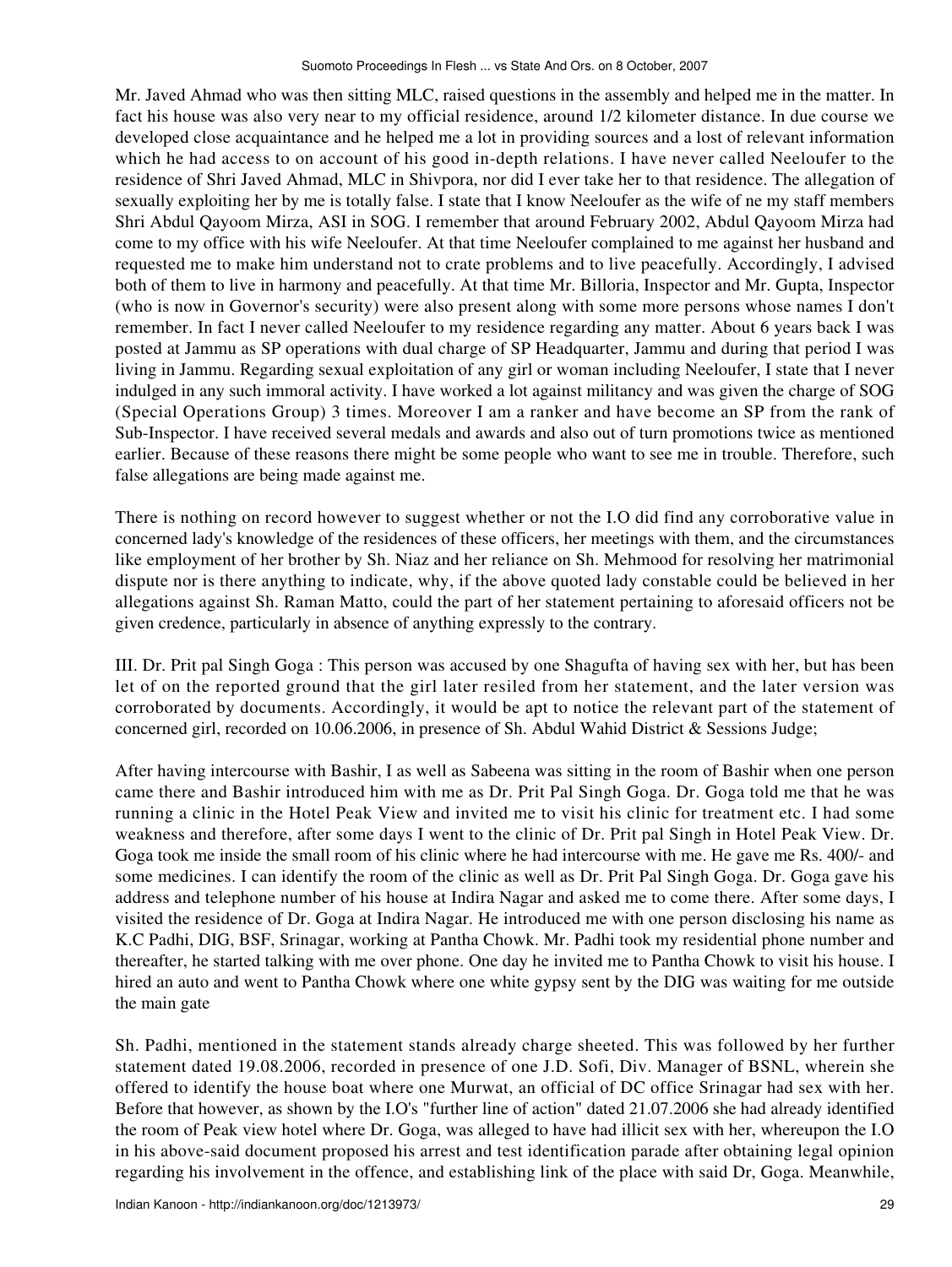this Court continued to stress concrete action against all found involved, however without any tangible result, whereupon the order of 11.8.06, as already quoted was passed to impress upon CBI the need of speed in investigation to take it to a logical end. As already said that order was challenged by them before Hon'ble apex Court. However weeks thereafter on 2.8.2006, the concerned girl Shagufta, is stated to have expressed her desire to change her earlier statement regarding Dr. Goga, during which she stated that due to some grudge emanating from personal reasons she had deposed against him; and that is how the CBI exonerated him on the ground that Shagufta, denied the allegations later. There is nothing on record to explain the lack of requisite action from 10.06.2006 when Shagufta, first made the statement till 2.8.2006, for around seven weeks. Without meaning anything adverse to CBI, one feels that the apprehension of petitioner Bar association regarding pressure being brought upon the girls who had come forth to make statements by concerned quarters, does not appear to have been wholly groundless. However, after recoding Shagufta's second statement, the CBI recorded the statement of Dr. Goga, Under Section 161 Cr.P.C., wherein among other things he deposed that;

The clinic by the name of 'Hakeem Balwant Singh & Dr. Prit Pal Singh Goga' is being run in a room oi the Neelam Hotel (now Hotel Peak View) since 1967. Now, I have vacated the room of the hotel and running the same in my residence at Indira Nagar Srinagar. I have left the clinic due to Militant's attach twice there. There was a single room and no extra space. Six chairs for visitors, one big table, a chair for myself, one alimirah for keeping medicines, a TV and a small bed for checking the patients were there in the room. Since, 2004, there were two persons for assisting me and before that there was only one compounder, named Mohd Shafi. My assistance used to sit with me as he was translating Kashmiri into Hindi or Urdu for me as well as he was giving medicines.... On being asked about one Sabeena R/o Srinagar, I state that I don't know her. However, I heard her name through newspapers, being kingpin of prostitution racket. My name has never been published in any newspapers. I earlier knew one Bashir who was SHO of PS Mysoma. He was posted there long back, but he was not posted there in the year 2004. He used to come to the hotel as there was militant's attack in the hotel. During his visits, I came in contact with him and used to have formal talks. I am not aware about his present posting. It is incorrect to suggest that I allowed said Bashir to have sexual intercourse in my clinic with a girl named Ms. Shagufta. I know one girl named Shugu whose name may be Shagufta. I further state that it is not possible to do this illegal act in my clinic as my assistant always used to be present there and the clinic room was also kept opened all the time. My clinic used to remain opened from 09.00 am to 06.00 pm daily. In my absence, my brother Mr. Kanwar Pal Singh used to be there look after the clinic. It is also incorrect to allege that I had sexual intercourse with Ms. Shagufta @ Shugu or I had taken her to my residence at Indira Nagar and also provided her my address and telephone number of my house. It is also incorrect to say that I had introduced said Shagufta to Mr. KC Padhi, the DIG of BSF, at my residence at Srinagar.

In this context, I further state that Mr. Shafi aged 55-60 years R/o Srinagar worked with me as my assistant for 3-4 years till 2004. Shafi used to take medicine for his all family members. One day Mr. Shafi told me that his niece Ms Shugu had common cold for a long period and asked for her treatment. He brought said Shugu at my clinic and after her check-up, I gave her medicine. Treatment went on for 2-3 months and Ms. Shugu used to visit my clinic in every 15-20 days. She was suffering from Synus (cold). During one of her visits, Mr. KC Padhi was also sitting with me at my clinic. She asked for monetary help as her husband was admitted in Saurabh Medical Institute and she needed money for his treatment. Since Sh. Padhi was present there, I requested Mr. Padhi to help Ms Shugu from the BSF fund available for poor people. Mr. Padhi assured that he will provide his help to the girl. They also exchanged their phone numbers. Thereafter, I do not know whether they were in contact with each other.

I further state that in the year 2004 itself, I came to know that Mr. Shafi used to steal some medicines from any almirah and used to sell them without my knowledge. Some patients complained to me about Mr. Shaft's activities and then on questioning, he confessed before me that he made a mistake and apologized for the aforesaid act. I had documented the same in the presence of witnesses which I will produce later on before you as the same is available in Srinagar. I further state that I removed him from my office for this act. Thereafter, Shugu came to my clinic and asked me to reinstate Mr. Shafi which I denied. For this Shagufta got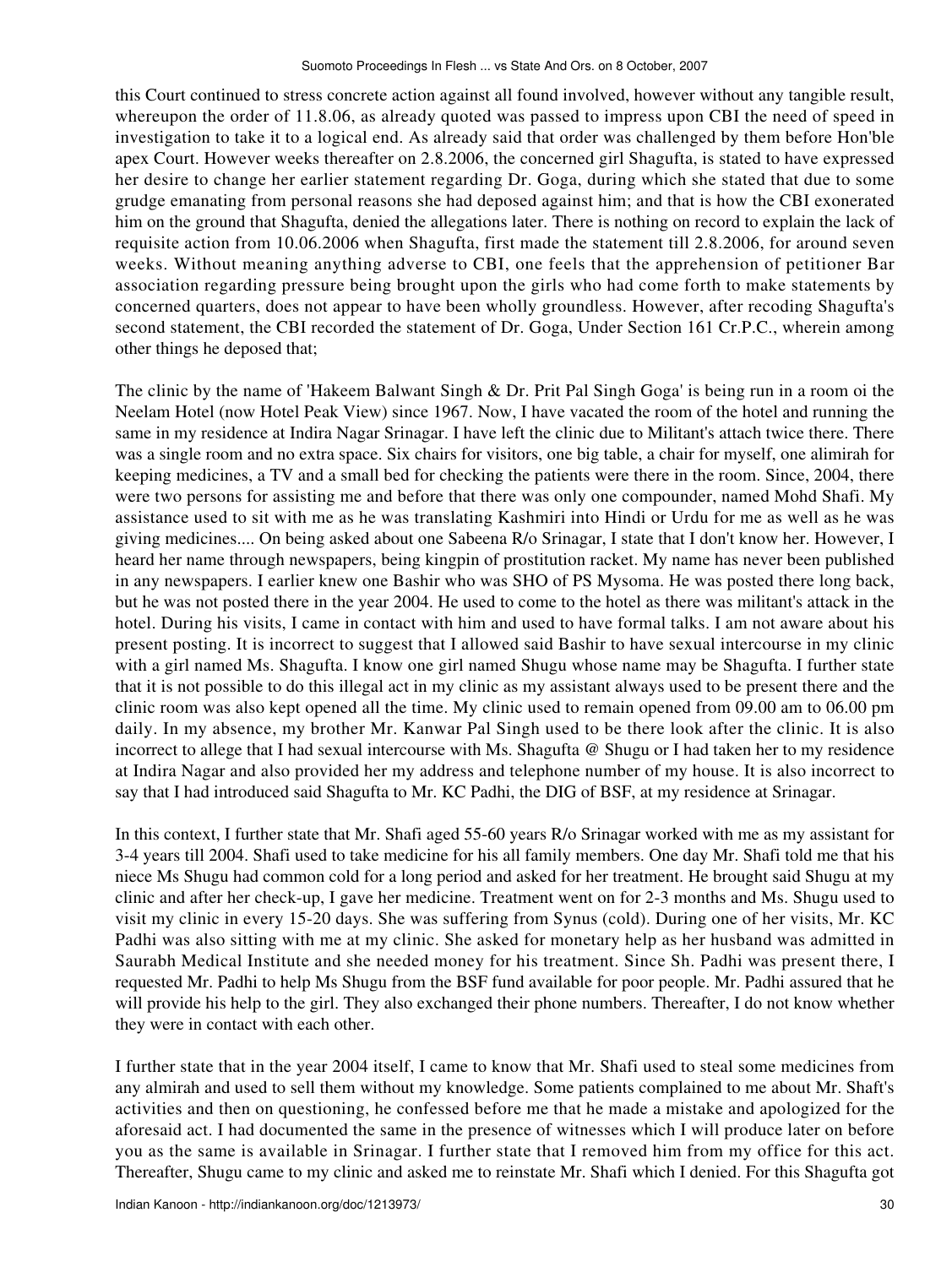annoyed with me and left my clinic after a hot discussion with me. I think that this was the reason for which Shugu @ Shagufta dragged me in sex scandal.

On being asked I state that I came to know Mr. KC Padhi, DiG BSF, during militant's (fidayeen) attach which took place in Hotel Peak View. Sh. KC Padhi and other BSF staff brought me out safely from the hotel room and since then I knew Mr. KC Padhi. Mr. KC Padhi used to visit my residence also. Most of the BSF people knew me as I am working at Srinagar for many years

I further state that 1 have received two letters, one by post and one through a newspaper vendor, vide which I have been threatened to leave Kashmir otherwise I would be killed. This is the militant's threat given by Al Mansurian written in Urdu.

I further state that I am a patient of angina, diabetes, lever cerosis, hyper tension and sexual weakness. I will provide the concerned medical papers later on.

His further statement was recorded on 11.09.2006 wherein among other things he sated that,-

Thereafter I removed Md. Shafi from the service. After 4-5 days of this incident the neice of Md. Shafi namely, Shaugufta @ Shugu, came to me and asked me to give one opportunity to her Uncle Md. Shafi and to reinstate him. However, I did not agree for the same. At this, Shugu threatened me for facing dire consequences.

It is not clear from records whether or not the CBI tried to assess the circumstantial relevance of Sh. Padhi's intimacy with Dr. Goga, location of his clinic in Peak View Hotel where his room was identified by Shagufta earlier, and, his acquaintance with her, and the reliance that was placed by CBI on other parts of her statement relating to Sh. Padhi's sexual connection with her, along with Yasmeena and her depositions about Sabeena.

IV. Sh. Amit Amla: This person is a partner of Broadway Hotel Srinagar, and has been accused by one Shazia @ Azrah of having illicit sex with her. No action has been taken in his case, for the reason that the girl allegedly failed to identify/point out the house where the occurrence allegedly took place. Here is what she has said regarding him on 11.06.2006, in presence of Sh. Ab. Wahid, District Judge:

...In the evening, Sabeena took me to the Coffee Arabica Shop of Broad Way Hotel and introduced me with one Amit Amla and his friend (name not known to me). Thereafter, Sabeena left the place and Amit Amla and his friend took me to his friend's house at Sanat Nagar, a very big house, in Santro' car driven by his friend. Amit had sexual intercourse three times during the night with me in the said house whereas his friend was in other room. Amit told me that he had already paid Rs. 50,000/- to Sabeena. Next day morning, both of them dropped me near Sabeena's house. Sabeena paid Rs. 15,000/- to me which I didn't accept initially. Then Sabeena told that she was in need of money at that time for the construction of her house and then I did not press for more money. Thereafter, I remained in the house of Sabeena for the next 15 days. I can identify Amit Amla and his friend if shown to me. Later I came to now that Amit Amla is one of the partners of Broad Way Hotel. Amit Amla also told me that he also owns a bar in Delhi.

Till 21.07.2006, however no further action appears to have been taken in the matter despite lapse of more than six weeks, reportedly because Sh. Amla, had gone abroad. However on 21.07.2006, in his proposed line of action the I.O pro posed identifying his friend mentioned in the statement, and the house where alleged occurrence had taken place and subject them both to identification parade and if identified arrest them; which was agreed to by his higher ups. Later however the lady could not reportedly identify the house. It may be re-called that the lady has in opening part of her statement relating to Amit Amla, stated that "in the evening Sabeena took me to Broadway hotel", and then continued the narrative further. It is not known whether the I.0 did try to assess the identification part of the house concerned from the angle that the alleged occurrence having taken place in or after evening, failure of the girl to identify the house might have been attributable to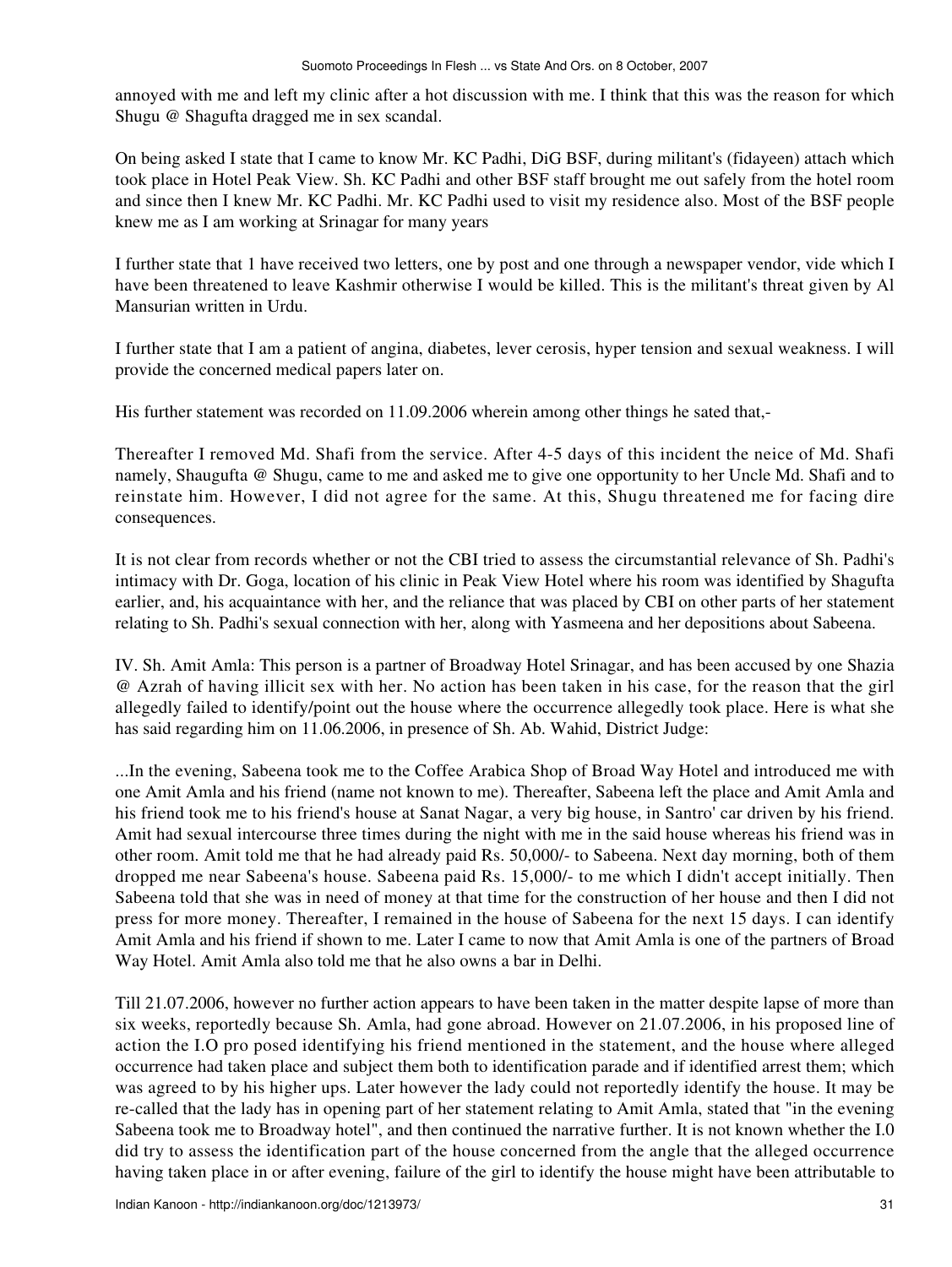darkness of evening. However on that ground he was let off. Till 1.9.2006, also no substantial headway occurred in this case too despite repeated directions to CBI to act effectively, when they recorded the statement of the concerned person Sh. Amit Amla; wherein among other things he deposed that,-

My close friends in Srinagar are (i) Mr. Salim Bakshi, R/o Sonwar Bagh, Srinagar, (ii) Mr. Sarmad Hafeez, R/o Rajbagh, Srinagar (iii) Mr. Herry Oberio, R/o Rajbagh, Srinagar. Mr. Salim Bakshi is a Dealer of TATA Automobiles in J & K. He mostly drive TATA Vehicles and owns a Toyota Innova. Mr. Sarmad Hafeez is in govt service. He is the Joint Director, Tourism in the J & K Government. Mr. Herry Oberio is a businessman in the business of Carpets and heaters. He owns WagonR, Hyundai Santro and Toyota Innova. I own Tata Indigo, Toyota Quails and Maruti Baleno at Srinagar. I use any of the above mentioned cares there. My father has been provided with two PSOs by the State Government, I always travel with at least one PSO and a driver. I never drive the car at Srinagar. On being asked I further state that during the period Sept. 2004,1 traveled from Srinagar to Delhi on the 7th Sep. 2004 by Indian Airlines or Jet Airways. The Ticket number for the aforesaid travel is 4272552153.1 remained in Delhi for the entire month after this. On the 15th Sep. 2004 I attended a party in Gurgaon at the MGF Mall for promotion of a restaurant called Filmy Masala owned by a friend Mr. V.N. Dalmia for which there was newspaper coverage by HT City which was published on Sep. 18th 2004. This includes my photograph with my wife at this event. On the 23rd Sep. 2004 me and Mr. V.N. Dalmia jointly hosted a dinner for promotion of Oliva Oil at Rouge in Ashoka Hotel, my Italian restaurant where officials of Italian Embassy including the Italian Ambassador were present. This event was covered by HT City (Hindustan Times) on the 26th Sep. 2004 and by Delhi Times (Times of India) it was covered on 28th Sep. 2004. Both these papers have my photograph attending this event and I have been in Delhi for the entire month. On the other days I have been getting together with family and friends. On being asked I further state that I have never met nor seen any girl by the name Shazia @ Azrah R/o Dal Gate, Srinagar. I also state that I have never visited or accompanied to any Hotel or any other residential premises in Srinagar or Jammu with the aforesaid girl. It is incorrect to suggest that I had sexual intercourse with the aforesaid girl by name Shazia. None of my friend is residing at Sanat Nagar in Srinagar. I further state that I was never contacted over phone or personally by said Shazia or I have ever contacted her. It is also incorrect that Miss Shazia was sent by an lady named Sabeena resident of Srinagar or anybody else. In fact the said Sabeena is not known to me. I have learnt about her through newspapers only when she was arrested by Srinagar Police for her alleged involvement in sex scandal.... On being asked about Extension No. 419 of Broadway Hotel, I state that this is a cordless phone which is mostly kept in the office of Secretary of the Hotel. This phone is generally used by MD/Director/Hotel Staff or even by guests. Phones are available in every room of the Hotel however the cordless phone is used by the guests on their request in the restaurants, garden, etc. Local calls made from the cordless phones even by guests at times can get debited from the account of MD. Certain extensions i.e. 116 and 419 at times automatically are debited to MD's account, s per direction of the front office of my hotel. It is incorrect to suggest that I have made a call to the residence of Sabeena from this cordless phone or I am aware that this call was made by Mr. Anil Sethi.

At this stage, it would be apt to quote from the statement of Smt. Gulshan Ahanger, house keeper of Broadway hotel confirming phone call from extension number of 'MD' to that of Sbeena's (2472176), in following words;-

On being further asked about the calls made through cordless set bearing extension No. 419 during my tenure ship as an Operator, I state that I used to sit in the EPBX room, however, I state that the cordless set was normally kept at the main reception and was being used either by Sh. K.K. Amla or by the two directors namely S/Sh Arjun Amla and Amit Amla and also by the customers who were close to the MD or the Directors.... I further state that the call at SI. No : 60, Extension No : 419 dated 16.09.2004 vide which a call was made to Tel. No : 2472176 at 12.46.52 hrs was made from Hotel Broadway on 16.09.2004 and it could have been made either by the receptionists, MD, Directors or any close regular customers visiting this hotel that day. The cordless phone bearing extension No. 419 was rarely used by any client/customers/visitors as the dame was kept at reception for the personal use of MD and Directors.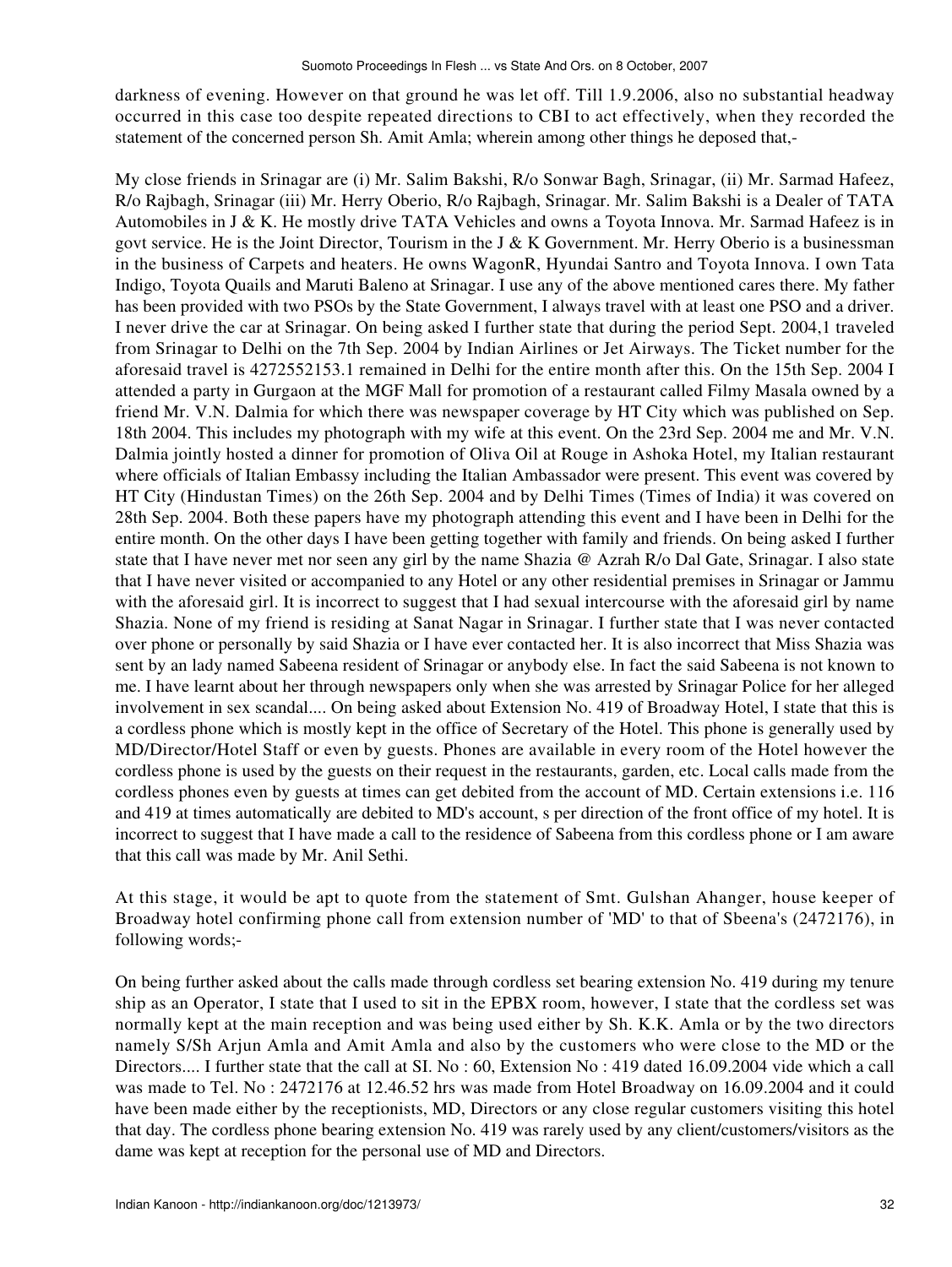Three weeks thereafter the CBI recorded statements of various persons in Delhi namely Sh. Sunil Tandon Arjun Amla, Monog Verma, V.N. Dalmya, Narayan Dasgupta, and Miss Prachi Bhasin. Heena Handa, and Archana Gujral who have in certain terms tried to establish presence of Amit Amla in Delhi or various dates in Sept. 2004. Significance of these statements has however not been very clearly projected by the concerned officers, nor the relevance of the mentioned dates of September 2004. If they are deemed to dilute the allegations made by Shazia, against Amit Amla, that should have been shown in clear terms particularly because in her statement the girl starts her story from April 2004, and proceeding ahead by saying "next day" twice with reference to someone else and "after a week", twice with reference to other persons she mentions Amit Amla, suggesting her meeting with him within three weeks after April 2004. So one can really not fix the relevance of Sh. Amla's projected presence at Delhi in September. Before continuing further, it may also be apt to refer to the "further Action Plan" submitted by the I.O on 13.09.06, wherein while mentioning the abovesaid and Amit Amla among those against whom "some kind of investigation was pending (para 5) he proceed to mention about inability of the girl to identify the house (para 6) and opining thereupon together with statements of some other girls stated that,-

Though this is a matter of concern, yet preliminary verification has shown that there was some element of truth in the version given by them and further verification is being carried out in this direction....

Whether or not the I.O considered attaching some circumstantial relevance to those parts of Shazia's statement which pertain to DIG Sh. Padhi, Anil Sethi, Sh. Raman Matto, Dy. SP Mohd. Ashraf Mir, Dy. SP M.Y Mir and Sh. Iqbal Khandey, which were not only believed but also used for arresting them all to be charge sheeted and as to why would the girl wrongly name Amit Amla, who had not even tried to allege some sort of grudge like Dr. Goga has not been mentioned. Nothing was also reported despite statements made at bar by learned ASG, that the third list with names of all persons involved would be submitted, which never came, till CBI informed that the investigation had been closed, nor was anything submitted to clarify as to why it so happened. However, from here we may shift to those to whom Sabeena, has admitted having supplied girls for illicit sex on their asking, but who too have been let off by the investigating agency, for reported lack of evidence.

VI. Sh. Tikoo : This person has reportedly been the State Vigilance Commissioner on relevant date who's full name is not mentioned in I.O's list of involved persons named by Sabeena. He has however been referred to by concerned girls as Raj Tikoo, and let off byn CBI as his involvement was reportedly denied by the concerned girl. We may first notice the relevant part of Sabeena's statement recorded on 31.05.2006, in presence of Sh. Molvi Javed Ahmed, District Judge, which runs thus:

I once received a telephone call from one Vigilance Commissioner Tickoo, whose office was at Old Secretariat. He also wanted to have a girl from me. He was having a residence at Sonawar area near radio Kashmir. I took Shagufta, code name Sanobar D/o Rafiq to his house.... The Vigilance commissioner gave me Rs. 2000/- and he paid Shagufta Rs. 4000/- It was day time and I came back leaving Shagufta there. Who later told me that Vigilance Commissioner was very happy for having intercourse with her.

This girl Shagufta code named Sonobar does not appear to have been examined, nor is anything coming forth from the record whether any effort was made to trace/examine her. However another Shagufta d/o Rafiq Ahmed R/o Ompora Bugam w/o Suhail Ahmed of lal Bazar who has been examined on 10.06.06, has also mentioned this officer as follows,-

...One day, I was taken by Sabeena to the residence of Raj Lal Tikoo, Vigilance Commissioner near Burnhall School, opposite Sher-e-Kashmir Cricket Stadium. Tikoo wanted an English speaking girl from Sabeena, that is why he did not like me and we both came back. Raj Lal Tikoo gave some money in an envelop to Sabeena in my presence but I do not know how much amount he paid to her....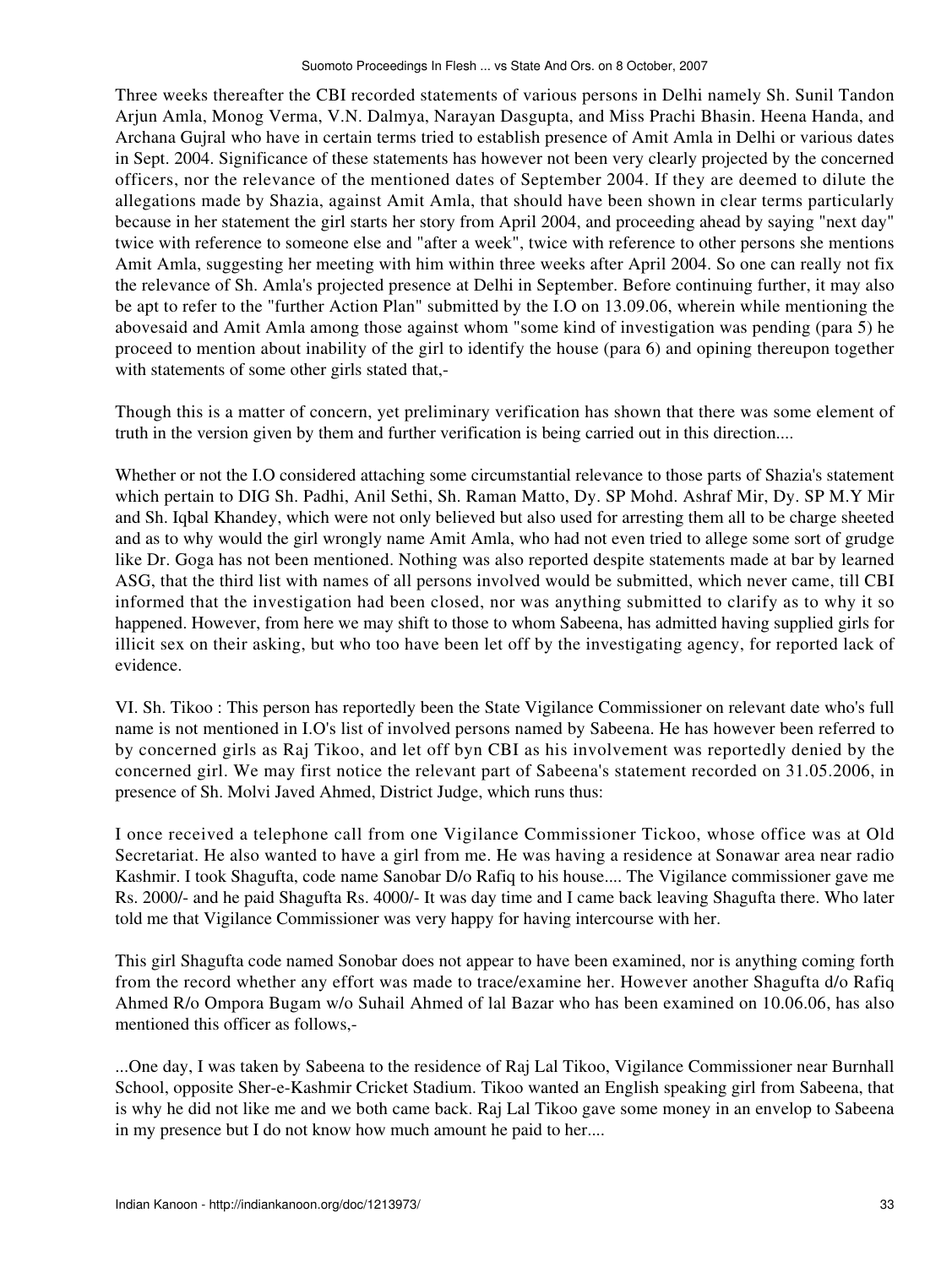There is nothing on record to suggest that with difference in place of residence etc, both these names reflect the same girl. While giving further details of the girls and persons involved in the case she has at page 6 of her statement,' stated that Bunty named English speaking girl went to "Raj Tikoo". This officer incidentally has not been examined like others nor does any effort appear to have been made to have him identified by Sabeena, who in her statement had categorically said that she could identify all the person to whom and places where she took or sent the girls for illicit sex, nor does this "Bunty" named girl appear to have been looked for/examined. The investigation in this case therefore appears to have been left half way.

VII. Sh. Hakim Mohd Yaseen: A sitting minister in the State Cabinet, he has figured in the statement of Sabeena, as also one of the girls in her independent statement, but has been let off by CBI for the reason that the girl stated to have been sent to him for illicit sex by Sabeena, could not be traced and the mobile number attributed to him by other girl was not found his. For noticing his case we may start with the relevant part of the statement of concerned girl Gulshan @ Pepsi, pertaining to him;-

Sometime in the end of year 2004, Sabeena told me that she can get a job for me with the help of one powerful Minister whom she knows very well. She asked me to bring my certificates. Accordingly, I along with Sabeena went to Tulsi Bagh. In Tulsi Bagh we went to the house of Hakim Mohd. Yaseen, Minister. It was evening time. We both met Haqim Mohd. Yaseen at his residence and discussed about the job and handed over copies of my certificate to him. He assured me that he will get some job for me in the near future. Sabeena went to the adjacent room and thereafter the Minister had sexual intercourse with me.

Thereafter, he told me that he will let me know later on about the job. The Minister did not give any money to me. I do not know whether Hakim Mohd Yaseen paid any money to Sabeena or not. Sabeena also did not pay me anything. The Minister had given me his residential telephone number to me. Subsequently, I spoke to him about the job, but he did not give me any job and finally started evading me. After 6 days of the aforesaid incident, my husband was released from Kode Billward Jail, Jammu. I can identify the residence as well as the room where Hakim Mohd. Yaseen had sexual intercourse with me....

This statement appears to have been discarded by CBI because some mobile number of which she talked has not tallied. Further as per report of 20.09.06 Sabeena is stated to have admitted having sent one Nuzhat @ Shabnum to him. This is what Sabeena says in this behalf and how she came in contact with Sh. Yaseen;

Dr. Javed of Classical Hospital, Hyderpora crossing, Srinagar introduced me with Hakkim MOhd Yasin, PDP Minister. He wanted to have friendship with me. In fact he wanted to have Sex with me but I did not allow him to do so. Once he wanted that I should provide him a beautiful girl. I took Nuzhat @ Shabnam R/o Dal gate who is presently residing in Shivpora to Circuit house near Radio Kashmir. He had sex with the Nuzhat in one room where I was made to set in adjacent room. He paid Rs. 5000/- to me, out of which I paid Rs. 4000/- to Nuzhat in the presence of Minister. This incident is also of about 2-3 years back,

About the doctor mentioned in the statement Sh. Hakim has stated that;-

On being asked I state that I know Dr. Javed of Classical Hospital Hyderpora, Srinagar since 2002 and even prior to that. He often visits my house to meet me. I have normal relation with him and his purpose of visits to my house used to be either for some work or courtesy call. I categorically state that at no point of time, any girl or lady visited my residence alongwith Dr. Javed,

This is the response of minister. Now the response of said Dr. Javed may also be quoted as registered by him in his statement of 11.07.2006. He says;-

On being questioned, I further state that I know Hakim Mohd. Yaseen, who is presently Minister for Food & Supplies. Possibly, I had introduced Sabeena to the said minister in the New Secretariat where he sits. I cannot say as to what type of relationship, said minister had with said Sabeena. I also state that Sabeena is the same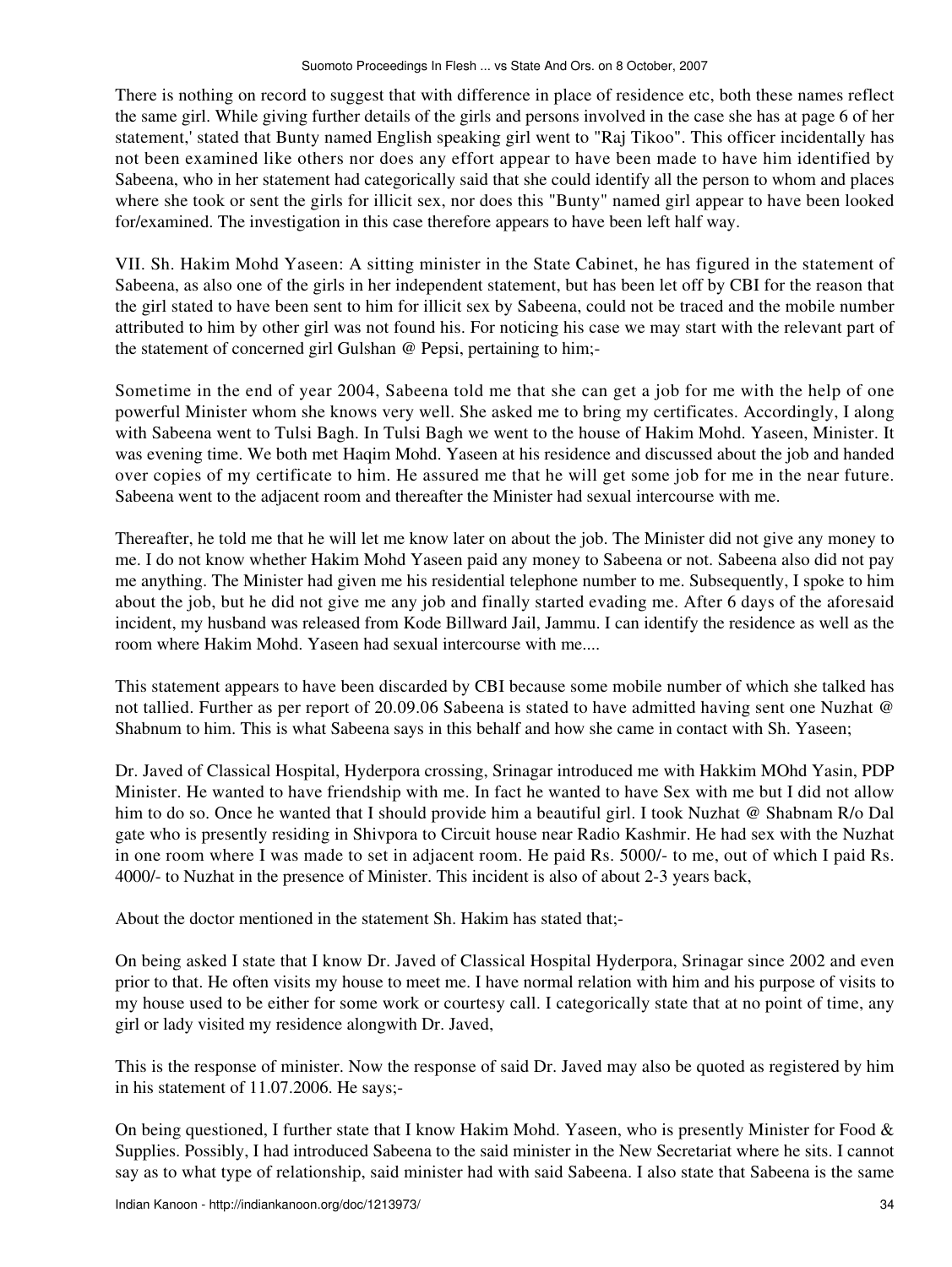lady who is figuring as the kingpin of Srinagar Sex scandal case. I can identify both Sabeena and Hakim Mohd Yaseen, Minister, if shown to me.

However regarding the girl Nuzhat mentioned in Sabeena's statement, CBI has stated that she could not be traced. Another girl of the same name denies her involvement in her statement of 4.7.06, as under,

Upon being asked, I state that I am not aware where Classic Hospital is located and I do not know any Dr. Javed. I do not know of any lady by the name of Ms. Sabeena whose name is figuring in the Srinagar sex scandal case. I further state that I do no know any Political leader of any party including PDP and have never met Hakim Mohd Yaseen the minister. I categorically state that, I never indulged in any immoral act with any person.

My observations regarding untraced girls would follow in due course, but meanwhile I don't find any reason from record as to why the minister was not subjected to identification by Gulshan @ Pepsi or Sabeena. The one suggested by CBI is that since the minister was a public figure he was a known face, so identification would not be proper. One really does not find any logic in the plea, particularly while already public figures like Sh. Raman Matto and G.A. Mir both of whom are ex-ministers had been got identified by girls. Before proceeding ahead, it would be apt to notice the proposed action in this case as contained in I.O's "line of action" submitted on 21.07.06, according to which he proposed, first, to seek legal opinion as to whether or not any offence was made out against Sh. Yasin because the girl Gulshan @ Pepsi had not received any money from him, secondly, to check the mobile phone used by the minister in 2004, and then to have the minister identified by victim preferably after arrest. While mentioning non receipt of money by Gulshan nothing has been said to show as to what weight was attached to her allegation that in lieu of having sex with her the minister assured that he would provide her with a job. However, I may notice the statement of Sh. Hakeem Mohd Yasin, also who has been examined by CBI on 27.08.2006, under Section 161 Cr.P.C. Here it is;-

on being asked I state that I was elected from Khan Saheb Constituency for the first time for the term 1977-82 and for the second time for the term 1983-87. During 1983-87, I was appointed as cabinet minister. Thereafter, I was elected for the third time from the same constituency in the year 2002 on the ticket of Peoples' Democratic Front (PDF) and then appointed as Revenue Minister. I remained Revenue Minister for about 3 years and thereafter, I am given the charge of Minister of Consumer Affairs Public Distribution, Govt of J & K which I am still continuing. I further state that I am the chairman of the Peoples' Democratic Front (PDF) party. On being asked further state that I was allotted official residence i.e. House No. 1, Tulsi Bagh, Srinagar in the year 2002, where I am residing with my wife and children. My wife is a house wife. "I further state that nolady by the name of Sabeena r/o Chinkral Mohalla, Srinagar, Nuzhat @ Shubnam, r/o Dal Gate Srinagar and Gulshan @ Pepsi, r/o Rainwari Srinagar ever visited my residence or I had any sexual act with them and if they have stated so, that is totally false and has been stated so to malign my position/status. 1 may add here that a number of persons such as males and females, of all age groups come to meet me to seek my help to solve their various problems or for help in getting employment. I do meet them and they do approach me through my personal staff/PROs and never meet in my residential premises. I categorically reiterate that such allegation by the said girls is totally false. I would also like to clarify that whosoever want to meet me, they are frisked by the security personnel to ensure safety. At the same time, my family members also reside in the same premises. I also have three servants (one female and two male) to look after my household requirements.

with these statements on record, the minister has been let off for reasons already mentioned.

VIII. Sh. Mansoor Ahmed SP: This person is mentioned in the statement of Sabeena, recorded on 04.06.06, in presence of Sh. Molvi Javed Ahmed, District Judge, wherein she has admitted having sent two girls namely Shazia @ Azrah and Sonia @ Muskan to him for illicit Sex; but he has been left out by CBI on the ground that Shazia denied the same, while the other girl could not be traced. To start with this case, I may notice the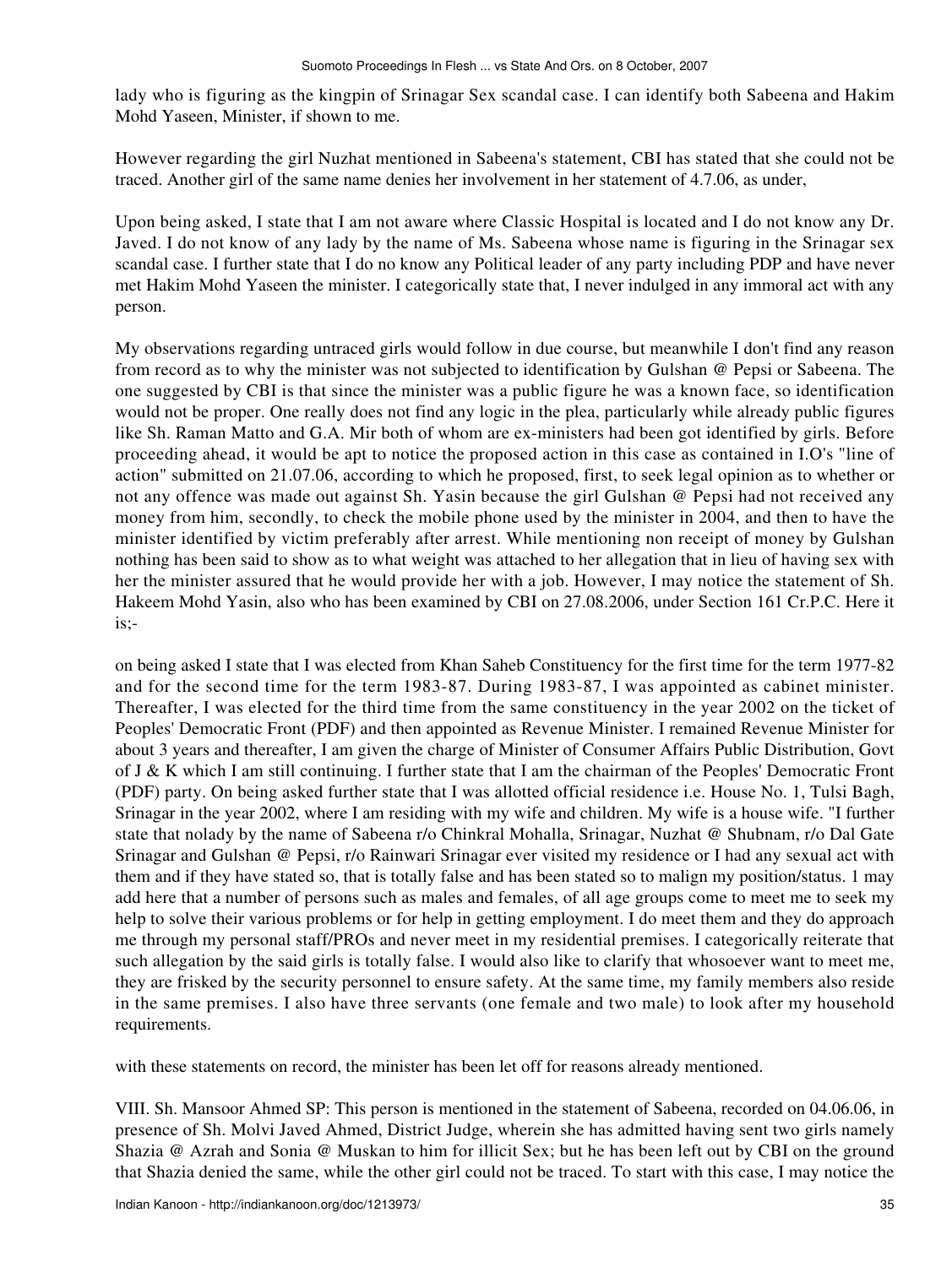relevant part of Sabeena's statement which goes thus,-

I know one Mansoor...who is SP in J & K Police and who resides in Police Colony, Srinagar. One lady named "Lali" of Shivpora had introduced me with him. He is also fond of the girls. He demanded good looking girls from me and I had first taken Azra @ Shazia R/o Dalgate to his residence at Police Colony in the late evening in the year 2004.1 left Azra at his residence for the whole night and I came back. He paid Rs. 6000/- to Azra but he didn't paid anything to me but promised that he will get my money recovered from "Dalaal". who had usurped my money. Thereafter, another girl named Sonia @ Muskan R/o Soura was also taken by me to Dalgate from where Mansur SP took her alongwith him to Hariniwas for having Sex with her; Mansur SP, was posted in Hariniwas at that time, as told to me by him. At Hariniwas Mansur had sex with her during day time and Sonia was paid Rs. 2000/- or 3000/-by him as disclosed to me by Sonia. I was not paid anything by him as he kept an assuring me that he will get my money back. I can also identify his residence at Police Colony, Srinagar. I can also identify Mansur SP, if shown to me

About Sonia @ Muskan, CBI says she could not be traced, while in her main statement recorded on 10.06.2006, Shazia @ Azra also does not say anything regarding this person. At the same time there is nothing to suggest as to what weight did CBI attach to Sabeena's statement relating to this person, and why was it discarded out right. It is also not known as to why this officer was not subjected to identification parade like DIG Padhi and other police officers involved when Sabeena had categorically stated she could identify him and all the places where she met him. Statement of Sh. Naseer of Zee TV regarding this person has already been noticed.

IX. Sh. Mohd Yousuf Khan: This person is the former Chairman of JfcK Bank who has been mentioned by Sabeena, in her statement as having bqen using girls for illicit sex. Let us notice her statement recorded on 04.06.06, as aforesaid pertaining to Sh. Khan;-

I also know one Yousuf Khan who was earlier the Chairman of J & K Bank. He had his office near TRC (Tourist Reception Centre). On oen day, he telephoned me and asked for good looking girl. I took Azra @ Shazia along with me and went near TRC, where from he himself took Shazia along with him to some other place, which I do not know. He told me that he will send my share through Shazia and I came back. Later, Shazia remained with him for the whole night and she told me that Yusuf Khan had paid Rs. 10,000/- to her for the said night. Shazia gave me only Rs. 1,000/-. Subsequent thereto, Shazia @ Azra started going to him directly. I know that Yusuf Khan had given Shazia @ Azra a new Santro Car. Shazia @ Azra also used to supply other girls to Yusuf Khan.

The statement does not appear to have impressed CBI, who found that the concerned girl Shazia @ Azra denied the same and thus let him off. Before proceeding ahead, we may notice the denial of Shazia also recorded on 22.06.2006, in presence of Sh. Ab. Wahid District Judge, as follows,-

In March, 20031 wanted to start a Boutique for which I needed a loan. One girl whose name I do not remember used to come in the institute where I was doing my computer course. On my asking, she told me that she was working in J & K Bank. I asked her to arrange loan for me from her bank. She asked me to visit their bank i.e. J & K Bank, Head office near TRC Srinagar. I went to the above bank. The girl took me to the Chairman of the bank Sh. Mohd. Yousuf Khan (M.Y. Khan) and introduced me to him that I was known to her and wanted loan. Mr. M.Y. Khan told me to collect a form and referred me to one of his officers for completing the formalities required for taking the loan. I contacted the officer and as per requirement, I filled up the form. The residential proof and a guarantor was also required which I could not produce. On this M.Y. Khan told me that I cannot get the loan without completing these formalities, and after enquiring about the loan amount which I told that I required only 30,000/- he told that they were having some funds for widows etc, and he could arrange the money from that fund for me. On my affirmative reply, he initially gave Rs. 10,000/- and afterwards four installments of Rs. 5000/- on the 1st day of each month. After about 2-3 installments, the bank was closed when I had to get the next installment and I wanted the money immediately,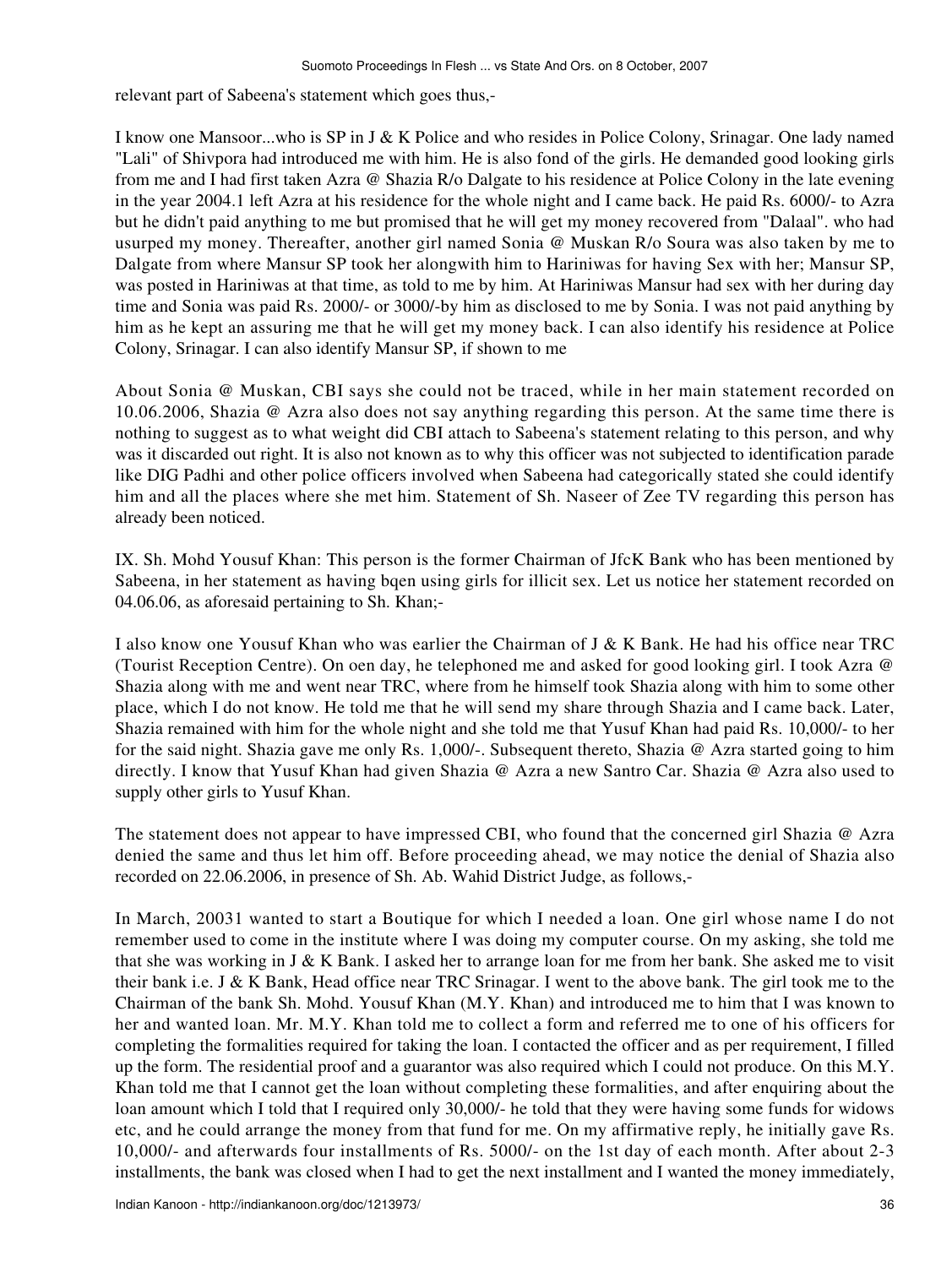I telephoned Mr. M.Y. Khan for getting the money on the same day. On this, Mr. M.Y. Khan asked me that the bank was closed and if I want money, I need to visit his house and also intimated his address. I reached to his house in Gupkar Road, Srinagar where he offered me tea etc and gave me Rs. 5000/- as the next installment. On that day he also gave me diary and calendar of J & K Bank. I took the total amount of Rs. 30,000/- from Mr. M.Y. Khan but he never took my signatures on any paper. On being asked I am to state that Mr. M.Y. Khan has never misbehaved with me nor has done any immoral act with me. Rather he was treating me as his daughter. He did not know that I was in the flesh trade. Sabina did not know M.Y. Khan rather she came to know about him through me only when I told her that he is a very good person and has given me Rs. 30,000.

I would abstain from commenting upon the contents and cannotation of this statement but it however appears to be surprising that CBI ended up the matter with this Statements and did not feel the necessity of acting further to get a clearer picture of the matter for which Shazia's statement itself suggested many lines of approach. Incidentally Sh. Khan also does not appear to have been subjected to identification parade before Sabeena or confronted with whatever materials were available with CBI. This case also appears to have suffered inapt investigation.

X. Sh. Raja Mohi-ud-din Journalist. This person has been mentioned by Sabeena in her statement as having blackmailed her to secure girls for illicit Sex, but CBI did not book him for the reported reason that concerned girl denied having had sex with him. Before coming to details I may quote the relevant portion of Sabeena's statement recorded on 31.05.2006, in presence of Sh. Molvi Javed, District Judge, which goes thus,-

About 2 years ago there was a quarrel between me and Shakila, lady Police constable. The matter came to the knowledge of Press and the police. One journalist/Press reporter Raja Mohi ud din of Newspaper Taimeli Irshad black mailed me, took Rs. 8000/- from me and asked me to supply him a girl. Then I took Afroza @ Kakki r/o Alochi Bagh along with me to Mini coloney at Chhanipora in his govt allotted quarter where he took wine and had sexual intercourse with Afroza. At his instance 1 took Afroza to his same residence after 2 days, when Raja Mohi dud in had sex with her. I paid total amount of Rs.l 000/- to Afroza from my pocket.

It may be noticed that the girl mentioned in above quoted statement of Sabeena was an accused in FIR No. 80/04 M.R. Gunj also, when she had alongwith other accused persons was arrested in that FIR from Sabeena's house, and had suffered 14 days lodgment in custody. That case stands entrusted to CBI for fresh investigation under orders of this Court, alongwith another case to which reference would come later. However, in order to notice her denial as acted upon by CBI, the relevant portions of her statement recorded by them on 22.06.06 may be quoted,-

I was earlier working as SPO with J & K Police on temporary basis for 3 months before death of my father. Girls were engaged at SPOs with J & K Police. I know Moniba and Pepsi who were also working as SPO.... One day, in the year 2003 when police arrested my brother-in-law I requested Moniba, my old SPO friend, to do something. She took me to Sabeena's house at Chinkral Mohalla Habba Kadal and told that she is an influential lady. She introduced me to Sabeena. I requested Sabeena to help me in releasing my brother-in-law. Sabeena immediately telephoned the police concerned where my brother-in-law was kept. Sabeena did not demand anything in exchange of help made by her. The police released my brother-in-law on the same day.... One day when Rs. 75,000/- was stolen, I made complaint in Shergarh PS in the year 2004. Police did not take any action inspite of my several request. Thereafter, I further approached Sabeena's at her Chinkral Mohalla's house where I ad met her earlier. This was my second visit. When I reached her house, two girls namely Shamima and Hasina, whose names I could know later, were also there. Police personnel were also there, who took me to PS Khaniyar alongwith Shamima, Hasina, Sabeena, Muniba and others. We all were arrested and remained in Ram Bagh ladies PS for 14 days and thereafter, we were released on bail by the Court. On being asked about Raja Mohi ud din, press reporter, I state that I do not know him. I have never heard his name I also do not know Shakeela Constable.... I state that I have never been associated with any person, I do not have any physical relationship with any one till date.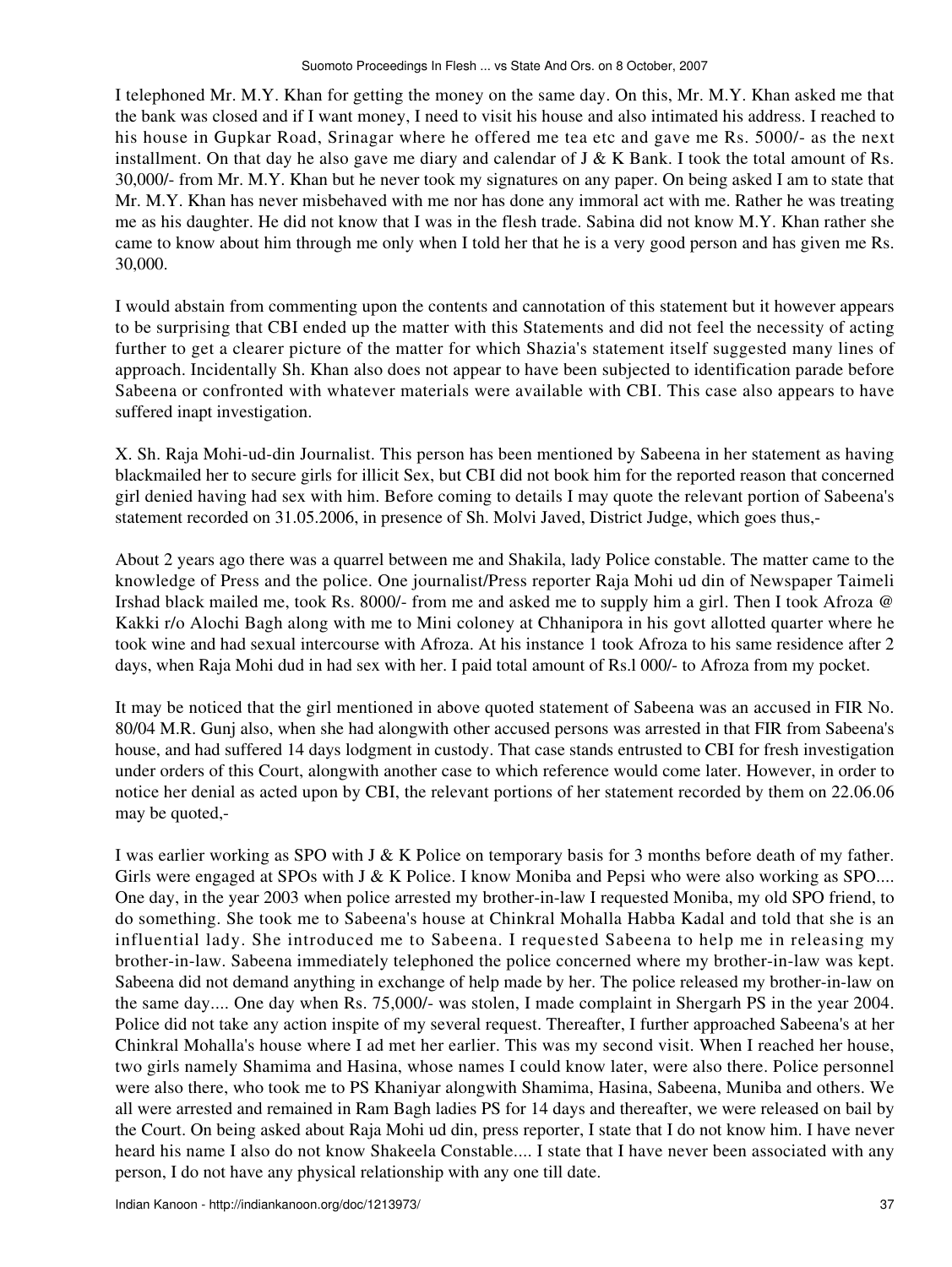Nothing is forth coming from record to show as to what in given circumstances lead the CBI to act upon the statement of this girl to the point of exonerating Sh. Mohi ud din, even while Sabeena had offered to identify him and the concerned place with additional accusation of black mailing. It may also be apt to mention that during investigation of this case, a Sex racket was unearthed by police station Handwara of Kupwara district and on final investigation as per press reports this person came out to be the king-pin. The CBI has not said anything to suggest as to whether or not his involvement in that racket as the first accused had been examined as being of any relevance to the investigations in this part of the case. In any case Sabeena's allegation of back mail against this persons was clear and cogent.

XI. Sh. Gh. Hassan Khan, MLA: This person has been a minister at the relevant time and is alleged to have been indulging in illicit Sex, but has been left out by CBI because of the reported denial of concerned girl of having had sex with him. This case may be noticed with Sabeena's statement, recorded on 31.05.2006, wherein she states,-

Once I received a telephone call from one Ghulam Hassan Khan r/o Shopian, PDP minister. He also wanted a girl from me. I contacted Shakila a police constable r/o Usmana Coloney, who is presently working in security. I took her along with me to the Circuit house near Radio Kashmir where Gh. Hassan Khan was sitting. It was evening time. He took both of us in a room in the circuit house. I was made to sit in the bath room whereas he had sexual intercourse with Shakila in the room. He paid Rs. 1000/- to Shakila and Rs. 200/ only to me. He told me that he knew Shakila earlier also. We both left Circuit house at 9 PM. This incident is also of 2-3 years back.

This statement has been excluded from consideration in view of the relevant portion of Shakeela's statement recorded on 23.07.2006 in presence of the District Judge, to the effect that,-

on being questioned, I state that it is incorrect that I had sexual intercourse with Ghulam Hassan Khan, PDP Minister in the Circuit House through Sabeena who had allegedly taken me there. It is also incorrect that the said Minister had paid Rs. 1000/- to me and Rs. 200/-to Sabeena.

Before further examination, it may be pointed out that form 31st of May when Sabeena implicated Sh. Khan, till 23rd of July when the statement of Shakeela was recorded, no action whatsoever appears to have been taken by CBI despite lapse of seven weeks, nor has any thing been reported to explain the lack of action till then. I may also add that in most of the cases left out, there are considerable gaps of time between incriminating statements and the denials made later, with no action taken in between for which no plausible clarification is available on record, even while this Court persistently impressed upon CBI to take lawful action in furtherance of invesstigation in view of statements recorded, by which time the denials were not there. However, regarding Sh. Khan, the matter does not end with denial of Shakeela, whatever its worth. It is attended with statement of one Mohd Yousuf Malik, also, the receptionist of Govt Circuit house where Sabeena, alleges she went alongwith Shakeela, he says that,-

On being asked, I state that Shri Gulam Hassan Khan, MLA was occasionally staying in the circuit house. After going through, the Entry registers for the period December, 2003 to April, 2004 I state that Shri Gulam Hassan Khan has stayed in the circuit house as per details given below....

And after giving details of his stay at the Circuit house during 2003 and 2004, he has proceeded to say that,-

On being asked I further state that the conduct of Shri Gulam Hassan Khan was not satisfactory as so many girls/ladies were visiting his room while he stayed in the circuit house. I am unable to state about identity of any such girl/lady.

In addition to this statement, is the statement of Sh. Naseer Ahmed incharge Govt circuit house recorded on 11.06.06. Relevant portion is as under: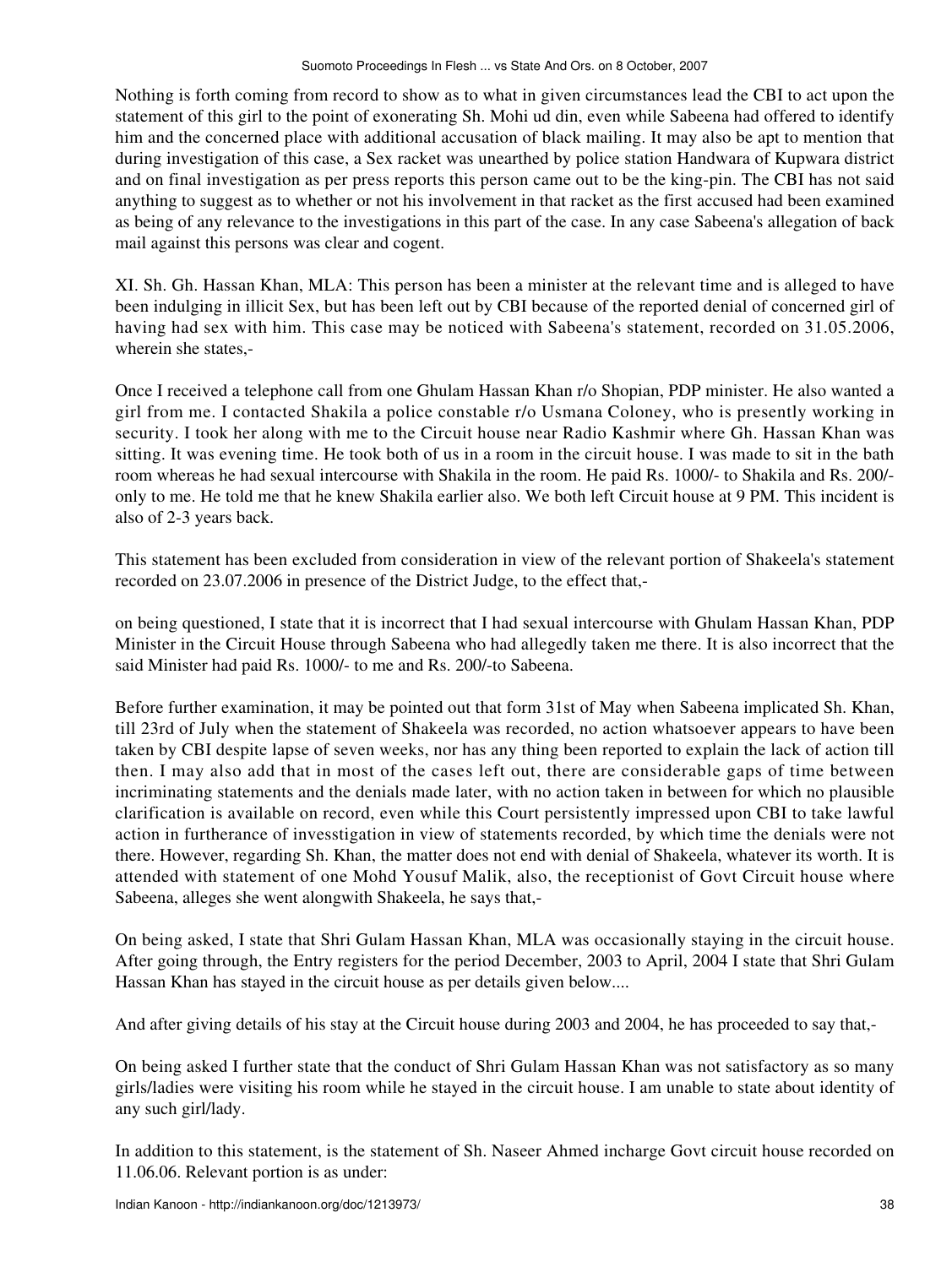...Shri Gulam Hassan Khan was the then Social Welfare Minister and so many ladies were visiting his room, while he was alone in the room of the Govt. Circuit House.

With this statement read with that of Sabeena, Sh. Khan has been left out. Again in this case also, no steps appear to have been taken to have Sh. Khan, and concerned place identified by Sabeena.

XII. Sh. Yogesh Sani : This person is a MLA, and has been the former sports minister. About him, along with two more persons, CBI has stated that they outraged Sabeena's modesty and molested her on different occasions but she declined to give a written complaint against them. On examination, I however find that all the three do not fig- 're at same level, while other two are mentioned by Sabeena, as having taken her in their cars at different times and caressed her without any physical contact, the allegations against this person are quite serious. In her statement recorded on 04.06.2006, in presence of Sh. Molvi Javed Ahmed, District Judge, she has narrated the following;-

I further state that I know another Mr. Saini of Jammu who was perhaps 'Sports minister' and from PDP party. He had a official residence at Gupkar, Srinagar, near the official residence of Ministers, G.A. Mir and Raman Matto. On one day, he telephoned me and asked me to visit his residence. I questioned him, where he got my telephone number and then he revealed that he got it from his fellow Minister. He also told me that he would also be helpful to me and so asked me to come to his residence. In could not got to him that night, but went to see him at his insistence on the following morning. I also took the particulars of relative of mine to pass on to the Minister for her appointment in 'Anganwadi' worker at Budgam district. I gave the particulars to him. He promised to do the job and told me that he was in a hurry to go to Jammu and that he will return after one week and that I should see him then. He also disclosed that he was having his residence at Gandhi Nagar, Jammu and he gave me telephone numbers of Jammu also. After one week I again received a telephone call from the Minister and he told me that he was coming to Srinagar and will also bring appointment order of my relative. Two three days thereafter, he again talked to me and told that he has come to Srinagar, alongwith his family, and asked me to bring food also for them. Accordingly, I prepared food (meat and fish), packed the same in a hot case and went near 'Jan Bakery' shop at Dalgate where his driver in while Ambassador can was waiting for me as per the instructions of the Minister. I sat in the said vehicle and was carried to his residence at Gupkar, Srinagar. There, I had to wait for the minister to come till 8 pm. In the meantime driver offered me Cold drinks etc. At about 8.40 PM the minister came there and took me to a room on the first floor, where he ahd some wine and then forcibly raped me. He tore my clothes also. He did not give me any appointment order, nor paid me any money but promised to marry me. He also threatened me not to disclose the incident to anybody, he is a strong man and get me punished for disclosure. My Tiffin carrier (hot case) in which I had taken the food is still with him. This incident is one year old. I state that I can identify all the places where the girls and myself had visited for sexual purposes as stated till date. I can also identify the persons whom I have named till date in the matter of sexual exploitation of the girls....

The detailed statement ex-facie contains a rape charge and there is nothing on record to suggest why it was not taken note of by CBI even if the lady did not agree to write it down; particularly while she had signed the recorded statement in presence of a District Judge, nor does any effort appear to have been made for having him and the concerned place identified by Sabeena. Cumulatively, therefore, I feel that this aspect of the case has not even been properly acknowledged. However, after these persons there is another category of those who were working in the Staff of those indulging in illicit sex, and acted as carriers of girls and managers of the sex adventures of their bosses. On top are two people who were working with the former ministers Sh. Raman Matto and Sh. G.A. Mir both facing trial in this case. We may mention them one by one.

XIII. Sh. Nissar Ahmed Sheikh : Instead of quoting anybody else, it would be proper to reproduce his story in his own words as revealed to the 1.0 in his statement recorded on 8.7.06. Here it goes;-

...I adopted painting of sign boards etc. as my profession as basically I am an artist. I was not happy with my profession and started to take activity in the Political spheres and became a member of Peoples' Conference. I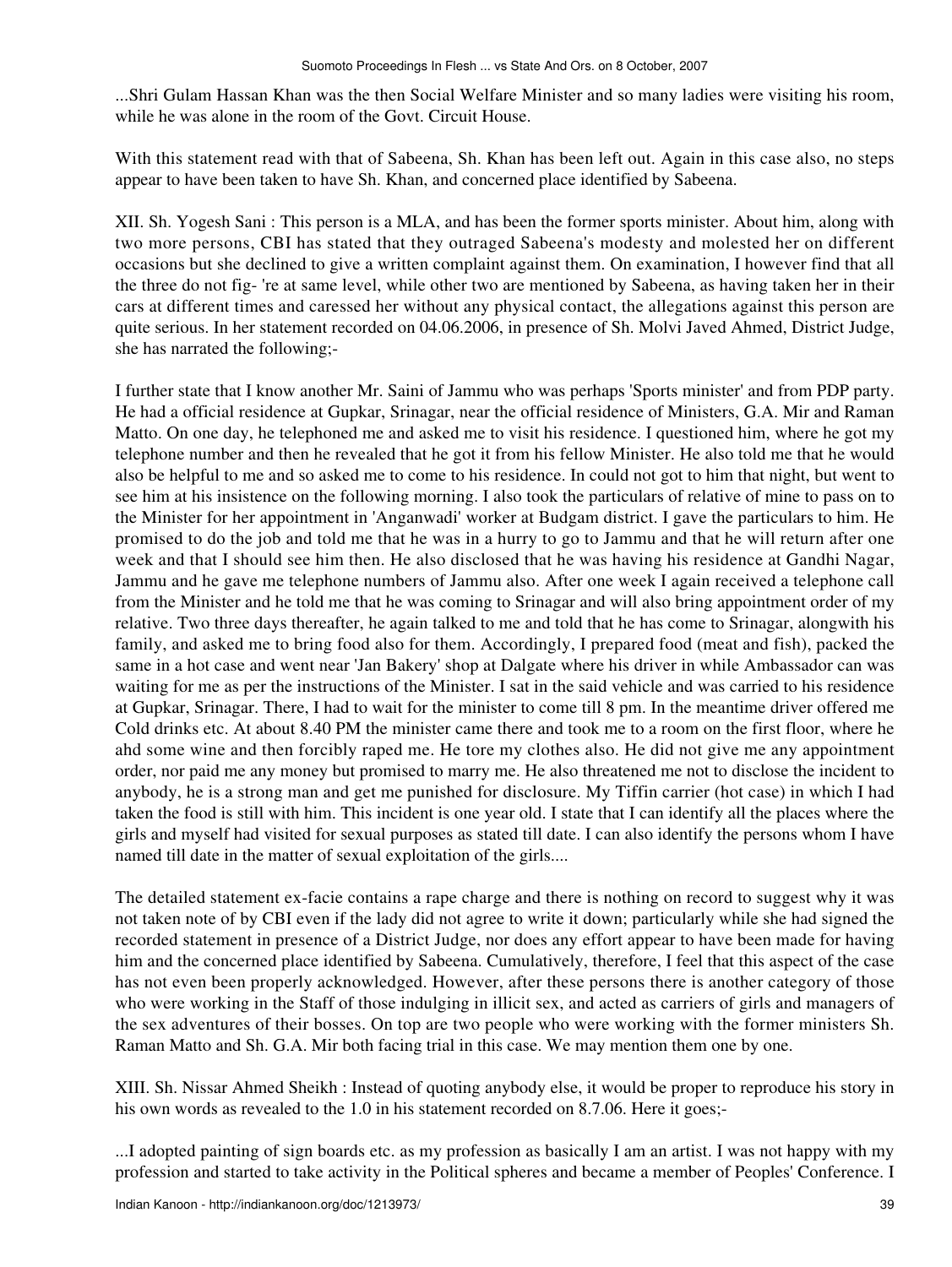became close to Sajjad-Gani-Lone, a leader of Peoples' Conference who arranged the job for me by approaching Mr. Raman Mattoo. In that way, I started to work as the P.R.O of Mr. Mattoo from 24.07.2003. My job was not a permanent one and was purely of contractual in nature. I worked with Mr. Raman Mattoo as his P.R.O till 28.02.2005 after which I was removed from this post by Mr. Mattoo. In my place, Mr. Imtiyaz Ahmad Bhat was appointed as the P.R.O of Raman Mattoo who was earlier attached with him although he was in the payroll of JK Cement. There was always pressure on Mr. Mattoo from Imtiyaz and some others to employ someone from Srinagar in place of mine. I think, I was removed by Mr. Mattoo because of this reason only. Now a days, I am working for the Peoples' Conference with Sajjad Sahib as his P.R.O. On being further asked, I state that as a P.R.O my basic duty was to issue passes to the visitors who intend to visit the Minister Mr. Raman Mattoo at his office. The passes were used to be released from his residence. In the Office of Mr. Mattoo located in the Secretariat, my nature of duty was basically like a P.A. I used to sit in an adjacent chamber of the room where Mr. Mattoo used to sit. A number of persons used to come to meet Mr. Mattoo in his office every day. As per the practice, the visitors were allowed to meet Mr. Mattoo only after meeting me. I used to ask the visitors about the purpose of visit and only those visitors were allowed to meet the Minister who were having genuine grounds of meeting. The time of my reporting to the Minister was at around 9 in the morning and generally I used to be relieved from my duties around 5-6 in the evening. Sometimes, I had to do some other job as per the instruction of Mr. Mattoo like bringing food from the restaurant and picking up of his guests from a specified point etc....

...I further state that one day one girl, who disclosed her name as Shazia, came to the Office of Mr. Mattoo, She showed some silly reasons for her meeting the minister. Upon questioning, she told that her sister was not able to clear some Exam and in this regard she wanted the help of Mr. Mattoo. When I told that such type of matters were not entertained by us then she again told that she had another reason to meet Mr. Mattoo and that was to get some monetary help for someone. At this point, Mr. Raman Mattoo intervened and instructed me to allow the girl to meet him which I obliged. I noticed that the girl named Shazia had a talk with Mr. Mattoo in the adjacent chamber of the office of the Minister on that day. I do not know about the subject of the meeting but the very next day Mr. Mattoo instructed me to pick up a girl named Shazia who would be standing near the Shrine situated near the Burnhall School. As per the order, I, along with the driver Rafiq went to the Shrine around 5.30/6 PM. There, I found the lady who had met Mr. Mattoo on the previous day and had told her name as Shazia. I picked her up from there. Then I escorted the girl up to the residence of Mr. Mattoo at Gupkar Road and dropped her there. After that, I went to my house. 1 did not see the girl on the next day upon my reporting for the duty at around 9 PM in the morning. On another occasion, I picked up Shazia from Cafi Abrabia sometimes around July 2003, again, as per the instruction of Mr. Raman Mattoo. Another lady named Dr. Asmat used to visit the residence of Mr. Mattoo. She was a MBBS Doctor. She was the sister of the Director, Rural Development Mr. Asgar Ali. Dr. Asmat was posted at some far off place, probably at Doda and wanted a transfer. She used to meet Mr. Mattoo in connection with her transfer to Srinagar. As per the instructions of Mr. Mattoo, once I picked up this lady from Rajbag in a Scorpio driven by the driver namely Anil at around 6 PM in the evening sometimes in the year 2004. I dropped the lady in the residence of Mr. Mattoo. Then, again being asked by Mr. Mattoo, I went outside to bring some food from the restaurant for them. Then I called off my duty and went to my house. I do not know what happened after that.... I have also met a women named Sabeena. One day, Mr. Mattoo directed me to go to Hotel Hat-rick and bring two of his guests after meeting one Mohd Yousuf Baig. This man Mohd Yousuf Baig was a political activist. He was earlier working for National Conference and now a days perhaps working for PDP. He is a resident of Kupwara. On reaching the said hotel and upon meeting Mr. Yousuf Baig, I noticed two ladies were Sabeena and Mahak. I escorted them to the house of Mr. Mattoo at Gupkar Road. At that time, some meeting with senior officers was going on in the house. When I informed Mr. Mattoo about the news of the arrival of Sabeena and Mahak he became furious and ordered me to disperse the girls from the residence immediately so that no one comes to know about their arrival. I did so accordingly. I can tell about anther incidence of the year 2004. A man named Shahzada-noor-ulian who was working as the Technical P.A of Mr. Mattoo arranged a girl named Saiyara and brought her to the Hotel Grand Palace. Mr. Mattoo, upon informed by Shahzada, went to the Hotel Grand Palace along with me. Then, Mr. Mattoo went inside the hotel along with Shahzada and Ms Saiyara. I waited outside the hotel in the car. Mr. Raman Mattoo returned after about forty five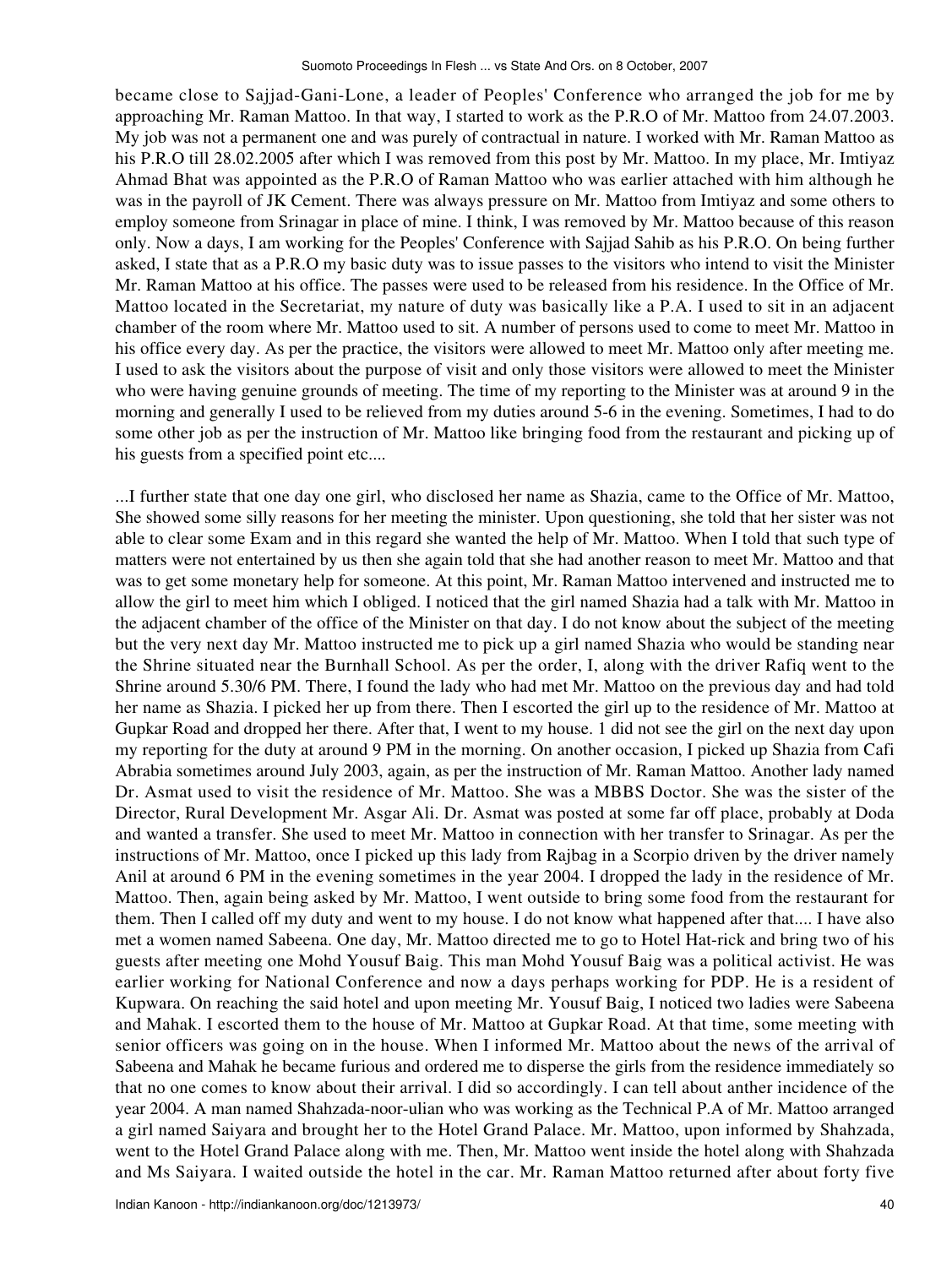minutes or so. But the girl did not return and she possibly remained in the hotel. After that, we returned to the residence of Mr. Mattoo at Gupkar Road. I can still remember that on that day, Madam (the wife of Mr. Mattoo) was very much present in the residence of Mr. Mattoo. Mr. Shahzada is very intimate to Mr. Raman Mattoo....

whether or not this person Shahzada was subjected to interrogation is not known. Nothing is also on record to suggest whether or not the investigating agency examined this case for whatever action it might attract under Section 5 of "The Immoral Traffic (prevention) Act of 1956", which for the sake of facility may be quoted herein below.-

5. Procuring, inducing or taking person for the same of prostitution.-

(1) Any person who.-

(a) Procures of attempts to procure a [person], whether with or without his consent, for the purpose of prostitution; or

(b) Induces a [person] to got from any place, with the intent that he, may for the purpose of prostitution become the inmate of or frequent, a brothel; or

(c) Takes or attempts to take a [person] or causes a [person] to be taken, from one place to another with a view to his carrying on or being brought up to carry on prostitution; or

(d) Causes or induces a [person] to carry on prostitution;

Shall be punishable on conviction with rigorous imprisonment for a term of not less than three years and not more than seven years and also with fine which may extend to two thousand rupees, and if any offence under this sub section is committed against the will of any person, the punishment of imprisonment for a term of seven years shall extend to imprisonment for a term of fourteen years:

Profided that if the person in respect of whom an offence committed under this Sub-section.-

(i) is a child, the punishment provided under this sub-section shall extend to rigorous imprisonment for a term of not less than seven years but may extend to life; and

(ii) is a minor, the punishment provided under this sub section shall extend to rigorous imprisonment for a term of not less than seven years and not more than fourteen years]

xxx

(3) An offence under this section shall be triable.-

(a) in the place from which a [person] is procured, induced to go, taken or caused to be taken or from which an attempt to procure or take such [person] is made;or

(b) in the place to which he may have gone as a result of the inducement or to which he is taken or caused to be taken or an attempt to take him is made.

while proceeding ahead the observation of I.O., made regarding this person in the "line of action" submitted on 21.07.06 may also be reproduced which is this,-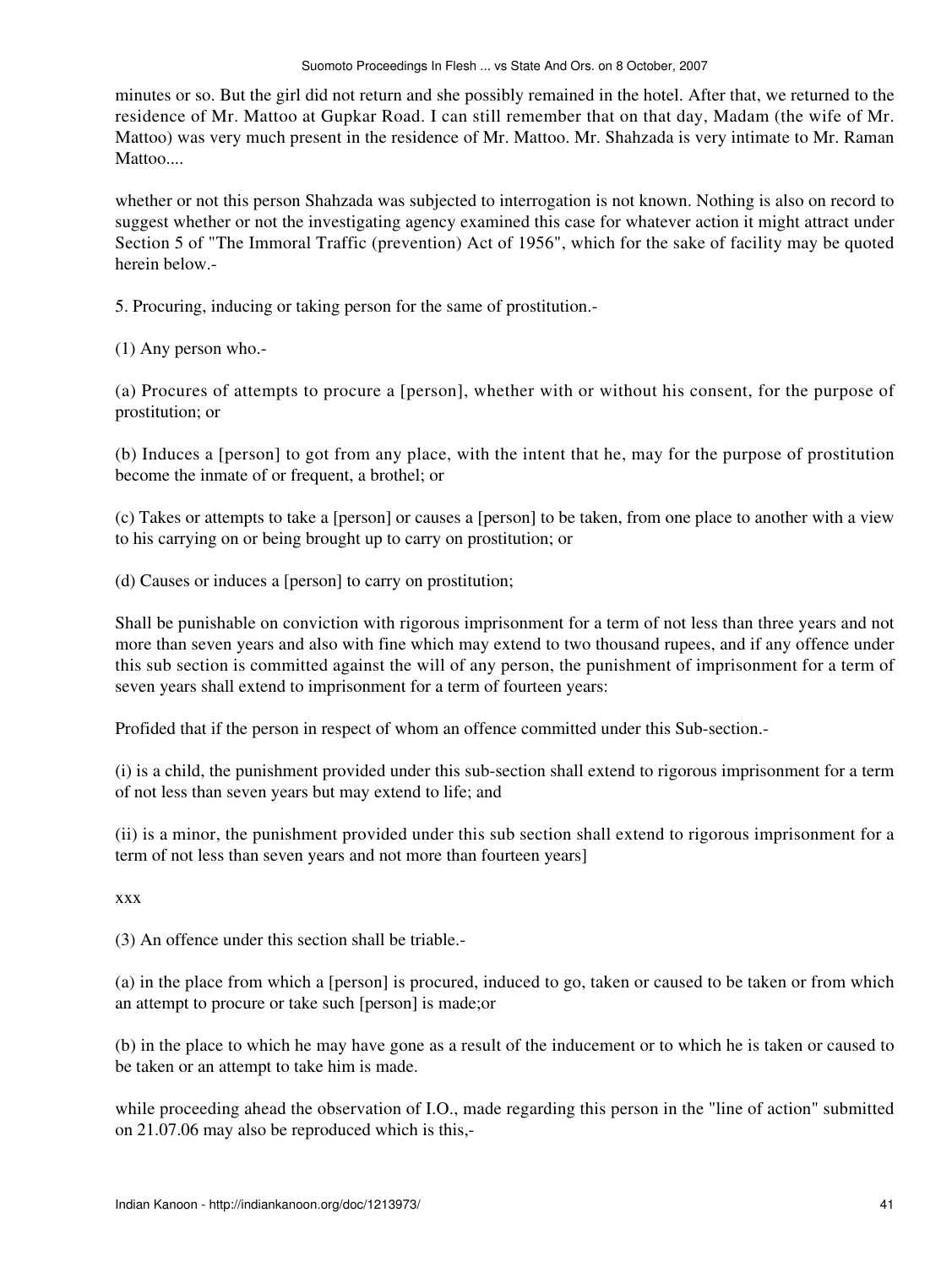2. Nissar Ahmed Sheikh (He was PRO of Raman Mattoo. He ahs also been identified by the victim girl. Nissar Ahmad Sheikh stated that he nad picked up several ladies from different places and brought to the esidence of the Minister at his instance. Sh. Raman Mattoo during his interrogation stated that it was Nisar Ahmed Sheikh who was close to Sabeena and used to arrange girls for him.

As reported this person has been left out.

XIV. Sh. Manzoor Naik: This person has been working on personal staff of Sh. G.A. Mir former minister, and figures in many statements alleging procurement of girls by him for illicit sex. To start with the relevant portion of the statement of Sabeena recorded on 31.05.06, may be quoted thus,-

Manzoor Naik S/o Gulam Ahmed Mir, know me. Manzoor Naik met me in a restaurant and asked me to arrange a good looking girl for the Minister Ghulam Ahmed Mir. Accordingly, I took Gypsy Sabina @ Saima along with Manzoor Naik to the residence of Gh. Ahmed Mir but he did not like the girl. There after I took Gulshan @ Pepsi to the residence of the Minister. Manzoor Naik also accompanied us. The girl was liked by the minister and she was kept there for the night. The Minister told me that he will held her again for the next night, which she did. In the way Pepsi spent two rights with Ghulam Ahmad Mir. Another girl of name Yasmeena code Nancy was also found there at the residence of Minsiter. She was his regular visitor who had been promised by the minister for a job. I was paid Rs. 4000/- for a night.

In addition are the statements of Gulshan @ Pepsi, mentioned by Sabeena which reads,

...one lady whose name I came to know later as Sabeena, met me and asked about my problem. It was just a chance meeting with her. I told my story to her. She consoled me and disclosed that she can help me in this matter as she has connections with high officers. She was well dressed and wearing a lot of gold ornaments. She gave me her telephone No. and address and asked me to contact her after four days. After about four days, when I contacted her over telephone, she asked me to come to her residence at Chinkral Mohalla. Accordingly, I went there. Thereafter, she persuaded me and took me in an auto to one person, whose name I later came to know as Manzoor Niak at Sonawar Road near Gupkar Road. Sh. Manzoor Naik was some personal staff of Ghulam Ahmed Mir, Minsiter. Sabeena talked to him and told him about my problem. Manzoor Naik assured that he will help me in getting my husband released from the jail with the help of Minister Sh. Mir. He, then asked both of us to come again at the same place at 7.00 PM. Accordingly, we both went again to the said place. From there Manzoor Naik took me in his vehicle to the residence of Sh. Ghulam Ahmed Mir, Minister at Gupkar Road, whereas Sabeena went back. At his residence, in addition to Mr. Mir, one non-Kashmiri friend of the Minister (whose name I don't know) was also there. Another Girl whose name I later came to know as Nancy code name Sonam r/o Batmaloo was already present there. When I explained my problem to Manzoor Naik he told me that it is he who arranges girls for the Minister and the Minister helps the girls. He asked me to please/satisfy the Minister and thfit in return the Minister will help me in this matter. Shri G.A. Mir, Minister, was present there at that time and he was drinking liquor alongwith his friend and Nancy. Mr. Mir told me that he will help me in getting my husband released from jail and that should not worry about anything and desired that I should satisfy/please him. He told me to stay with him for the night and thereafter, he took me to a bed room on the ground floor situated on the right side, adjacent to drawing room. Thereafter, I remained there whole night in the bed room and Mr. Mir had sexual intercourse with me, twice. The friend of Mr. Mir was in another room with other girl Nancy during the night for having sex with her. That room was having access/door from the bedroom in which I was sleeping with Mir. On the next morning, Manzoor Naik told me that he had paid Rs. 15,000/- to Sabeena. However, Nancy had disclosed to me that Rs. 20,000/- has been paid to Sabeena for me. She also told that she was paid Rs. 20,000 / - by Manzoor Naik. Thereafter, Manzoor Naik dropped me at the same point i.e. Sonawar Road near Gupkar Road from where I hired an auto and went to the house of Sabeena. She paid me Rs. 4000/- only. I did not press for more money as I wanted to get my husband released. I can identify the residence of Ghulam Ahmed Mir as well as the relevant room where I was sexually exploited. I can also identify Manzoor Naik, Ghulam Ahmed Mir as well as the friend of the Minister who were present on that night. The family members of the Minister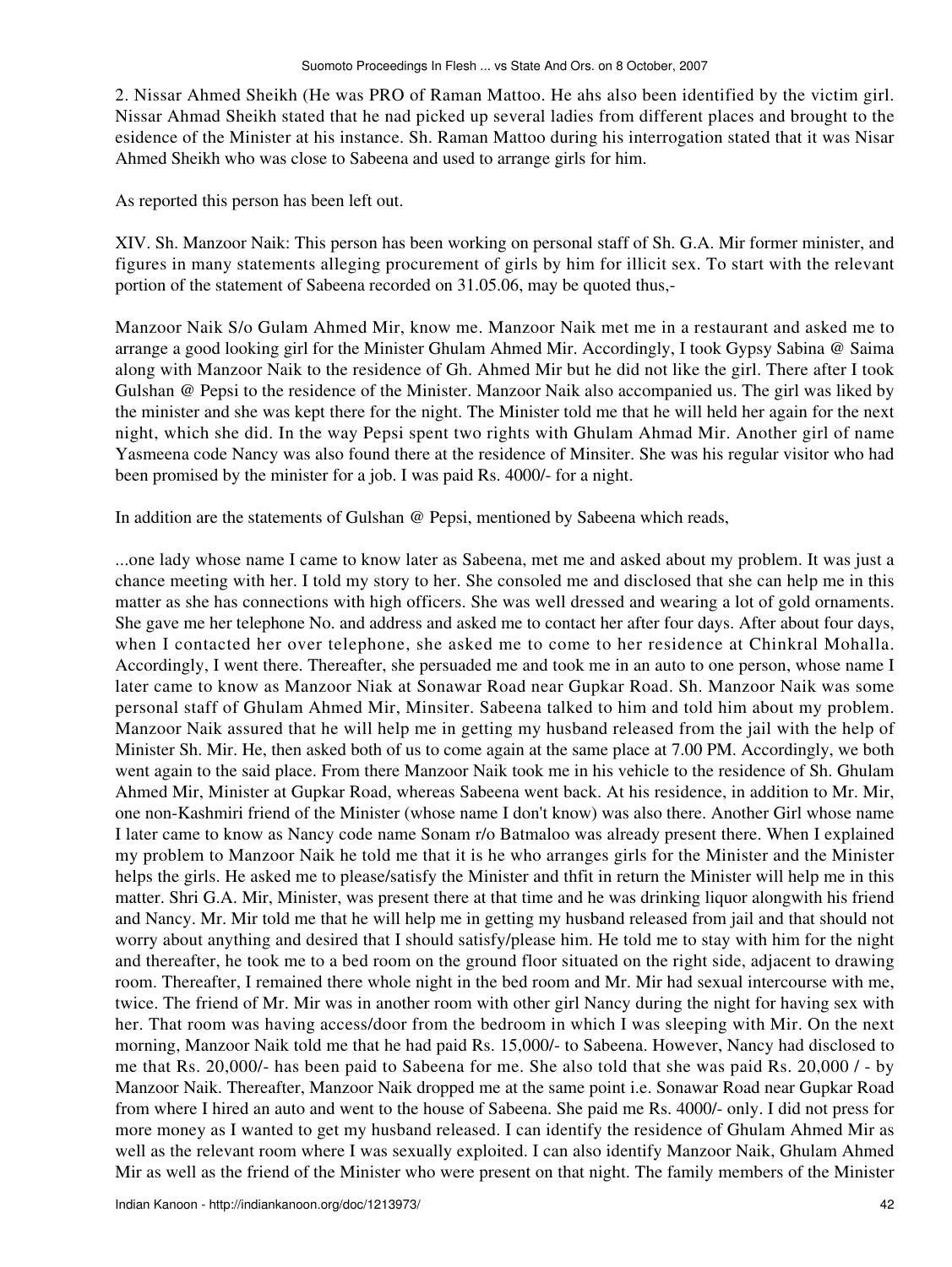were not there. Only one cook whom I can identify and Manzoor Naik were present in the house besides the Minsiter, his friend and Nancy.

In view of these statements, this is, what the I.O observed about this person in the "line of action" furnished on 21.07.06,

Manzoor Naik He was a close associate of Sh. G.A. Mir, Minister. According to the victim girls, it was he who used to arrange girls for the minister. He could not be traced so far. He is stated to be an active worker of National Conference and working with Forest department.

He continued to be untraced till 13.09.06, when the 1.0 in action report of that date informed that,

All attempts must be made to secure presence of absconding Manzoor Naik in order to examine him and get his statement recorded.

Nothing happened till the final report was filed by investigating agency and this person too was left out.

XV. Zahoor Ahmed Malik : Without quoting from statement of this person it would be enough to quote the I.O's observations regarding him as contained in the final status report of 03.10.06, which go thus,-

Zahoor Ahmad Malik (He is brother-in-law of Mohd. Iqbal Khanday. He has been identified by the victim as a culprit who had picked her from Ansari Motors and taken to the residence of Mohd Ibqal Khanday. Zahoor Ahmad Malik admitted this fact and also stated that even or other occasions he used to pick up the lady guests of Mohd Iqbal Khanday at his request from other places, including Airport.

Previous to this report, this is what the proposed action in this case as per "Further action plan" dated 13.09.06, was;

In respect of Zahoor Ahmed Malik only one single instance has come to notice and so it would be appropriate to examine him and ascertain whether the incident in picture is an isolated incident or he has done it earlier also.

At end this person too was left out. In para 7, of final status reports, following was said to exonerate all these three persons;

That as submitted earlier, name of no other person has surfaced during investigation who allegedly had sex with the victim girls. However, names of Manzoor Ahmed Naik, Zahoor Ahmed Malik, NisarAhmad Sheikh and Ms. Kesar Jahan also came to notice but sufficient evidence was not available against them....

Records however do not reveal anything to suggest as to how this conclusion can be reconciled with what has been said in preceding lines. However in all aforesaid cases, from first to last, we may notice, that they suffered lack of proper action at proper time despite repeated court direction to the contrary till the deposing girls reportedly gave the secondary statements. Before proceeding further, it may be noticed that almost all the police officers examined by CBI after receiving allegations of their involvement, have pleaded that they were being involved at the behest of those whom they annoyed due to their anti militancy activities. There is no doubt that any officer dedicating himself to curb militancy deserves to be appreciated, encouraged and even suitably rewarded. But performance of anti militancy duties can't be acknowledged as a factor immunizing the concerned person from lawful action if warranted. It hardly needs be said that in a constitutional system governed by rules of law, there are no sacred cows; only lawful behavior and legal defenses are relevant.

25. There is yet another category of persons who have been alleged by Sabeena to have had illicit sex with girls procured by or known to her, but the concerned girls though much after the allegations leveled by Sabina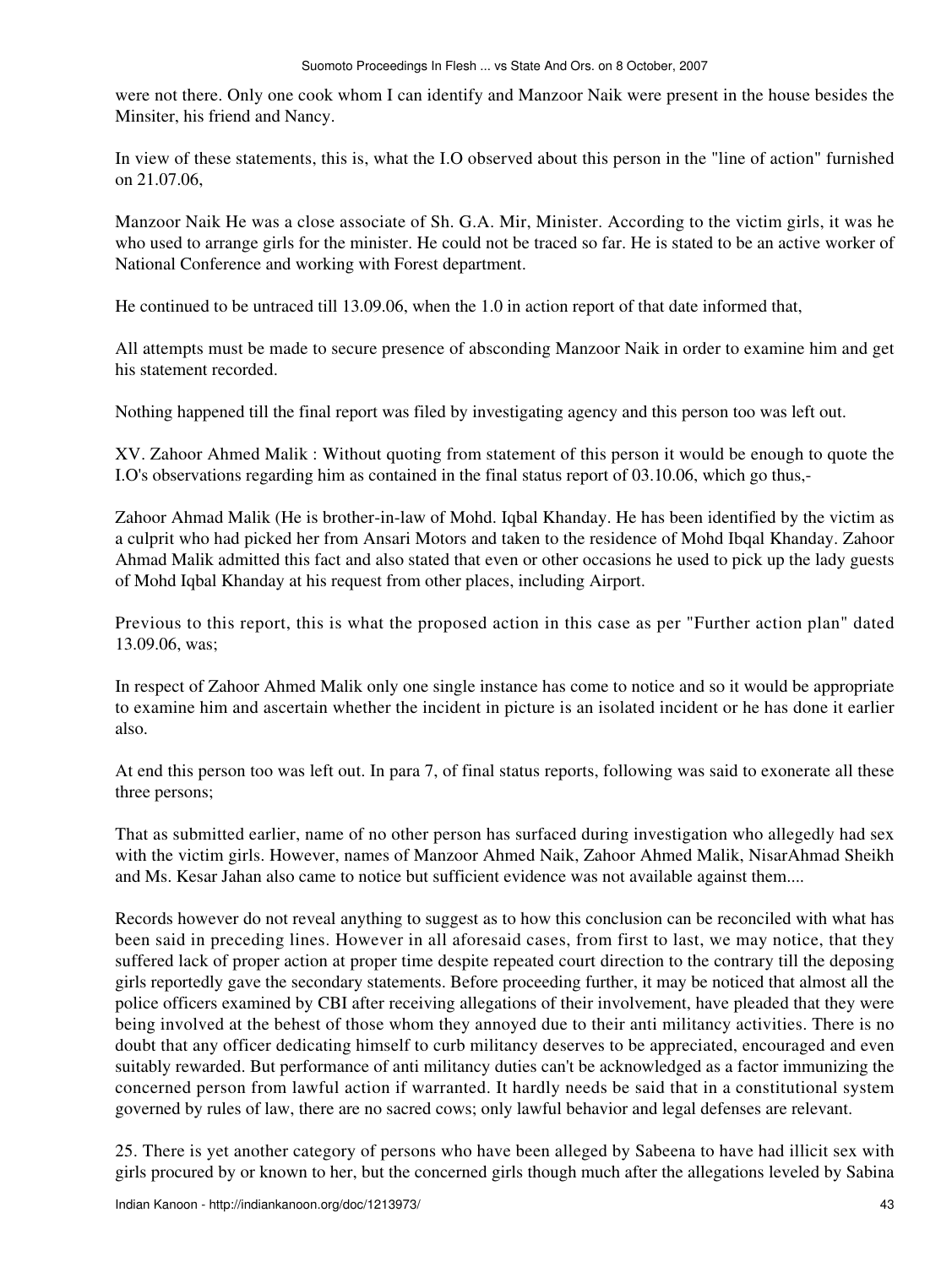have denied the alleged occurrences, with no other circumstance to support Sabina's statement being on record which renders further investigation in their cases imperative so naming them at this stage may not be desirable. At the same time I feel that had timely action in terms of court orders passed from time to time been taken perhaps the situation and contours of this case might have been different. However since cases of this category of persons are required to be investigated further, I would as already said abstain from naming them, but I am totally taken aghast to find names of some highly placed people in this list particularly from police department and political field; High ranking police officers and political functionaries including some former and sitting ministers of the Cabinet. I wish they figure wrongly in this shame list but even a mere incriminating mention of their names in a case of this type, not to say of any involvement like others, already mentioned, is simply stunning. If those, holding positions and potential to control and determine the destiny of millions, this way fall into the abyss of a misconduct of this magnitude, then all the concepts of democracy, Constitutional governance and public administration get torn to shreds and the whole socio political and administrative fabric comes at peril. Disorder tends to become order of the day, misrule the rule of game, and misconduct the standard of efficiency reducing the whole scenario to total anarchy, and annihilating all that is good and pleasant in life. Thankfully,the number of such people from public life and administration/police is only a small fraction of the total due to which one can genuinely nurse the pious hope that perhaps all men and manners those matter are not lost beyond redemption.

26. After grasping the situational scenario, depth of its potential to destroy the moral fabric, and the magnitude of its future implications, I feel duty bound to warn the state apparatus of extremely hazardous repercussions for the system, if the questions posing themselves through this case are not effectively answered and answered now. When ministers misbehave legislators break law, civil servants become uncivil and police officers plunder the scenario becomes quite frightening. In their safe dwellings and offices guarded at the cost of public exchequer they includge in sin and swagery at the strength of state power vesting in them and with promises of providing jobs and help to needy they ravage all norms of public, political and official life. By doing so they simply subvert the system, from within by breeding discontent, and destroying public faith in institutions of governance and willfully create and promote unlawful, unethical and immoral channels of approach for characterless and cunning prompting the vast majority to hate the system. Visibly they are more dangerous than those challenging the system from outside who can be identified and taken to task. But the "worthies", deliver sermons in serene gatherings, decorate the dices; shake hands with excellencies; fly and hoist the national flag, and rub shoulders with honorable people, and then?- indulge in disgraceful activity to bring disgrace to all these institutions occasions and personalities and escape action under cover of their authority. No doubt they are only few, but they tarnish all those belonging to their creed; and thus owe answers to them too.

27. It would perhaps be in fitness of things that Govt seriously examines setting up of a separate wing in police for dealing with anti-social offences like immoral trafficking and drug abuse etc. which generally support each others. If the data disclosed by certain statements recorded in this case by Kashmir Police before its assignment to CBI, is any indication around fifty places in Srinagar city are managed by different women organizing immoral sex trafficking by exploiting hundreds of needy girls, with suspected patronage from unsuspected quarters. Given the smallness of this place and vastness of its plight, increasing individual needs and decreasing resources deteriorating family support and diminishing social checks, spurious officialdom and suspected reformers and the disrupted social/economic/administrative fabric which constitutes the current scenario, one can reasonably apprehend that if this immoral activity continues unchained, within a short span of time the valley of Kashmir, the garden of 'rishis' and 'saints' would be converted into paradise of sinners. The situation thus caries out for intervention. An exclusive police wing could perhaps tackle the problem more effectively. Together with this, the department of Social Welfare could be saddled with responsibility for dignified rehabilitation of exploited girls pushed into immoral life through a mix of lure and greed. To top these arrangement, stringent administrative measures are required to be prescribed against any person from officialdom whether in uniform or civics found to be involved in these anti social crimes either by commission or omission. By assuring all these measures, the Govt, would only be discharging its constitutional duties that a responsible Govt.is always charged with.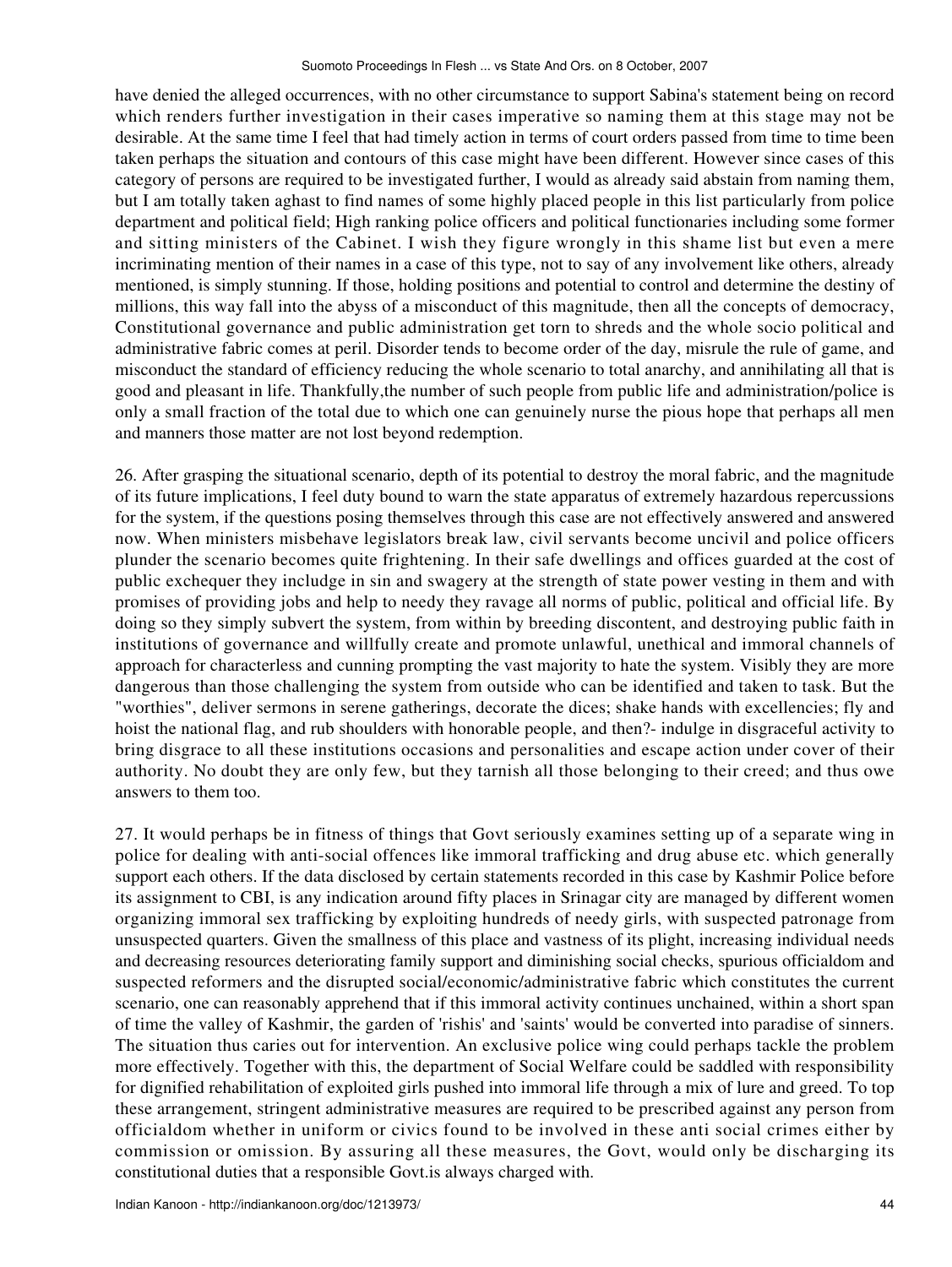28. Integral to what has been said above is the fact that society at large has to wake up to the situation. If I guess right, this case only reflects a tip of the iceberg and forecasts a social catastrophe. All those who claim to hold the reins of society have a heavy obligation cast on them to ponder over the situation, feel its agony and act. The common citizenry, if they wish to live a dignified and respectable life shall have to do a lot of self accounting and soul searching and question themselves as to how, why and for what their daughters have become vulnerable to being lured, enticed or coerced into sale of their flesh. A society, that does not subject itself to account; does not put interrogatories to itself; does not take itself to task, is doomed to die\_die morally, mentally, and spiritually and get reduced to a herd of shameless creatures, shorn of all dignity, crawling in dirt and crumbling in filth, till mother earth gets rid of their worthless weight. The choice is simple and straight, but certainly not difficult to make. Made however, it has to be, before it ceases to be there.

29. Coming back to the subject under reference. In view of the conclusions arrived at in the case the action taken by CBI leave much to be desired. As already noticed, this Court in such a situation is not powerless to act, but in a way obliged in discharge of its constitutional obligations to pass necessary directions to bring the derailed process of law back on the rails. As seen in Vineet Narayan's case quoted above, this Court in monitoring proceedings acts to assess performance of their statutory duties by law enforcing institutions to assure any violation of the mandate of law. It therefore, follows that essentially in these proceedings this Court exercises it's power of issuing writs of mandamus to concerned in exercise of its power under Article 226 of the constitution of India read with Section 103 of State constitution. An order of mandamus, as is well settled is a command requiring the concerned official/agency to do the particular thing that pertains to his office or official position in the nature of a public duty, and in cases where performance of a duty by the concerned public authority is not a matter of discretion, its nonperformance will certainly attract jurisdiction of this Court to issue directions in nature of mandamus for ordering doing of a thing that law wants to be done. The CBI like regular police is under a direct statutory obligation to act for detecting and investigating crimes commit the culprits to competent Courts to stand trial. Where this duty appears to have been diluted judicial intervention becomes necessary for maintaining the rule of law. In cases of suspected faulty criminal investigations therefore, exercise of writ power becomes almost imperative. For support the view expressed by Hon'ble apex court may be quoted in E.S. Mills Shri Virender Kuamr v. Rajiv Poddar reported as . The court while discussing indulgence even during investigation of a criminal case was pleased to observe that even at investigation stage, where non indulgence may result in failure of justice the court has the power to intervene. This is what the court observed,-

Para 4...we consider it absolutely unnecessary to make reference to the decision of this Court and they are legion which have laid down that save in exceptional case where non-interference would result in miscarriage of justice, the court and the judicial process should not interfere at the sate of investigation of offences....

In an earlier judgment in S.N. Sharma v. Bipen Kumar reported as, while providing for assuring bonafide investigation the court laid down as under,

Para 1...It appears to us that, though the Code of Criminal Procedure gives to the police unfettered power to investigate all cases where they suspect that a cognizable offence has been committed, in appropriate cases an aggrieved person can always seek a remedy by invoking the power of the High Court under Article 226 of the Constitution under which, if the High Court could be convinced that the power of investigation has been exercised by a police officer mala fide, the High Court can always issue a writ of mandamus restraining the police officer from misusing his legal power to a Magistrate to stop investigation by the police can not be a ground for holding that such a power must be read in Section 159 of the Code.

30. At this stage it would also be worth while to quote from the apex court judgment in "Best bakery" case captioned Zahira Habibullah Sheikh v. State of Gujrat and Ors. reported as 2204 4 SCC 158 wherein the Hon'ble Court while spelling out the role of Courts on Criminal side was pleased to observe that;-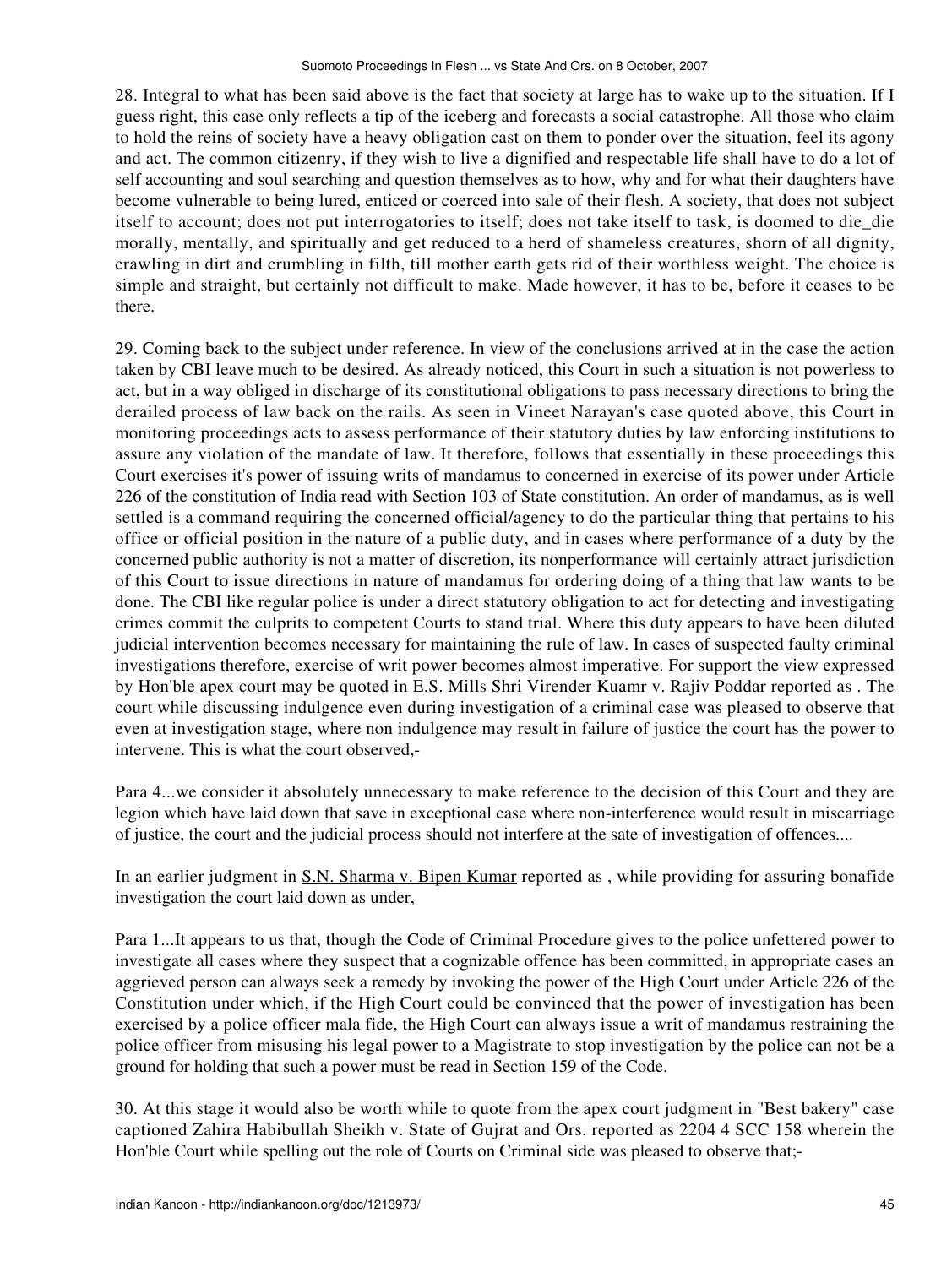Para: 35; this Court has often emphasized that in a Criminal case the fate of the proceedings can't always be left entirely in the hands of the parties, crimes being public wrongs in breach and violation of public rights and duties which effect the whole community as a community and are harmful to the society in general.... Courts have always been considered to have an over riding duty to maintain public confidence in the administration of justice often referred to as the duty to indicate and uphold the "majesty of law". Due administration of justice has always been viewed as a continuous process not confined to determination of a particular case, protecting its ability to function as a court of law in the future as in the case before it.

Para: 54; Though justice is depicted to be blind folded as popularly said it is only a veil not to see who the party before it is whole pronouncing judgment on the cause brought before it by enforcing law and administer justice and not to ignore or turn the mind/attention of the court away from the truth of the cause or the lis before it in disregard of its duty to prevent miscarriage of justice when an ordinary citizen makes a grievance against the mighty administration any indifference in action or lethargy shown in protecting his right guaranteed in law will tend to paralyze by such inaction or lethargic action of Courts and erode in stages the faith inbuilt injudicial system ultimately destroying the very justice delivery system of the country itself. Doing justice is the paramount consideration and that duty cannot be abdicated or diluted and diverted by manipulative red hearings.

Para: 56; As pithily stated in Jennison v. Baker, The law should not be seen to sit by limply while those who seek its protection loose hope, Courts have to ensure that accused persons are punished and that the might or authority of the state are not used to shield themselves or their men. It should be ensured that they do not wield such powers which under the constitution has to be held only in trust for the public and society at large. If deficiency in investigation or prosecution is visible or can be perceived by lifting the veil trying to hide the realities or covering the obvious deficiencies, courts have to deal with the same with an iron hand appropriately within the frame work of law....

Para 63: As was observed in "Ram Bihari Yadav Section State of Bihar" if primacy is given to such designed or negligent investigation, to the omission or lapses by perfunctory investigation or omission, the faith and confidence of the people would be shaken not only in the law enforcing agency but also administration of justice in the courts. The view was again reiterated in Amar Singh v. Bakvinder Singh.

Thus this Court is obliged in law to act in the matter, in discharge of its constitutional duty, for which it enjoys enormous power, perhaps vested in it only to meet situation like the present one. View expressed by Hon'ble apex court in M.V. Elisabath v. Harwani investment reported as SCC 1993 (2) 433 may be quoted;-

66. The High Courts in India are superior courts or record. They have original and appellate jurisdiction. They have inherent and plenary powers. Unless expressly or impliedly barred, and subject to the appellate of discretionary jurisdiction of this Court, the High Courts have unlimited jurisdiction, including the jurisdiction to determine their own powers. (See Naresh Shridhar Mirajkar v. State of Maharashtra. As stated in Halsbury's Lawas of England 4th Edn., Vol 10, para 713:

Prima facie, no matter is deemed to be beyond the jurisdiction of a superior court unless it is expressly shown to be so, while noting is within the jurisdiction of an inferior court unless it is expressly shown on the face of the proceedings that the particular matter is within the cognizance of the particular court.

31. Before passing the requisite directions however, we would like to advert to some other aspects of the matter. First comes the one pertaining to girls who's involvement in the case has been mentioned during statements on record, but who have been declared untraced by the CBI. Given the fact that they could have been potential sources of information for fuller investigation of the case these "not traced" girls could not and shouldn't have been discarded casually. In given circumstances of the case it becomes very important to know what happened to them. If they are living they should be available and need to be traced. Otherwise the matter may assume serious dimensions. Secondly, while going through the materials on record we had a feeling that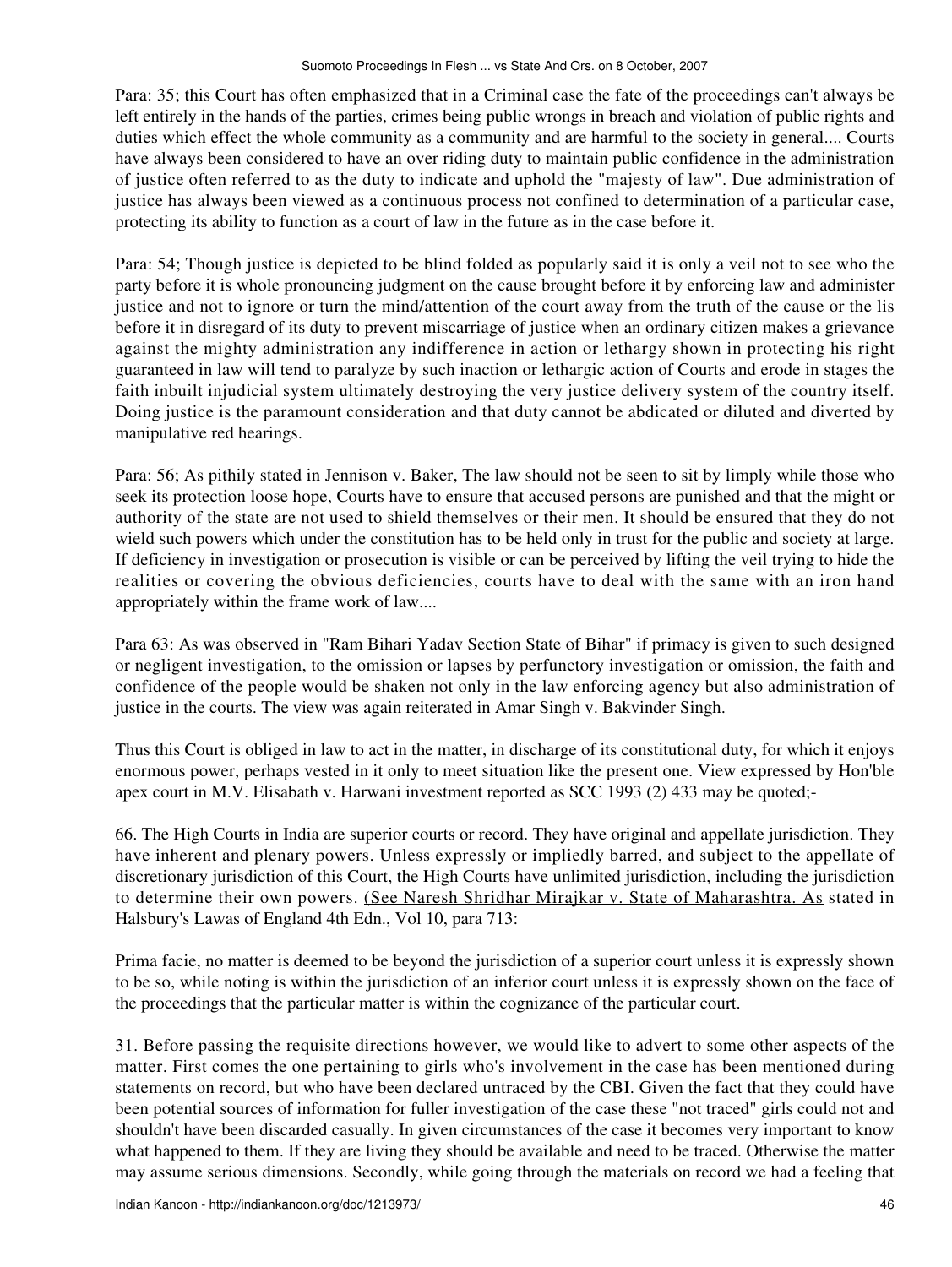certain persons visibly involved have not been put to desirable interrogation with the result that their statements appear to be incomplete. Toping their list is the main accused Sabeena who's statement has continued in around five sessions, and then came to an abrupt end. Incidentally and without any explanation the CBI has not taken her first statement recorded by state police before they took over the case into consideration, nor does any attempt appear to have been made for deriving any support there from, even while the contours of the case as indicated in that statement appear to be wider than the one disclosed in later statements. Her earlier statement suggests that strings of this case spread out to Delhi, Mumbai, Singapore and Dubai. Similarly the accused/charge sheeted Dy. S.P Mohd Yousuf Mir who from his interrogation report appears to be quite knowledgeable about many shrouded corners of this case also does not appear to have been thoroughly interrogated on those aspects of the case which pertained not to him but many others apparently connected with the case. Same is the case with Shazia/Azra who from her statement and those of others examined, with her given involvement, appears to have kept much of what she apparently knows up her sleeve. Had she been thoroughly examined/interrogated perhaps some of the hidden corners of this shameful tale might have come to light. The other two people, who in view of what has come on record through many statements should necessarily have been subjected to interrogation are one Muzaffar Handoo, of Rajbagh, Srinagar and one Naza @ Manju, reportedly a councilor in Municipal Corporation who are both allegedly involved in sex racketing at high official and political level. Why they have been left untouched except for a brief interaction by the I.O with Manju, has not been spoken about. Thirdly, that as per the interrogation report of Dy S.P Mohd Yousuf Mir, most of girls involved in this case are drug addictswhatever the reason; which suggested some sort of nexus between sex racketing and drug trafficking, making the whole thing a mix of humiliation, torture and treachery. But this angle appears to have escaped the attention of investigators with the result that an essential component of the occurrence has remained unattended. Nothing has also been reported regarding the progress if any in the investigation of two cases FIR No. 80/04 P/S MR.Gunj, and FIR 5/04, KP/S Magam, which were entrusted to CBI for investigation alongwith this case, as being essentially connected herewith. No effort appears to have been made to locate and get hold of the retired SP, Jitender Misri, Anil Sethi's conduit, and one Vijay to whom Gulshan @ Gepsy has attributed an attempt of rape at Sh. Matto's official residence; nor one Chain Singh, mentioned in connection with councilor Manju. No effort does also appear to have been made to identify the "Gora-Chitta commissioner" who allegedly had sex with minor Yasmeen in an official hut at Chesma Shahi even though all these aspects are integral to the logical conclusion of this case.

32. In conclusion, therefore, and for all that has been said in preceding paras, I feel that magisterial proceedings for consideration regarding taking cognizance of offences under penal laws in appropriate cases is required to be ordered besides having further fresh investigation done in other cases. Accordingly, I order that:

(a) The CBI shall place all records/evidence/materials available regarding Sh Ashkoor Wani SSP, Sheikh Mehmood SSP, and Niyaz. Mehmood DIG; Sh. G.H. Khan MLA former minister; Sh. Yogesh Sani MLA; former minister; Sh. Nissar Ahmed Sheikh; Sh. Manzoor Naik; and Sh. Hakeem Mohd. Yaseen the sitting cabinet minister; Dr. Pritipal Singh Goja and Amit Amla before CJM, Srinagar, within six weeks from now; alongwith a detailed report thereupon, who shall examine the same for considering taking cognizance of the offences as may appear to be made out whatever against them under appropriate provisions of law, or for passing such orders as appear to him to be proper and lawful.

(b) The CBI shall conduct further, speedy and focused investigation in cases of Sh. M.Y. Khan former Chairman of JK Bank, Sh. Raj Tickoo the then Vigilance Commissioner, & Sh. Zahoor Ah. Malik.

(c) The CBI shall also conduct fresh investigation in respect of those persons named by Sabina or any of the involved girls as mentioned in various status/action reports by them against whom no action has been taken due to reportedly insufficient materials.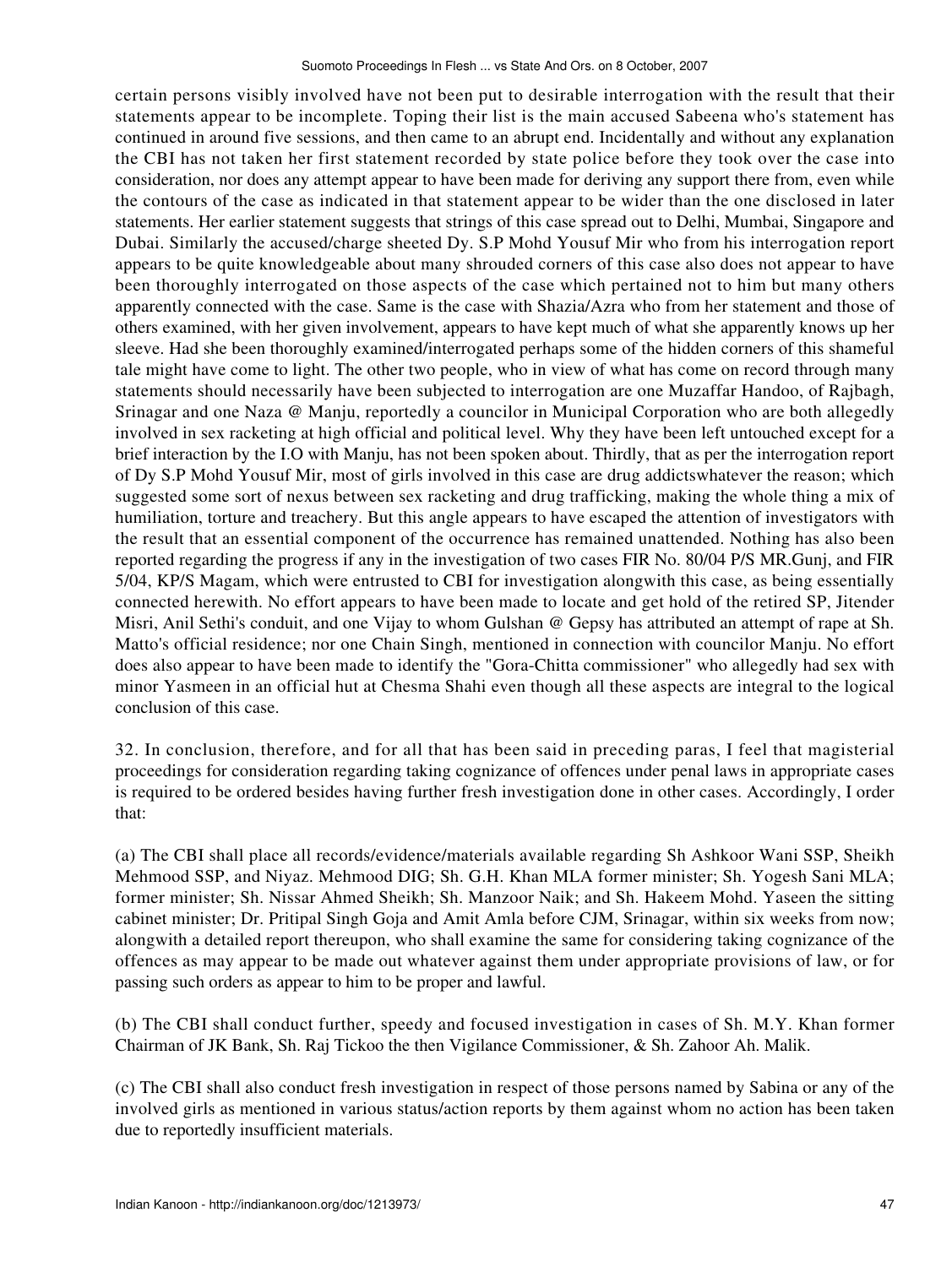(d) They shall also establish the identity of the "Gora-Chitta commissioner" mentioned hereinabove, and conduct further lawful interrogation of Sabeena, Dy. S.P M.Y. Mir, Shazia/Azra and Muzaffer Handoo alongwith the councilor Manju mentioned hereinbefore.

(e) Status report by CBI be filed in the two cases FIR No. 80/04, P/S SR Gunj, and FIR No. 5/04 of P/S Magam when the matter comes up next.

(f) The DGP of J  $\&$  K shall form a Special team of police officers with reputed integrity to be headed by a DIG for exclusively dealing with the cases of illicit sex traffic and drug trade in whatever form; and cases relating to drug abuse.

(g) He shall also immediately provide security to all persons named in this order, especially the girls mentioned herein.

(h) Suitable police action against hotels named in the statements quoted and those figuring in challans produced be initiated under appropriate provisions of law.

(i) The Govt, shall undertake a rehabilitation programme for all girls/women involved or dragged into sex trade, through Department of Social Welfare and Women's Development Board.

33. Nothing herein shall preclude the investigating agency to conduct fresh investigation or to have the test identification parades repeated in cases of persons who have been released for want of proper identification, if circumstances obtaining so warrant.

34. The matter be again listed on 26.11.2007. All connected CMP's stand disposed of in terms of this order, except Robkar 4/06, wherein separate orders are passed herewith. Copies of this order be furnished to Advocate General, the counsel for CBI, Chief Secretary and DGP of the State for requisite follow up action in accordance with foregoing directions.

35. The Registrar Judicial shall keep all the papers furnished by CBI from time to time status report, and photocopies of statements in a sealed cover with the file, with an index of the contents pasted on it. The sealed envelop shall not be opened otherwise than under express orders of the bench. Moreover during proceeding on this case I have received some letters containing allegations against certain person, which be placed on file for being handed over to CBI for action.

List as directed.

H. Imtiyaz Hussain, J.

36. The facts of the case have been stated in detail in the judgment proposed to be delivered by Brother Kirmani J. I need not repeat them. Circumstances, under which this Court treated the present writ petition, as PIL and directed moni toring of the investi gation, have also been given. 1, concur with my learned brother that the CBI shall file a report before the Chief Judicial Magistrate but in my view the report shall not be in respect of a particular person or persons only but whole the material collected by the CBI shall be submitted to the Court and it shall be left to that court to decide whether any offence is made out against all or any of the persons on the basis of investigation done or the case needs any further investigation. Keeping in view the scope of monitoring of investigation this Court cannot analyse and appreciate the evidence collected by the CBI to find out accusation or otherwise of the persons involved. To examine the legal position a brief mention of the developments which took place may be made.

37. On 14-3-2006 a delegation of Samaj Sudhar Committee, Purshyaar, Habbakadal, Srinagar lodged a written report in the Sub Divisional Police Office, Shaheed Ganj, Srinagar stating therein that a minor boy of the area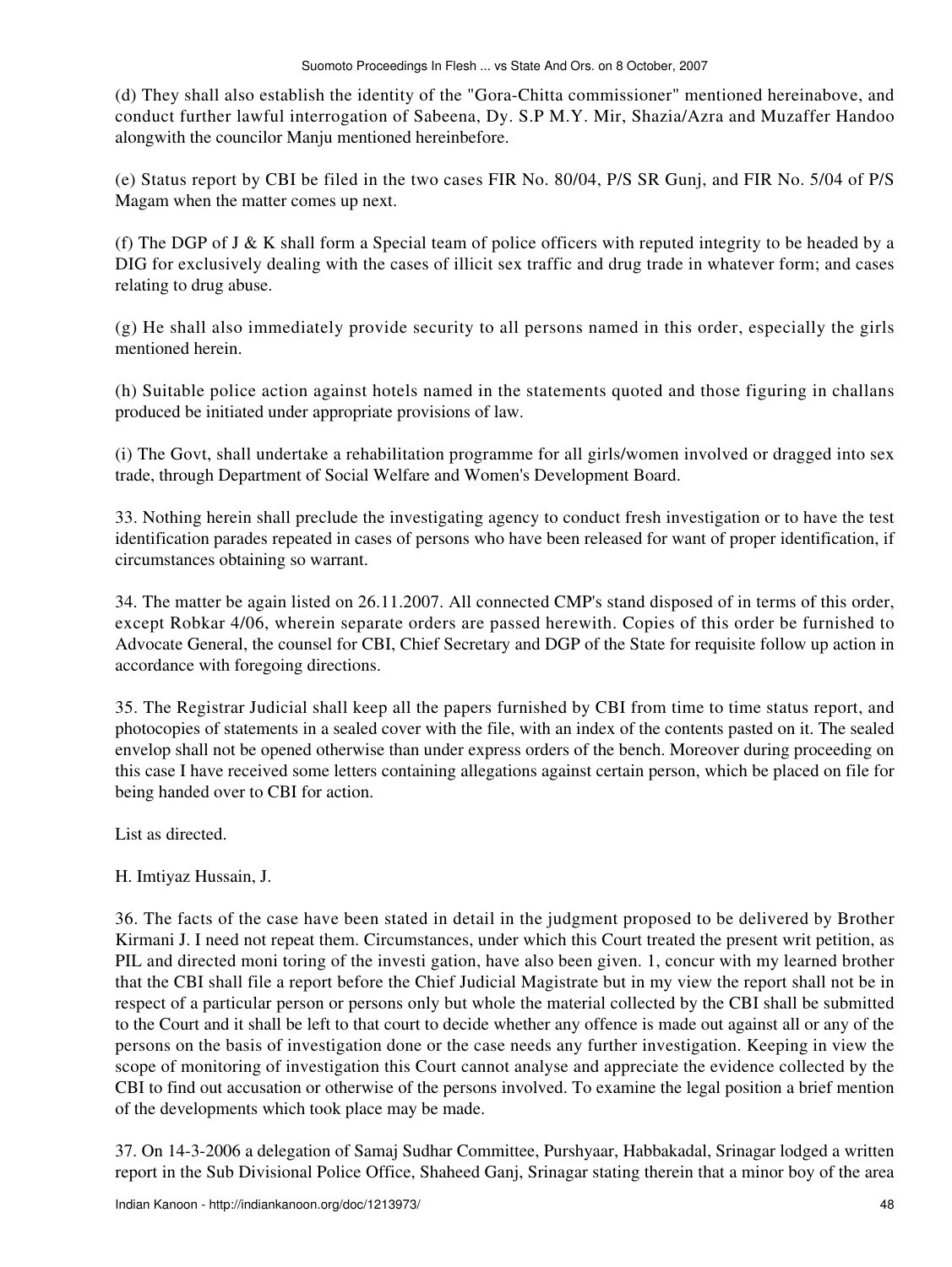had sent them, through one Bashir Ahmad Paffoo, a fruit vendor a CD containing pornographic clips of a local girl. On receiving the report case FIR 20 of 2006 was registered under Section 67 of IA Act and investigation started by the S.D.P.O. During investigation statements of Inspector Zahoor Ahmad, Mohammad Maqbool Gujri, Bashir Ahmad Paffoo, Habibullah Shalla, Altaf Ahmad Gujri, Abdul Rashid Hamal, Abdul Rashid Gujri were recorded. Statement of a minor girl was also recorded, from these statements it appeared that one Sabeena w/o Abdul Hameed Bulla r/o Habba Kadal was indulging in flesh trade and for this purpose various girls and persons used to visit her house. Names of about 57 persons including politicians, government and police officers and businessmen and about nine girls were given by the girl whose statement was recorded in the case. In view of this evidence offences under Section 3,4,5,6 and 7 Immoral Traffic (Prevention) Act, 1956 were added and six persons were arrested.

38. Investigation of the case was taken over by the CBI in pursuance of Notification No: 228/19/2006/AVD-II dated May 9,2006 under Section 5 of the Delhi Special Police Establishment Act, 1946 issued by the Department of Personnel and Training of Government of India, with the consent of Government of Jammu and Kashmir vide Notification No. Home/ISA/234/2006 on May 8,2006 under Section 6 of the Delhi Special Police Establishment Act, 1946. The CBI re-registered the case as RC 1(s)/2006/SCR-III/CBl/ND under Section 67 of the Information Technology Act, 2000 on May 10,2006.

39. As a result of initial investigation CBI arrested five persons apart from those arrested by local police. Charge sheet was, therefore, filed in the Court of Chief Judicial Magistrate, Srinagar on 24-6-2006 against the following persons-Sabeena, Mehraj-ud-din Malik, Abdul Hamid Bulla, Shabir Ahmad Laway @ Shabir Kala, Shabbir Ahmad Laimoo @ Lone and Masood Ahmed @ Maqsood Mohd. Ashraf Mir, K.C. Padhi, DIG BSF and Anil Sethi, ex-Additional Advocate General under Section 376 RPC and Section 3,4,5 of Immoral Traffic (Prevention) Act, 1956 and 67 IT Act, 2000.

40. This Court vide its order dated 10-5-2006 directed that detailed statement be recorded of accused Sabeena, who was allegedly supplying girls to bureaucrats, politicians, businessmen etc. for the purpose of prostitution. Sabeena's statement was recorded by the CBI on 18.5.2006, 10.6.2006, 11.6.2006, 12.6.2006, 15.6.2006, 18.6.20006, 22.6.2006, 23.6.2006, 16.7.2006 and 20.9.2006. In her statement she named about 18 victim girls who were allegedly exploited by 24 persons named in her statement. Out of these girls who could be traced out have been examined. Identification of some of the persons named by them was also conducted. Statements of Sabeena and the girls have been recorded and TIPs of alleged culprits has been conducted by the CBI in presence of senior judicial officers. Persons who have been named by these girls and whose identity got confirmed in TIP have already been arrested and charge sheeted namely Ghulam Ahmad Mir, MLA, Mohd. Iqbal Khanday IAS, Raman Matoo MLA., Reyaz Ahmad Kawa c/o Hotel Naaz, Mohd. Yusuf Mir, Abrar Ahmed, Hilal Ahmad Shah, Aijaz Ahmad Bhat, Altaf Hussain, under Sections 3, 5 of Immoral Traffic (Prevention) Act, 1956 and 67 IT Act, 2000.

41. In respect of four persons the concerned girls could not be found by the CBI hence no action has been taken against them for want of evidence. In respect of six persons TIP was conducted but the girls could not identify them hence no action has been taken against them by the I.O. Similarly no action has been taken in respect of three persons for the reason that contradictions were found in the statements of the girls. One of the person namely Javid Shah has died while as, according to CBI, another person namely Amir, SI does not exist at all. So the CBI has not arrested these persons or came to a definite conclusion about their guilt on the ground of in sufficient evidence against them.

42. Heard. I have considered the submissions made by the learned Counsels and have perused the record submitted by the CBI.

43. Mr. M.A. Qayoom, appearing for the petitioner Association submits that the present litigation is not of adversary character but one of performance of the constitutional duty by the State. In view of the sensitivity of the issues involved the present case has been treated as Public Interest Litigation by the Court. According to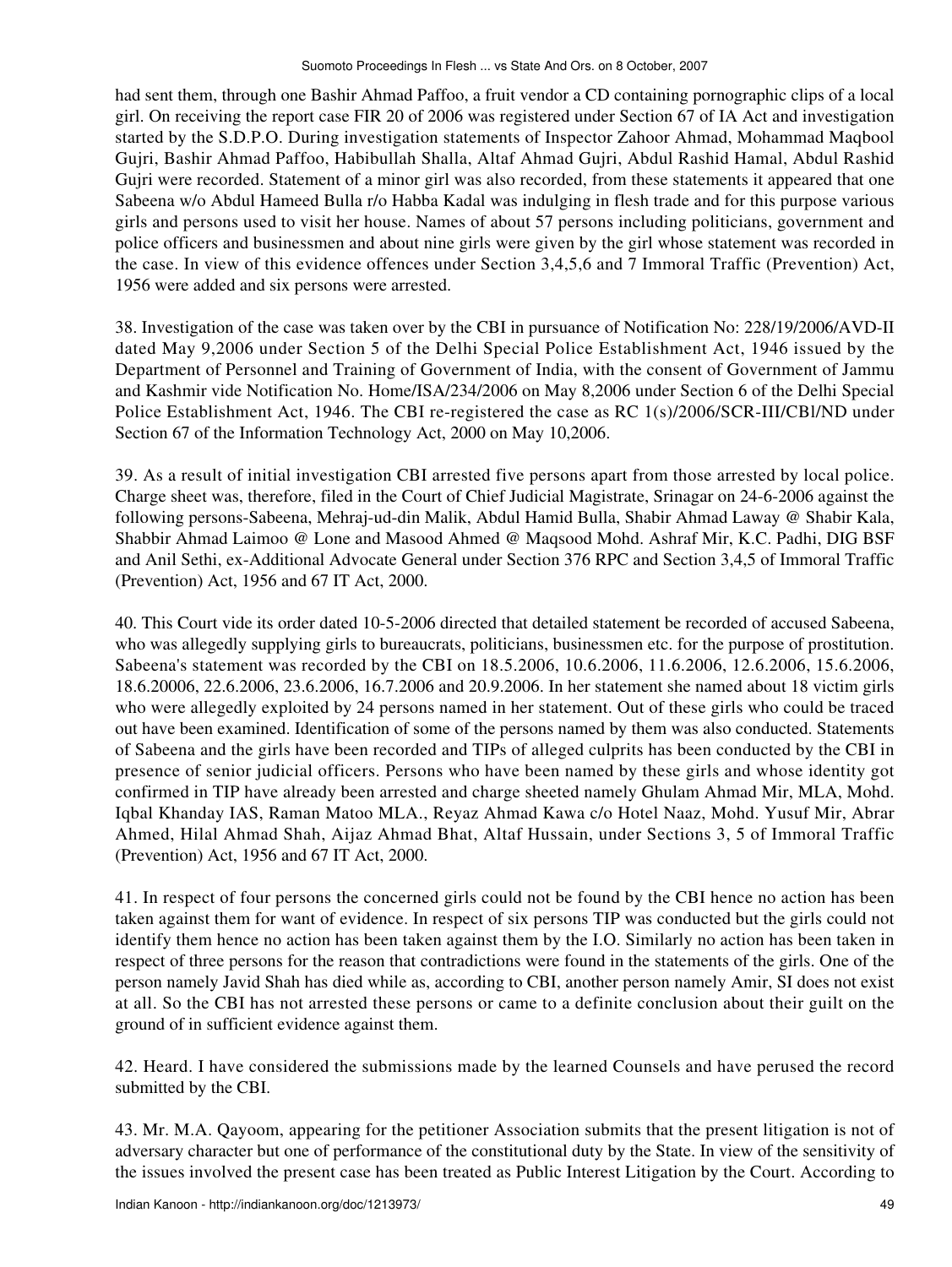the learned Counsel certain important issues arise in the case but the State or the CBI has not filed reply to the present petition. Honest and bonafide investigation was expected from the premier investigating agency of the country but the CBI has tried to hush up the matter and a legal and proper investigation as was required, has not been done. The CBI has neither arrested the accused nor has taken any action against the hotels and guest houses allegedly involved in the flesh trade. Learned Counsel pleads that the Court should now order arrest of all these persons and direct action against the accused. He has relied on Joginder Kumar v. State of U.P. , Vineet Narain v. Union of India , Vineet Narain v. Union of India

and Zahira Habibulla II. Sheikh v. State of Gujarat .

.

44. Per contra, Id. Advocate General and Mr. Shabir Naik would submit that the CBI has completed the investigation and has filed a charge sheet against the accused who have been arrested. Persons whose name appeared in the statements of the girls but against whom no corroboratory evidence could be found have not been arrested and that the CBI will on completion of the formalities file a report in this behalf before the competent Court. They have relied on Emperor v. Nazir Ahmad and M.C. Abraham v. Stale of Maharashtra

45 Section 2(h) of the Code of Criminal Procedure defines "investigation" and it includes all the proceedings under the Code for the collection of evidence conducted by a police officer or by any person (other than a Magistrate) who is authorised by a Magistrate in this behalf. Investigation concludes with the formation of the opinion as to whether on the material collected, there is a case to place the accused before a Magistrate for trial and if so, taking the necessary steps for the same by filing of a charge-sheet under Section 173.

46. Section 169 authorises a police officer to release a person from custody on his executing a bond, to appear, if and when so required, before a Magistrate in case upon an investigation under Chapter XII it appears to the officer-in-charge of the police station that there is not sufficient evidence or reasonable ground of suspicion to justify the forwarding of the accused to a Magistrate. Section 170 empowers the officer-in-charge of a police station to forward the accused under custody to a competent Magistrate or to take security from the accused for his appearance before the Magistrate in case where the offence is bailable, if after investigation it appears that there is sufficient evidence or reasonable ground for doing so.

47. The extent of the powers of the officer-in-charge of the police station to conduct the investigation and supervision by the Courts in this behalf was considered by the Privy Council in Emperor v. Nazir Ahmad . This decision has been approved and has been referred to in several decisions of the Supreme Court. The Privy Council has in dealing with the issue observed:

In India as has been shown there is a statutory right on the part of the police to investigate the circumstances of an alleged cognizable crime without requiring any authority from the judicial authorities, and it would, as their Lordships think, be an unfortunate result if it should he held possible to interfere with those statutory rights by an exercise of the inherent jurisdiction of the Court. The functions of the judiciary and the police arc complementary not overlapping and the combination of individual liberty with a due observance of law and order is only to be obtained by leaving each to exercise its own function, always, of course, subject to the right of the Court to intervene in an appropriate case when moved under Section 491, Criminal Procedure Code, to give directions in the nature of habeas corpus. In such a case as the present, however, the Court's functions begin when a charge is preferred before it and not until then.

48. In H.N. Rishbud v. State of Delhi 1955 SCR 1150 the Apex Court while examining the scheme of Chapter XIV of the Code of Criminal Procedure, 1908 held that the investigation primarily consists in the ascertainment of the facts and circumstances of the case and by definition it includes "all the proceedings under the Code for the collection of evidence conducted by a police officer." It was further observed that the final step in the investigation viz., the formation of the opinion as to whether or not there is a case to place the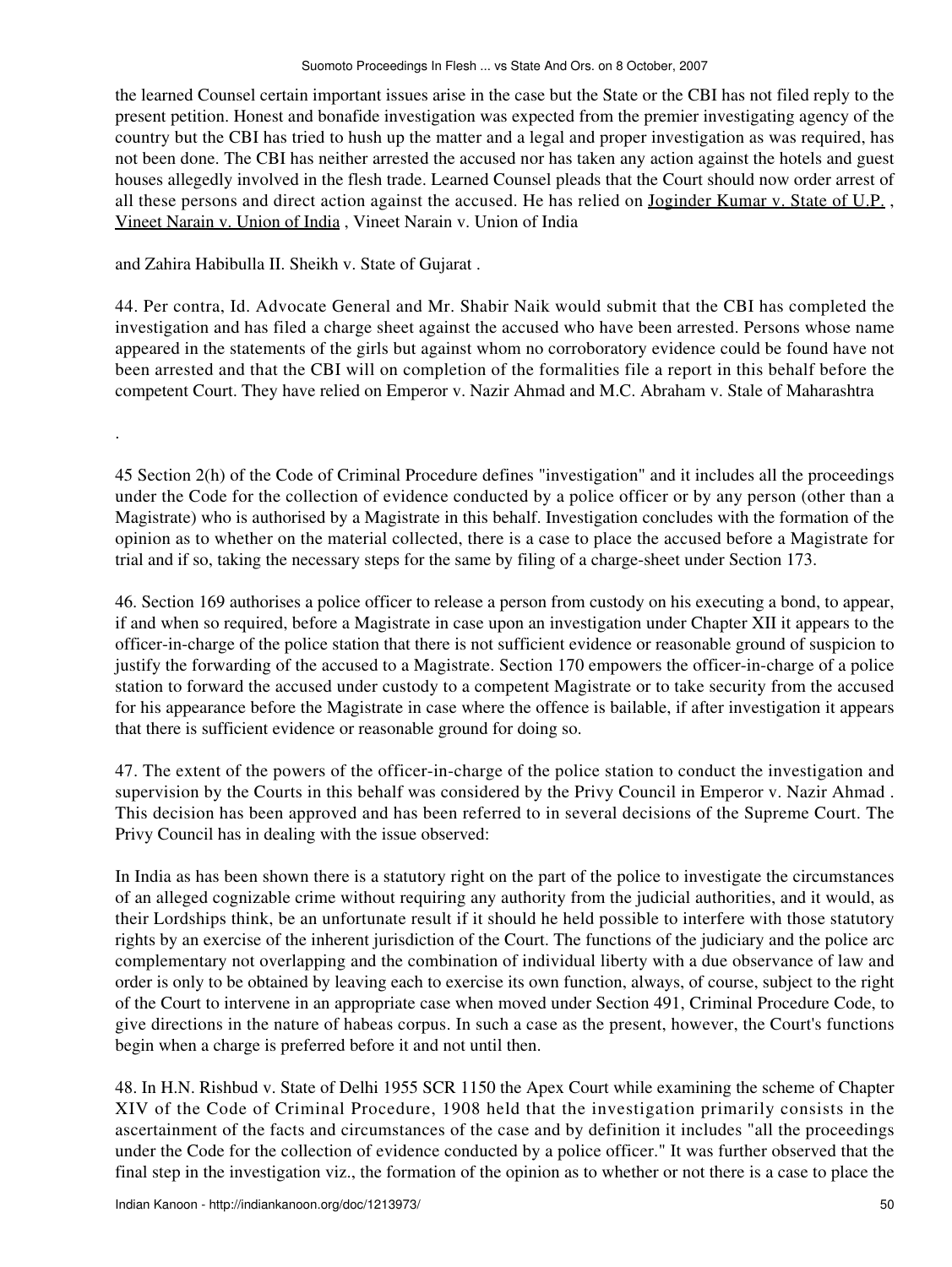accused on trial is to be that of the officer-in-charge of the police station.

49. The principle enunciated in Khwaja Nazir Ahamad case was applied by the Supreme Court in State of West Bengal v. S.N. Basak . It was observed that:

The powers of investigation into cognizable offences are contained in Chapter XIV of the Code of Criminal Procedure. Section 154 which is in that Chapter deals with information in cognizable offences and Section 156 with, investigation into such offences and under these sections the police has the statutory right to investigate into the circumstances of any alleged cognizable offence without authority from a Magistrate and this statutory power of the police to investigate cannot be interfered with by the exercise of power under Section 439 or under the inherent power of the Court under Section 561-A of the Criminal Procedure Code.

50. This question was again considered in Abhinandan Jha and Anr. v. Dincsh Mishra . The Court while considering the

provisions of Sections 156(3), 169, 178 and 190 of the Code held that there is no power, expressly or implied conferred, under the Code, on a Magistrate to call upon the police to submit a charge-sheet, when they have sent a report under Section 169 of the Code, that there is no case made out for sending up an accused for trial. The functions of the Magistracy and the police are entirely different, and the Magistrate cannot impinge upon the jurisdiction of the police, by compelling them to change their opinion so as to accord with his view. However, he is not deprived of the power to proceed with the matter. There is no obligation on the Magistrate to accept the report if he does not agree with the opinion formed by the Police. The power to take cognizance notwithstanding formation of the opinion by the police which is the final stage in the investigation has been provided for in Section 190(1)(e). After examining the scheme of the Act and the decision of the Privy Council in Nazir Ahmad (supra) and H.N. Rishbud and S.N. Basak (supra) it was held as under:

The investigation under the Code, takes in several aspects, and stages, ending ultimately with the formation of an opinion by the police as to whether, on the material covered and collected, a case is made out to place the accused before the Magistrate for trial, and the submission of either a charge-sheet or a final report is dependent on the nature of the opinion, so formed. The formation of the said opinion by the police, is the final step in the investigation, and that final step is to be taken only by the police and by no other authority

51. The same view was endorsed by the Supreme Court in State of Bihar v. JAC Saldanha where it was reiterated that

investigation of criminal offences, was a field exclusively reserved for the Executive, through the police department, the superintendence over which, vested in the State Government. The Court further held that the Court and judicial process should not interfere at the stage of investigation. It was stated that:

There is a clear cut and well demarcated sphere of activity in the field of crime detection and crime punishment. Investigation of an offence is the field exclusively reserved for the executive through the police department the Superintendence over which vests in the State Government. The executive which is charged with a duty to keep vigilance over law and order situation is obliged to prevent crime and if an offence is alleged to have been committed it is its bounden duty to investigate into the offence and bring the offender to book. Once it investigates and finds an offence having been committed it is its duty to collect evidence for the purpose of proving the offence. Once that is completed and the Investigating Officer submits report to the Court requesting the Court to take cognizance of the offence under Section 190 of the Code its duty conies to an end. On a cognizance of the offence being taken by the Court the police function of investigation conies to an end subject to the provision contained in Section 173(SJ,) there commences the adjudicatory function of the judiciary to determine whether an offence has been committed and if so. whether by the person or persons charged with the crime by the police in its report to the Court, and to award adequate punishment according to law for the offence proved to the satisfaction of the Court. There is thus a well defined and well demarcated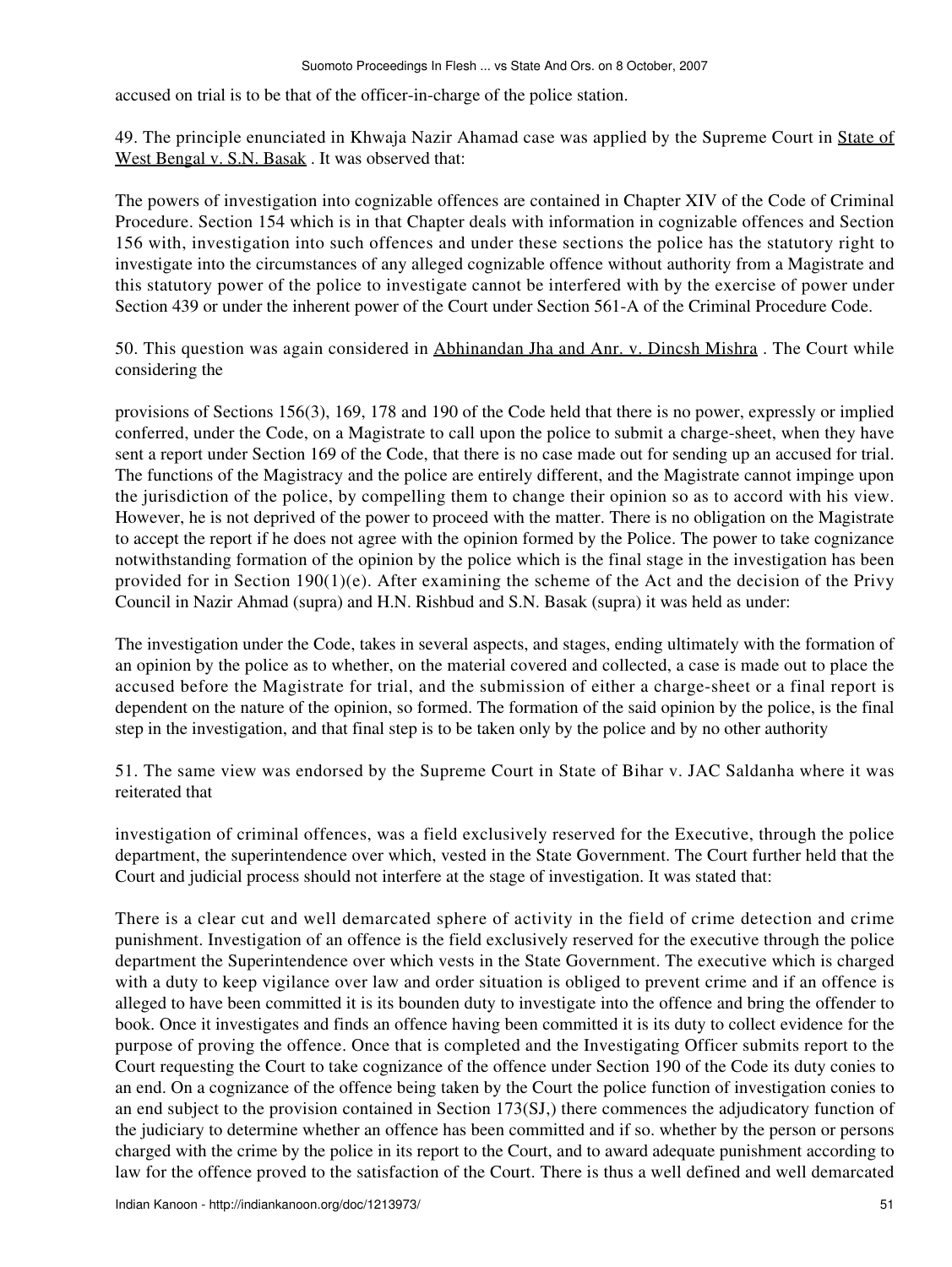function in the field of crime detection and its subsequent adjudication between the police and the Magistrate

52. In Janata Dal v. H.S. Chowdhary the Supreme Court observed that most of the decisions of the English cases laid down the dictum that only in cases where there is substantial amount of delay or potential abuse of process or vexatious prosecution or the proceedings are tainted with malice etc. alone the Court can step in by exercise of the inherent power. The Court in this behalf cited the following observations of Lord Denning in R. v. Matropolitan Police Commissioner:

Although the chief officers of police are answerable to the law, there are many fields in which they have a discretion with which the law will not interfere. For instance, it is for the Commissioner of Police or the chief constable, as the case may be, to decide in any particular case whether enquiries should be pursued, or whether an arrest should be made or a prosecution brought. It must be for him to decide on the disposition of his force and the concentration of his resources on any particular crime or area. No court can or should give him direction on such a matter.

53. These cases indicate that the consistent view of the Supreme Court was that the job to investigate a case primarily vested with the Investigating agency. The Court was not prepared to intervene in such matters nor allow a third party to claim any right in this behalf in the name of Public Interest Litigation. The Court in the case of Janata Dal observed:

Even if there arc a million questions of law, to be deeply gone into and examined in a criminal case of this nature, registered against specified accused person, it is for them and them alone, to raise all such questions, and not for third parties, under the garb of public interest litigants....

54. This view was endorsed by the Supreme Court in Simranjit Singh Mann v. Union of India and Krishna Sivami v. Union of

India .

55. In later years, however, the Supreme Court intervened in appropriate cases like allegations of fake encounters, custodial deaths, and police torture. While initially the Courts were content to direct inquiries by the local District and Sessions Judges, subsequently in several cases, the Court directed investigation by the CB1 directly as in cases Shiv Sagar Tiwari v. Union of India , Punjab & Haryana High Court Bar Association v. Stale of Punjab . Ranted Kaur v. State of Punjab 1995 (2) SCALE 373, PUCL v. U.O.I. 1995 (2) SCALE 102.

56. In Paramjit Kaur v. State of Punjab the Court observed:

Mr. M.I. Sarin, learned Advocate General, Punjab has very fairly stated that keeping in view the serious allegations levelled by the petitioner against the officers/officials of the Punjab Police, it would be in the interest of justice that the investigation in this matter be handed over to an independent authority. Even otherwise, in order to instill confidence in the public mind and to do justice to the petitioner and his family it would be proper to withdraw the investigation from Punjab Police in this case. We, therefore, direct the Director Central Bureau of Investigation to appoint an investigation team headed by a responsible officer to hold investigation in the kidnapping and whereabouts of Khalra. We further direct the Director General of Police, Punjab, all Punjab Police officers concerned, Home Secretary and Chief Secretary Punjab to render all assistance and help to the CBI in the investigation

57. In the year 1996 in the case of Vineet Narain 1996 (2) SCC 199 the Court, perhaps for the first time directed monitoring of investigation by the CBI. The Court observed as follows: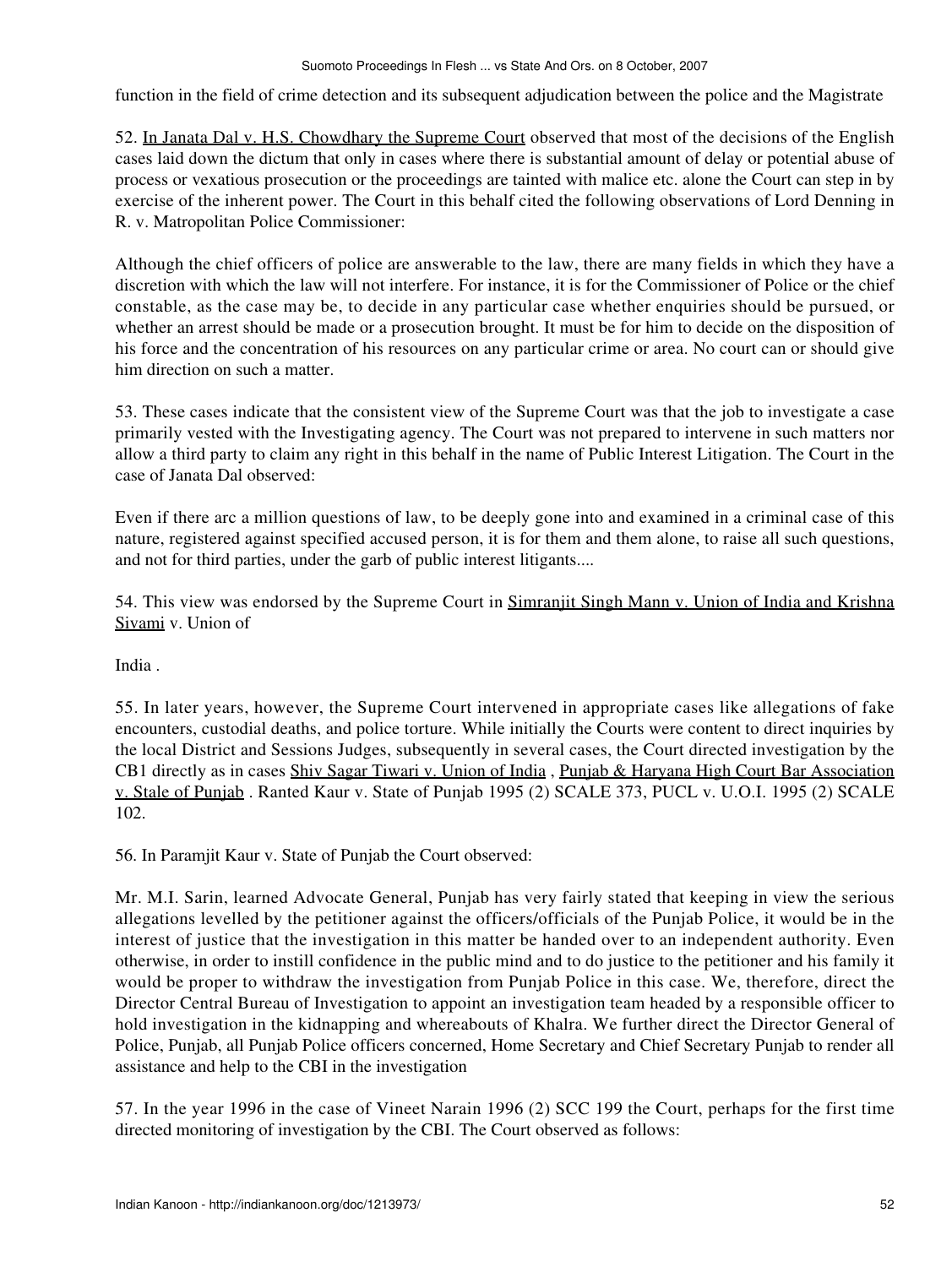It was advantageous not to hear thee matter through, and issue a Writ of mandamus, leaving it to the authorities, to comply with it to keep the matter pending, while investigations were being carried on, ensuring that this was done, by monitoring them from time to time, and issuing orders in this behalf.

58. When despite monitoring by the Supreme Court, of several cases, a number of accused were discharged by the High Court, the court, in the final Judgment in Vineet Narayan said that "either the investigation or the prosecution or both, were lacking." In another order, the Supreme Court recorded "a scheme, giving the needed insulation to the CB1 or the Executive, is imperative." The justification for this procedure was disinclination of the agencies to proceed with the investigations, whenever someone powerful was suspected to be involved in the offence. The Court in the circumstances of the case considered it proper lo keep the matter pending and the investigation was monitored and in that connection several orders were passed from time lo time. The Court came to the conclusion that the CBI and other Governmental agencies had not carried out their public duty to investigate the offences disclosed and the investigation was monitored till the point of time when charge-sheet was filed and thereafter ordinary process of law was to be followed.

59. Since in the present case politicians, high officials, officials from security forces were involved this Court, following, the course adopted by the Supreme Court in Vineet Narian's case thought it proper to monitor the investigation.

60. After Vineet Narain's case monitoring of investigation conducted either by the CBI or other agencies was ordered by the Courts in a number of cases. But the role of the Courts remained confined only to ensure proper investigation by the agencies and the decision whether any offence was made out against persons involved was left to be determined at the trial on the filing of the charge sheet in the competent Court.

61. In Union of India v. Sushil Kumar Modi it was observed by the Supreme Court that the Court, while monitoring the investigation is concerned with ensuring proper and honest performance of its duty by the CB1 and not the merits of the accusations being investigated, which are to be determined at the trial on the filing of the charge sheet in the competent Court, according to the ordinary procedure prescribed by law. The Court held:

It appears necessary to add that the Court, in this proceeding, is concerned with ensuring proper and honest performance of its duty by the C.B.I. and not the merits of the accusations being investigated which are to be determined at the trial on the filing of the charge sheet in the Competent Court, according to the ordinary procedure proscribed by law. Care must, therefore, be taken by the High Court to avoid making any observation which may be construed as the expression of its opinion on merits relating to the accusation against any, individual. Any such observation made on the merits of the accusation so far by the High Court, including those in Para 8 of the impugned order are not to be treated as final, or having the approval of this Court. Such observations should not in any manner influence the decision on merits at the trial on the filing of the charge sheet. The directions given by this Court in its aforesaid order dated March 19,1996 have to he understood in this manner by all concerned, including the High Court.

62. Section 173 and Sub-section (2) thereof is important and it lays down that as soon as investigation is completed, the officer-in-charge of the police station shall forward to a Magistrate empowered to take cognizance of the offence on a police report, a report in the form prescribed by the State Government stating:

- (a) the names of the parties;
- (b) the nature of the information;
- (c) the names of the persons who appear to he acquainted with the circumstances of case;
- (d) whether any offence appears to have been committed and, if so, by whom;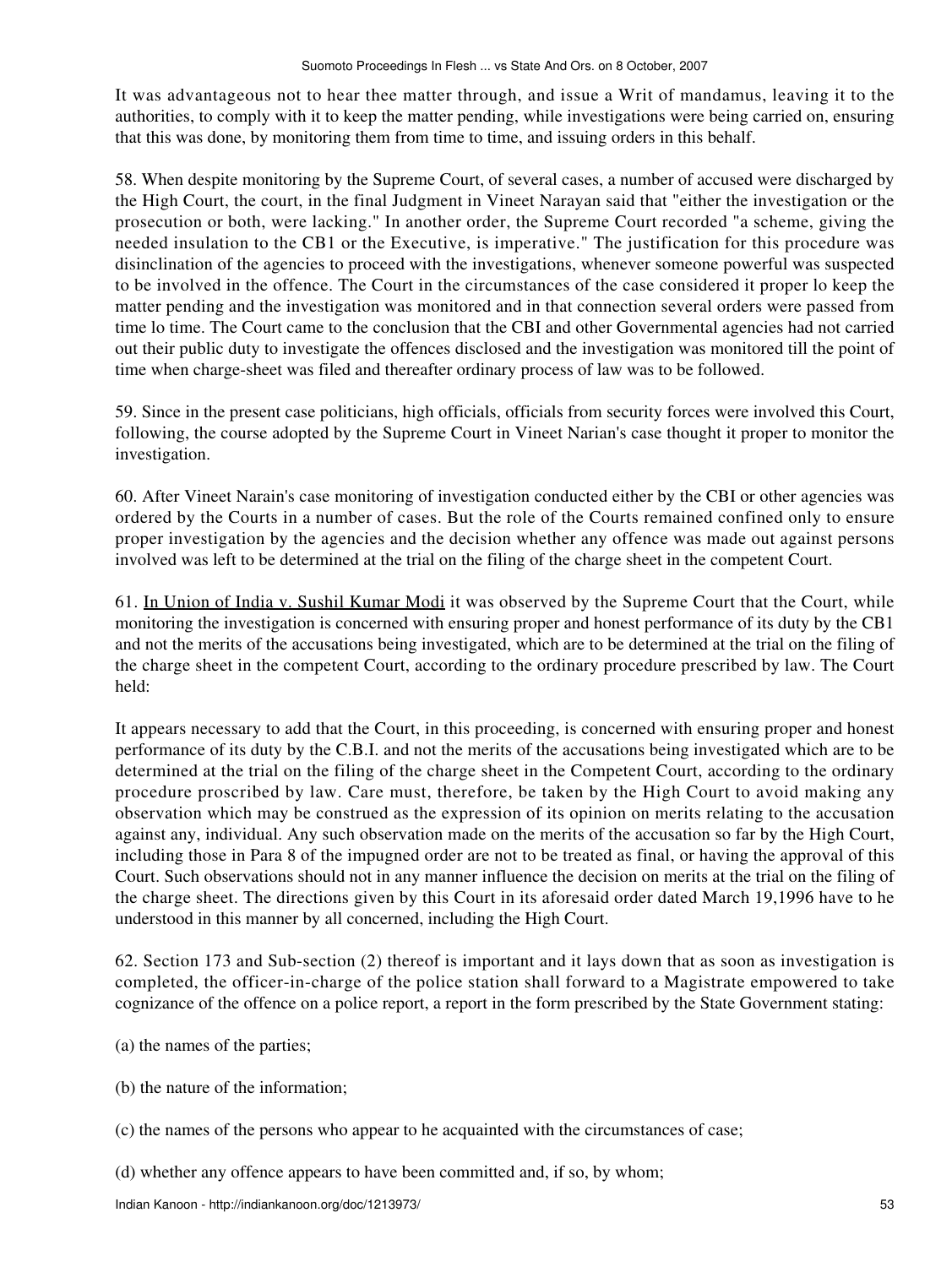(e) whether the accused has been arrested;

(f) whether he has been released on his bond and, if so, whether with or without sureties;

(g) whether he has been forwarded in custody under Section 170.

63. The object of the police report with these details is to enable the Magistrate to satisfy himself, whether on the basis of the report and the material, a case for taking cognizance is made out or not. If the Magistrate is satisfied that cognizance of the offence is required to be taken, he can proceed further in accordance with the provisions of the Code of Criminal Procedure. Section 190(1)(b) Cr.P.C., provides that a Magistrate has the power to take cognizance upon a police report of such fuels as are provided therein on being satisfied that the case is a fit one for taking cognizance of the offence. It is the Magistrate alone who has to decide whether the material placed by the prosecution with the report (charge-sheet) was sufficient, to take cognizance or not.

64. When a report forwarded by the police to the Magistrate under Section  $173(2)(i)$  is placed before him several situations arise. The report may conclude that an offence appears to have been committed by a particular person or persons and in such a case, the Magistrate may either:

(1) accept the report and take cognizance of the offence and issue process, or

(2) may disagree with the report and drop the proceedings, or

(3) may direct further investigation under Section 156(3) and require the police to make a further report.

The report may on the other hand state that according to the police, no offence appears to have been committed. When such a report is placed before the Magistrate he has again option of adopting one of the three courses open i.e.

(1) he may accept the report and drop the proceeding; or

(2) he may disagree with the report and take the view that there is sufficient ground for further proceeding, take cognizance of the offence and issue process; or

(3) he may direct further, investigation to be made by the police under Section 156(3).

65. The question which requires consideration is whether the Court can go into the validity or otherwise of the investigation done by the authorities charged with the duty of investigation under the relevant statutes.

66. In Tula Ram v. Kishore Singh , the Magistrate on receiving a complaint, ordered an investigation under Section 156(3). The police submitted a report indicating that no case had been made out against the accused. The Court, however, recorded the statements of the complainant and the witnesses and issued process against the accused. It was contended that the Magistrate acted without jurisdiction in taking cognizance of the case as if upon a complaint when the police had submitted a report that no case had been made out against the accused. The Supreme Court held that the Magistrate acted within his powers and observed that the complaint did not get exhausted as soon as the Magistrate ordered an investigation under Section 156(3).

67. In the case of H.S. Bains v. State one Gurnam Singh submitted a complaint to the Judicial Magistrate 1st Class, Chandigarh alleging that H.S. Bains trespassed into his house along with two others on 11-8-1979 at about 8 a.m. and threatened to kill him and his son. The Magistrate directed the police under Section 156(3) of the Code to make an investigation. After completing the investigation, the police submitted a report to the Magistrate under Section 173(2) of the Code stating that the case against the accused was not true and that the case may be dropped. The learned Magistrate disagreed with the conclusion of the police and look cognizance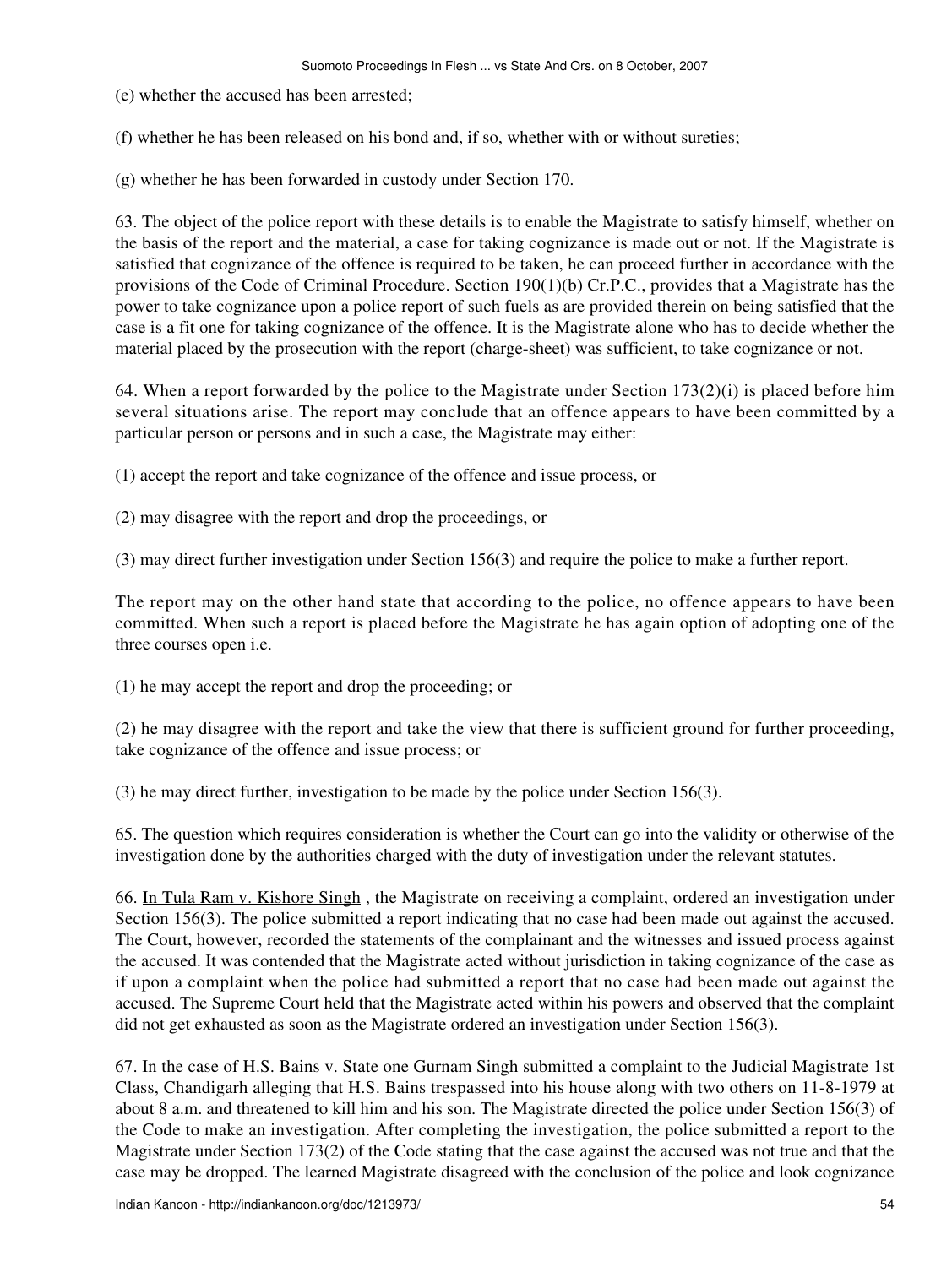of the case under Sections 448 and 506 of the Indian Penal Code and directed the issue of process to the accused. Thereupon, the accused moved the High Court for quashing the proceedings before the Magistrate. As the High Court declined to interfere, the accused approached the Supreme Court by way of appeal by special leave. Various contentions were advanced on behalf of the accused and one of them was that the Magistrate was not competent to take cognizance of the case upon the police report since the report was to the effect that no offence had been committed by the accused. It was further urged that if the Magistrate was ndt satisfied with the police report, there were only two courses open to him, viz. either to order a further investigation of the case by the police or to take cognizance of the case himself as if upon a complaint and record the statements of the complainant and his witnesses under Section 200 of the Code and then issue process if he was satisfied that the case should be proceeded with. Repelling those contentions the Court held as follows;

The Magistrate is not bound by the conclusions arrived at by the police even as he is not bound by the conclusions arrived at by the complainant in a complaint. If a complainant states the relevant facts in his complaint and alleges that the accused is guilty of an offence under Section 307 Indian Penal Code the Magistrate is not bound by the conclusion of the complainant. He may think that the facts disclose an offence under Section 324 Indian Penal Code only and he may take cognizance of an offence under Section 124 instead of Section 507. Similarly if a police report mentions that half a dozen persons examined by them claim to be eyewitnesses to a murder but that for various reasons the witnesses could not be believed, the Magistrate is not bound to accept the opinion of the police regarding the credibility of the witnesses. He may prefer to ignore the conclusions of the police regarding the credibility of the witnesses and take cognizance of the offence. If he does so, it would be on the basis of the statements of the witnesses as revealed by the police report. He would be taking cognizance upon the facts disclosed by the police report though not on the conclusions arrived at by the police.

68. If Bhagwant Singh v. Commissioner of Police a three Judge Bench of the Supreme Court has observed that three options are open to the Court, on receipt of a report under Section 173(2) of the Code, when such report states that no offence has been committed by the persons accused in the complaint. They are:

(1) The Court may accept and drop the proceedings; or

(2) The Court may disagree with the report and take cognizance of the offence and issue process if it takes the view that there is sufficient ground for proceeding further, or

(3) The Court may direct further investigation to be made by the police.

69. Another three Judge Bench of the Apex Court in India Carat Pvt. Ltd. v. State of Karnataka held:

The position in, therefore, now well settled that upon receipt of a police report under Section 173(2) a Magistrate is entitled to take cognizance of an offence under Section 190(1)(b) of the Code even if the police report is to the effect that no case is made out against the accused. The Magistrate can take into account the statements of the witnesses examined by the police during the investigation and take cognizance of the offence complained of and order the issue of process to the accused. Section  $190(1)(b)$  does not lay down that a Magistrate can take cognizance of an offence only if the Investigating Officer gives an opinion that the investigation has made out a case against the accused. The Magistrate can ignore the conclusion arrived at by the Investigating Officer and independently apply his mind to the facts emerging from the investigation and take cognizance of the case, if he thinks fit, in exercise of his powers under Section 190(1)(b) and direct the issue of process to the accused.

70. In Union Public Service Commissions v. Section Papaiah a two Judge Bench considered the scope of Section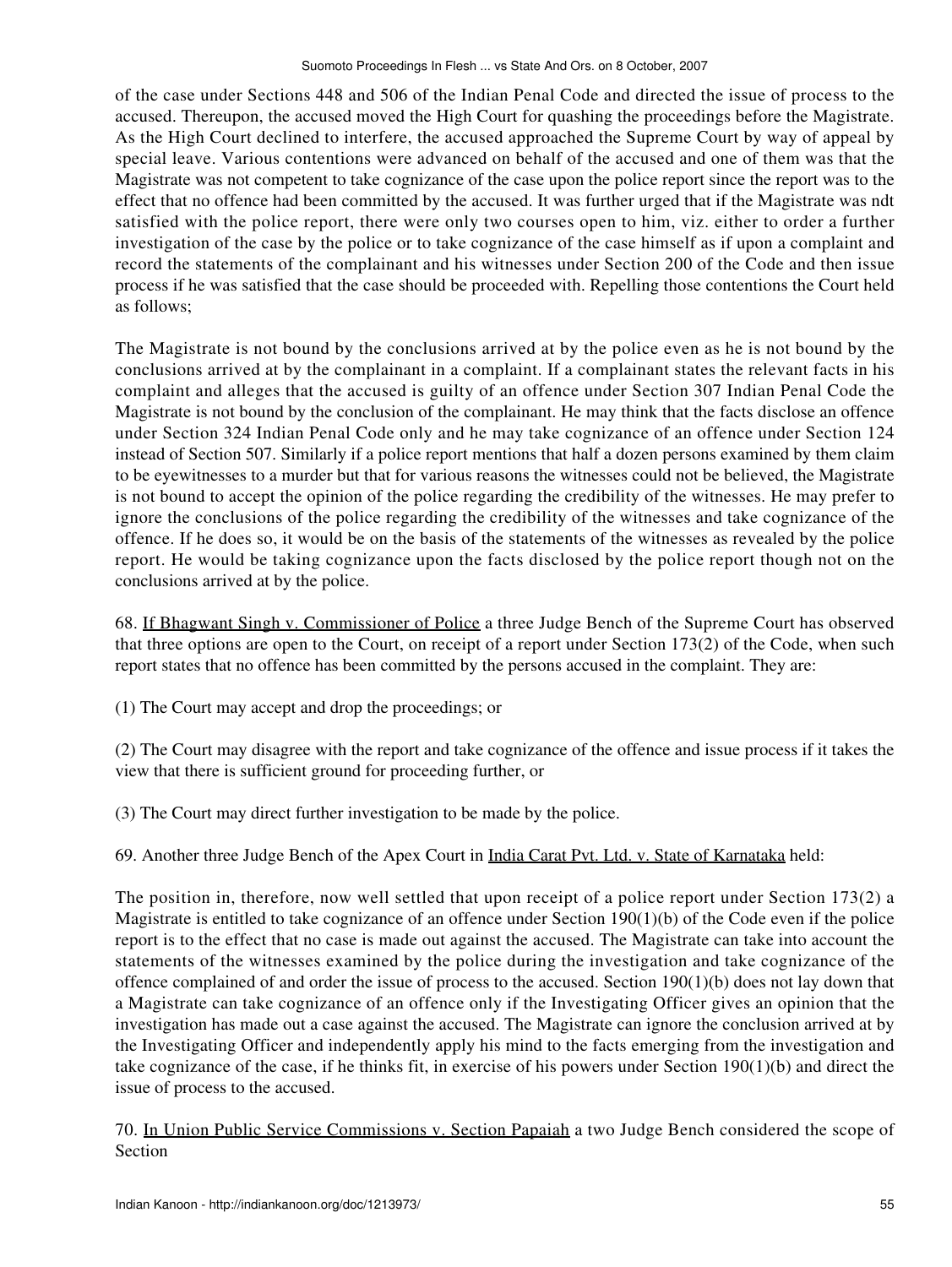173(8) of the Code. Hon'ble Dr. Justice A. Section Anand (as his lordship then was), alter extracting Section 173(8) of the Code has observed:

The Magistrate could, thus in exercise of the powers under Section 173(8). Cr.P.C. direct the CBI to 'further investigate' the case and collect further evidence keeping in view the objection raised by the appellant to the investigation and the 'new' report to be submitted by the Investigating Officer would be governed by Sub-sections (2) to (6) of Section 173 Cr.P.C.

71. In State v. Raj Kumar Jain a two-Judge Bench of the Supreme Court considered the legality of an order passed by a Special Judge before whom the CBI filed final report in respect of a Junior Engineer who was pitted against offences under the Prevention of Corruption Act. The CBI in the report held that the allegations made against him were unsubstantiated. But the Special Judge declined to accept the said report as in his opinion the CBI should have taken the view of the Sanctioning Authority. So the Special Judge directed the CBI to conduct further investigation after approaching the Sanctioning Authority. Though the High Court of Delhi did not interfere with the said direction, the Supreme Court interfered with it for which their Lordships followed the decision in Abhinandan Jha AIR 1968 SC 117. The Bench then observed thus:

Viewed in that context, the CBI was under no obligation to place the materials collected during investigation before the sanctioning authority, when they found that no case was made out against the respondent. To put it differently, if the CBI had found on investigation that a prima facie case was made out against the respondent to place him on trial and accordingly prepared a charge-sheet (challan) against him, then only the question of obtaining sanction of the authority under Section 6(1) of the Act would have arisen for without that the Court would not be competent to take cognizance of the charge-sheet. It must, therefore, be said that both the Special Judge and the High Court were patently wrong in observing that the CBI was required to obtain sanction from the prosecuting authority before approaching the Court for accepting the report under Section 173(2) Cr.P.C. for discharge of the respondent.

In Hemant Dhas mana v. Central Bureau of Investigation it was held:

When the report is filed under the Sub-section the Magistrate (in this case the Special Judge) has to deal with it by bestowing his judicial consideration. If the report is to the effect that the allegations in the original complaint were found true in the investigation, or that some other accused and/or some other offences were also detected, the Court, has to decide whether cognizance of the offences should be taken or not on the strength of that report. We do not think that it is necessary for us to vex our mind, in this case, regarding that aspect when the report points to the offences committed by some persons. But when the report is against the allegations contained in the complaint and concluded that no offence has been committed by any person it is open to the Court to accept the report after hearing the complainant at whose behest the investigation had commenced. If the Court feels, on a perusal of such a report that the alleged offences have in fact been committed by some persons the Court has the power to ignore the contrary conclusions made by the Investigating Officer in the final report. Then it is open to the Court to independently apply its mind to the facts emerging there from and can even take cognizance of the offences which appear to him lo have been committed, in exercise of his power under Section  $190(1)(b)$  of the Code. The third option is the one adumbrated in Section 173(8) of the Code. The Sub-section reads thus:

Nothing in this section shall be deemed to preclude further investigation in respect of an offence after a report under Sub-section (2) has been forwarded to the Magistrate and, where upon such investigation, the officer in charge of the police station obtains further evidence, oral or documentary he shall forward to the Magistrate a further report or reports regarding such evidence in the form prescribed; and the provisions of Sub-sections (2) to (6) shall, as far as may be, apply in relation to such report or reports as they apply in relation to a report forwarded under Sub-section (2).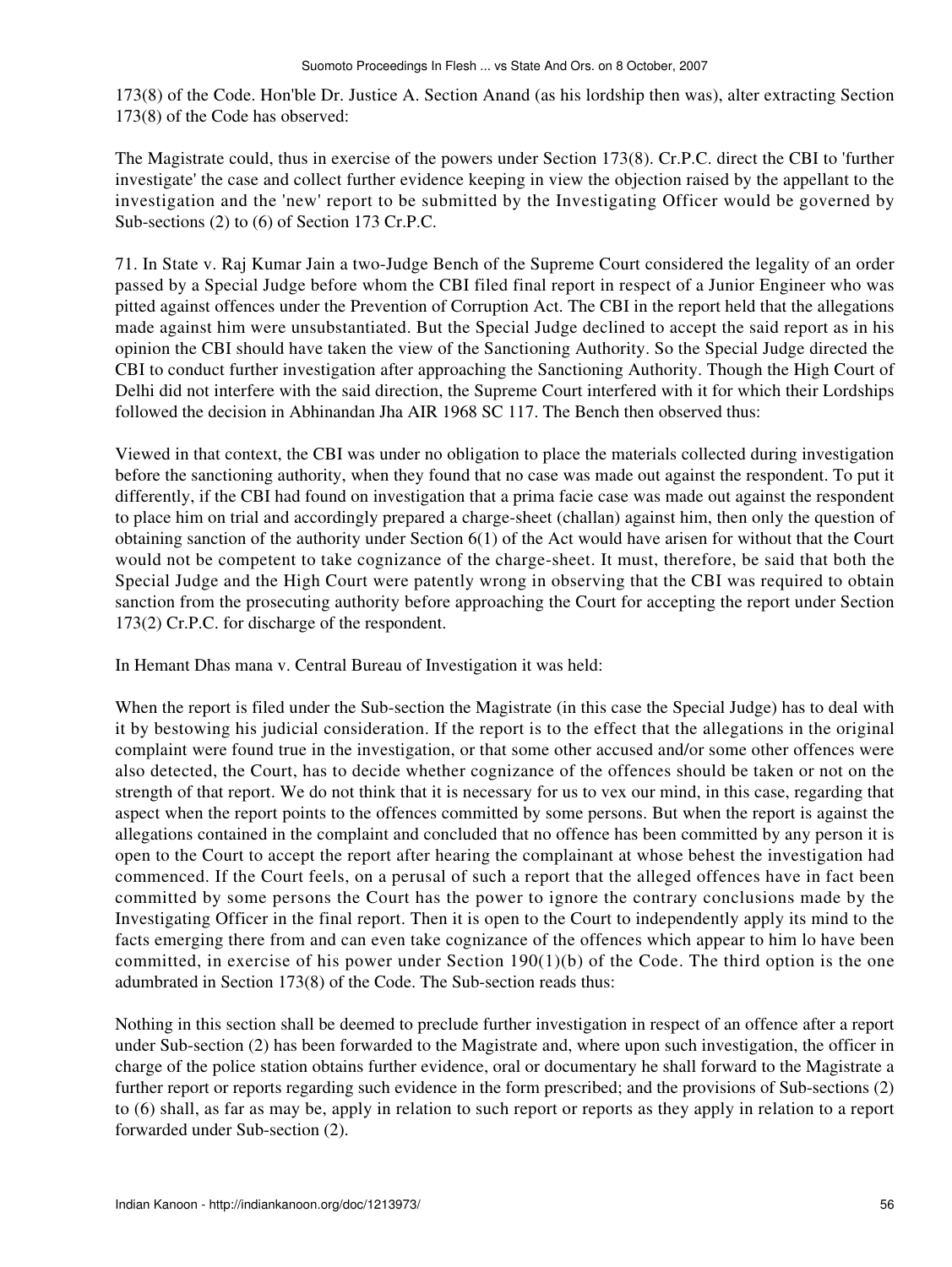16. Although the said Sub-section does not in specific terms, mention about the powers of the Court to order further investigation the power of the police lo conduct further investigation envisaged therein can be triggered into motion at the instance of the Court. When any such order is passed by a Court which has the jurisdiction to do so it would not be a proper exercise of revisional powers to interfere therewith because the further investigation would only be for the ends of justice. After the further investigation, the authority conducting such investigation can either reach the same conclusion and reiterate it or it can reach a different conclusion. During such extended investigation the officers can either act on the same materials or on other materials which may come to their notice. It is for the investigating agency to exercise its power when it is put back lo that track. If they come lo the same conclusion it is of added advantage to the persons against whom the allegations were made, and if the allegations are found false again the complainant would be in trouble. So from any point of view the Special Judge's direction would be of advantage for the ends of justice. It is too premature for the High Court to predict that the investigating Officer would not be able to collect any further material at all. That is an area which should have been left to the Investigating Officer to survey and recheck

72. The position is, therefore, now well-settled that upon receipt of a police report under Section 173(2) a Magistrate is entitled to take cognizance of an offence under Section 190(1)(b) of the Code even if the police report is to the effect that no case is made out against the accused. The Magistrate can take into account ti statements of the witnesses examined by the police during the investigation and take cognizance of the offence complained of and order the issue of process to the accused. Section 190(1)(b) does not lay down that a Magistrate can take cognizance of an offence only if the investigating Officer gives an opinion that the investigation has made out a case against the accused. The Magistrate can ignore the conclusion arrived at by the Investigating Officer and independently apply his mind to the facts emerging from the investigation and take cognizance of the case, if he thinks fit, exercise of his powers under Section 190(1)(b) and direct the issue of process to the accused. The Magistrate is not bound in such a situation to follow the procedure laid down in Sections 200 and 202 of the Code for taking cognizance of a case under Section 190(1)(a) though it is open to him to act under Section 200 or Section 202 also.

73. The informant is not prejudicially affected when the Magistrate decides to take cognizance and to proceed with the case. But where the Magistrate decides that sufficient ground does not subsist for proceeding further and drops the proceeding or takes the view that there is material for proceeding against some and there are insufficient grounds in respect of others, the informant would certainly be prejudiced as the First Information Report lodged becomes wholly or partially ineffective. Therefore, the Supreme Court indicated in Bhagwant Singh's case (supra) that where the Magistrate decides not to take cognizance and to drop the proceeding or takes a view that there is no sufficient ground for proceeding against some of the persons mentioned in the First Information Report, notice to the informant and grant of opportunity of being heard in the matter becomes mandatory.

74. In view of this well settled legal position 1 am of the view that it is not within the powers of this Court to examine and analyse the evidence collected by the CBI, at this stage as it falls within the jurisdiction of the concerned court, it is for that court alone to decide whether the conclusions arrived at by the CBI are correct or there is sufficient evidence to take cognizance against any person. It is also for the court to decide whether further investigation in respect of any or all the persons named by Sabeena or other victims and against whom no action has been taken is required in the circumstances of the case. The CBI may therefore, in accordance with the provisions of the Code of Criminal Procedure place a report before the concerned court and the court may thereafter examine the matter. While doing so any observation made on the merits of the accusation are not to be treated as final, or having the approval of this Court. Such observations should not, in any manner, influence the decision on merits at the trial on the filing of the charge sheet.

75. The present case covers three broad areas; firstly to deal with the culprits whose names have been revealed by the victims; secondly protection and rehabilitation of the victims and thirdly remedial measures to prevent such immoral acts in future.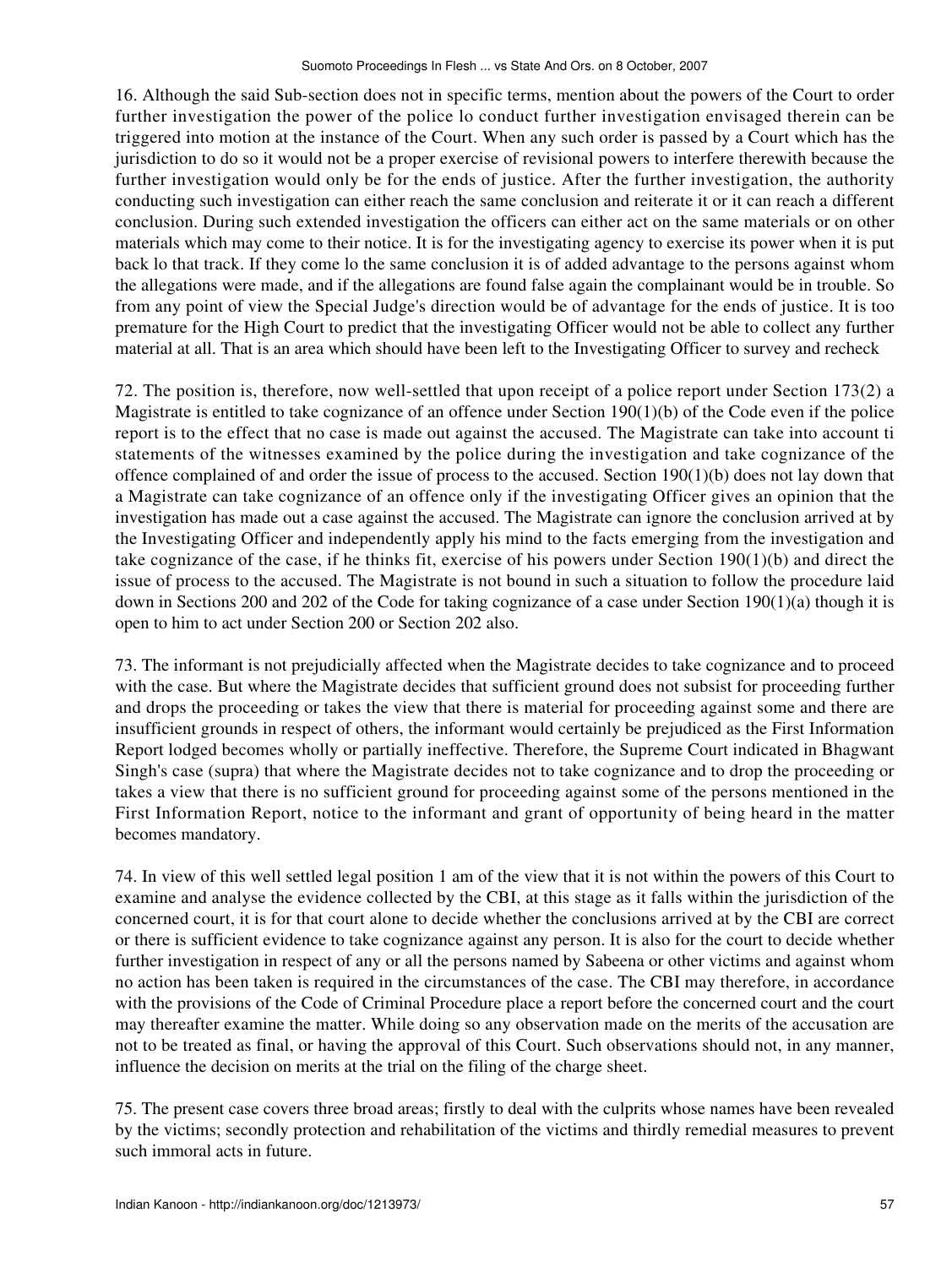76. So far the first issue is concerned in view of the above discussion it is for the concerned court to deal with the issue.

77. During the course of these proceedings issues of security and protection of the victims and their rehabilitation were raised. In this behalf the Court has already issued directions to the State to provide necessary security to these victims. It is reiterated that due protection be given by the State to the victims who approach the authorities for the purpose. State shall also take steps for rehabilitation of any such victim who needs the assistance of the government in this behalf. For this it will be appropriate for the Government to constitute a committee of senior officers including an officer from the Social Welfare Department to examine such cases if any and work out proper ways to rehabilitate such girls.

78. Petitioner, J & K High Court Bar Association, Srinagar state that the Jammu and Kashmir Prostitution Rules, 1921 are still in force as the same have not been repealed by the State Government despite the International convention for the suppression of the Traffic in persons and of the exploitation of the Prostitution of others. It is alleged that the Rules of 1921 virtually permit prostitution if the prostitute has got her name registered in the office of Deputy Commissioner or any other public servant. The petitioner Association contends that the Rules of 1921 being contrary to morality, ethos, culture and religion of the people of Kashmir as also to the public policy, deserve to be struck down.

79. On going through the provisions of the Jammu and Kashmir Prostitution Rules, 19211 am of the view the same stands repealed by Section 25 of the Immoral Traffic (Prevention) Act, 1956.

80. The immoral Traffic (Prevention) Act, 1956 was enacted to provide, in pursuance of the International Convention signed at New York on 9th May, 1950, for the prevention of immoral traffic. Government of India in the year 1950 ratified an International Convention for suppression of traffic in persons and of the exploitation of the prostitution of others. The principal object of the Act is to prevent commercialization of the vice and trafficking among women and girls. As Krishna Iyer J. has observed in Chita J. Vaswani v. State of W.B. no nation, with all its boasts, and all its hopes, can ever morally be clean till all its women are really free free to live without sale of their young flesh to lascivious wealth or commercializing their luscious figures. India, to redeem this 'gender justice' and to proscribe prostitution whereby rich men buy poor women through houses of vice, has salved its social conscience by enacting the Act.

81. The scope of the Immoral Traffic (Prevention) Act, 1956 is very vast. Section (3) of the Act provides for punishment for keeping a brothel or allowing a premises to be used as a brothel. Section 3(1) provides for the conviction and punishment of a person who keeps or manages or acts or assists in the keeping or management of a brothel. Sub-section (2) of that section provides for the conviction and punishment of a person who being (a) a tenant, lessee or occupier or person in charge of any premises, uses or knowingly allows any other person to use, such premises or any part thereof as a brothel, (b) the owner, lessor or landlord of any premises or the agent of such owner, lessor or landlord, lets the premises or any part thereof with the knowledge that the same or any part thereof is intended to he used as a brothel or is willfully a party to the use of such premises or any part thereof, as a brothel. "Brothel" is defined in Section 2(a) as including a house, room, or place or any portion of any house, room or place, which is used for the purpose of prostitution for the gain of another person or for the mutual gain of two or more prostitutes. "Prostitute" is defined in Section 2(e) as meaning a female who offers her body, for promiscuous sexual intercourse for hire whether in money or in kind.

Section 7 provides for the punishment of prostitution in or in the vicinity of public places. Public place is defined in Section 2(h) as meaning any place intended for use by or accessible to the public and includes any public conveyance. Section 18 is very important and gives powers to the Magistrates to attach any house, room, place which is being run or used as a brothel by any person, or is being used by prostitutes for carrying on their trade.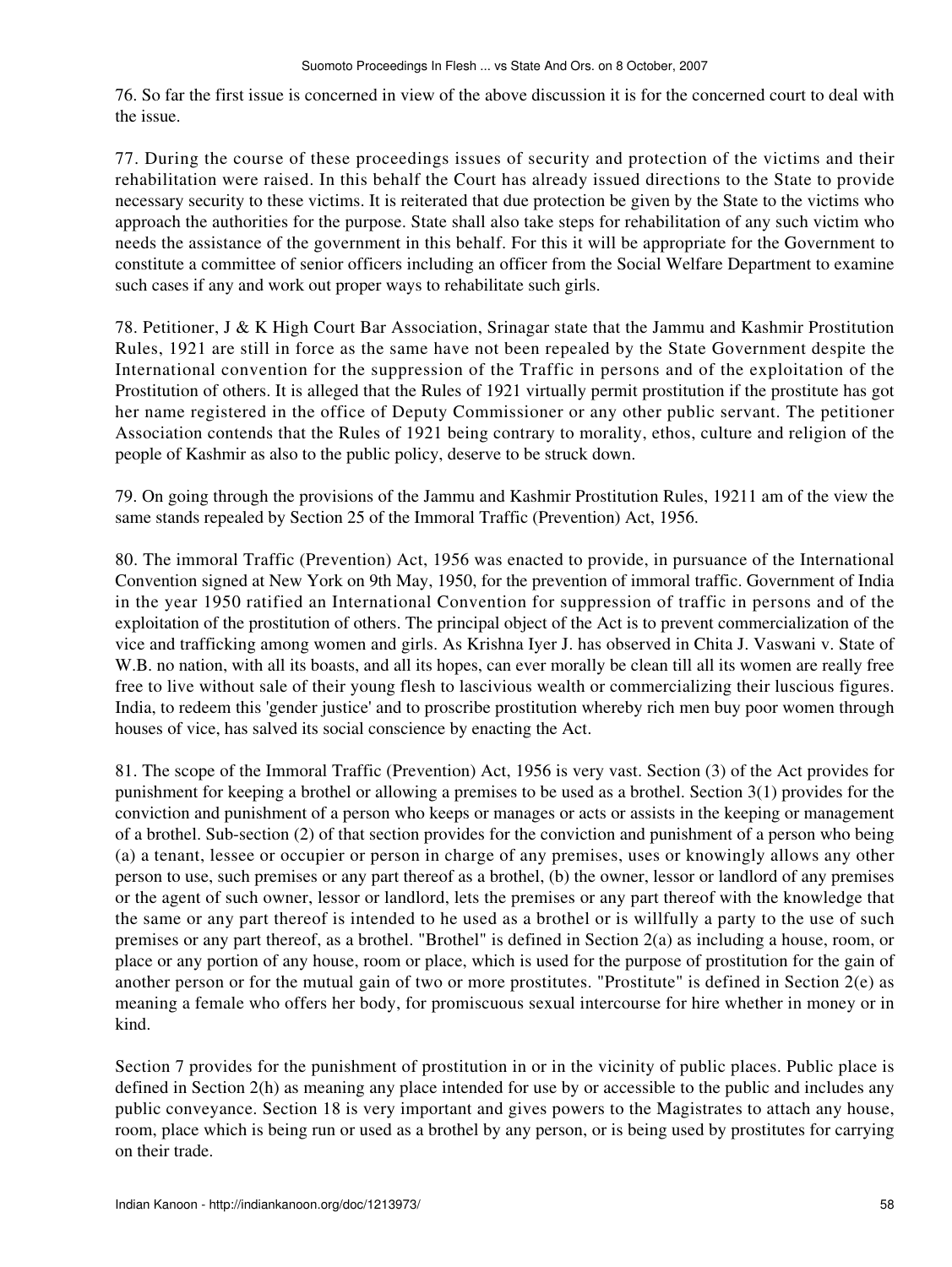Sections 3 and 7 provide for the punishment of persons guilty of the offences mentioned therein. Any contravention of the provisions mentioned therein amounts to a cognizable, offence in view of Section 14, whereas a proceeding under Section 18 is in no sense a prosecution. It is a preventive measure. It is intended to minimise the chance of a brothel being run or prostitution being carried on in premises near about public places.

82. It is clear from the various provisions that the Act is a complete code with respect to what is to be done under it. It deals with the suppression of immoral traffic in women and girls, a matter which has to be tackled with effectively.

83. The Act creates new offences and provides for the forum before which they would be tried. Necessary provisions of the Code of Criminal procedure have been adopted fully or with modifications. Thus due provisions have been made not only lo punish the accused but' also to prevent immoral trafficking and exploitation of woman

84. Though the Act applies to the State also but the State Government has not taken the Act seriously and has not paid due attention to implement various provisions of the Act. Even the rules have not been framed under the Act.

85. If the provisions of the Act are strictly enforced and the functionaries under the Act are made responsible for implementation of the Act, it is likely to check menace of immoral trafficking in the State.

86. In view of the above discussion it is directed that:

a. The CB1 shall submit within four weeks, its report along with all the material collected during investigation to the Court having jurisdiction.

b. The Court shall independently apply its mind to the facts and circumstances of the case and decide whether in respect of persons named in the statements of the witnesses the conclusions arrived at by the CB1 are correct.

c. If the Court feels that the evidence and material collected during investigation justifies prosecution of all or any of these persons, it may not accept the findings but take cognizance and summon the accused. The Magistrate may also direct action against the hotels and guest houses if warranted in accordance with the provisions of the Immoral Traffic (Prevention) Act, 1956.

e. If from the material the Court finds that the report of the CB1 is in accordance with law and that no offence has been committed by any person the Court may accept the report after giving due hearing to the complainant and the petitioners.

e. The Court if feels proper, can in exercise of the powers under Section 173(8), Cr.P.C. direct the CB1 to 'further investigate' the case and collect further evidence keeping in view the nature of accusation and the allegations appearing from the evidence.

h. CBI shall complete the investigation in FIR No: 80 of 2004 of Police Station SR Gunj and FIR No. 5 of 2004 of Police Station Magam without delay and file its report before the Court of competent jurisdiction.

i. Due protection be given by the State to the victims who approach the authorities for the purpose. State shall also take steps for rehabilitation of any such victim who needs the assistance of the government in this behalf. For this it will be appropriate for the Government to constitute a committee of senior officers including an officer from the Social Welfare Department to examine such cases if any and work out proper ways to rehabilitate such girls.